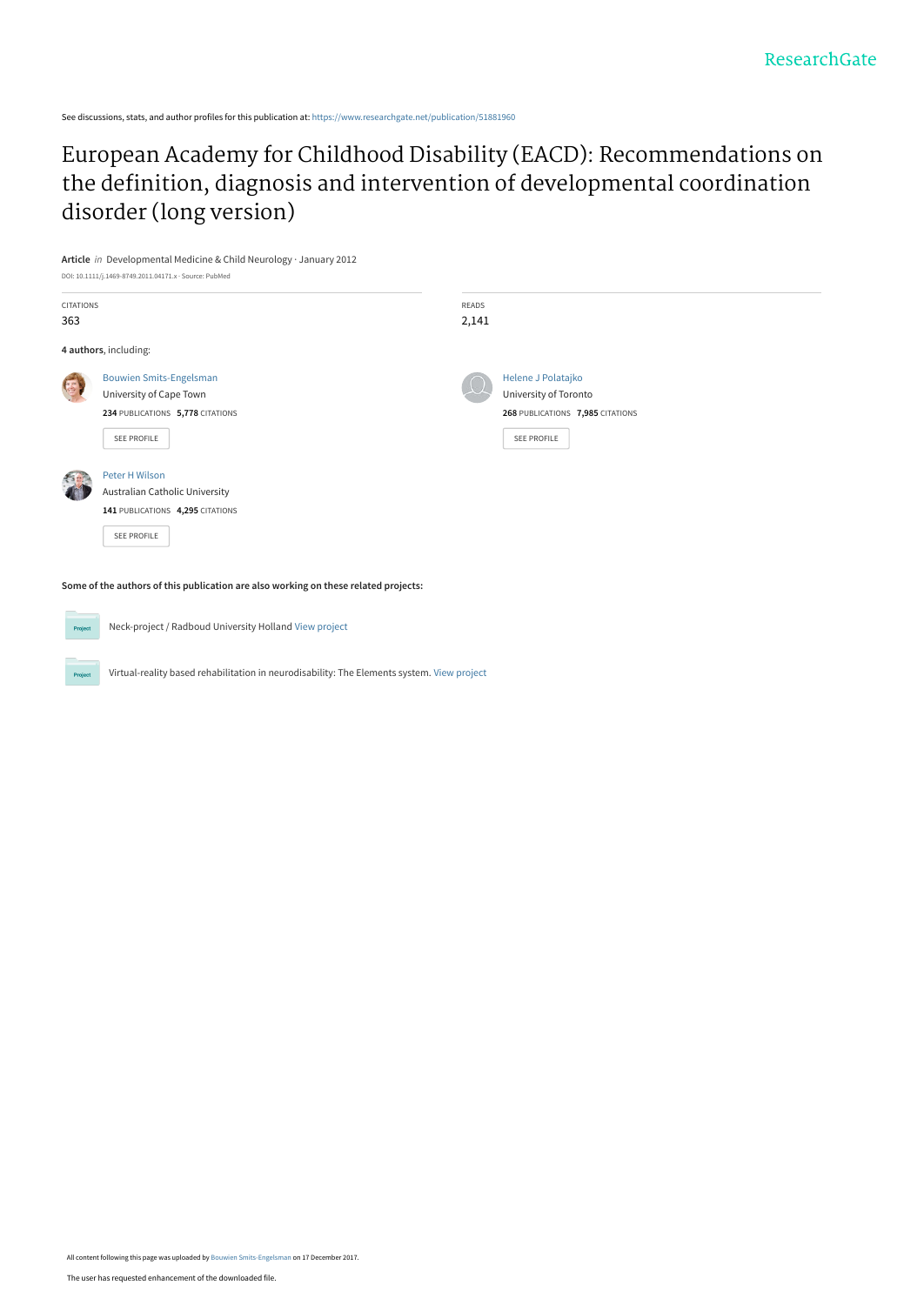# European Academy for Childhood Disability (EACD): Recommendations on the definition, diagnosis and intervention of developmental coordination disorder (long version)\*

 $\,$ RAINER BLANK $\,$   $\,$   $\,$  BOUWIEN SMITS-ENGELSMAN $^2 \,$   $\,$  HELENE POLATAJKO $\,$   $\,$   $\,$  PETER WILSON $\,$ 

1 Kinderzentrum Maulbronn and University of Heidelberg, Germany. 2 Department of Biomedical Kinesiology, Katholic University Leuven, Leuven, Belgium and Avans University for Professionals, Breda, the Netherlands. 3 Department of Occupational Science and Occupational Therapy, University of Toronto, Toronto, Canada. 4 Discipline of Psychology, School of Health Sciences, RMIT University, Melbourne, Australia.

# ORGANIZATIONS AND REPRESENTATIVES

These recommendations were approved at two consensus conferences in Maulbronn (Germany) (26/27 March 2010 and 15/16 July 2010) with representatives from the the German and Swiss medical and therapeutic societies listed below and supervised by the Association of the Scientific Medical Societies in Germany (AWMF, members comprising 154 specialty societies). The AWMF represents Germany in the Council for International Organizations of Medical Sciences (for further information see http://www.awmf.de).

The key recommendations of the clinical practice guideline on developmental coordination disorder (DCD) for Germany and Switzerland are identical to the recommendations on DCD agreed upon by an expert panel initiated by the EACD. The recommendations have been discussed with the European Academy of Childhood Disability (EACD). The EACD considers the present Swiss–German guideline as recommendations for the definition, diagnosis, assessment, and intervention of DCD in other countries.

The participants were as follows.

### International representatives

Rainer Blank (Chair of the Scientific Committee of the EACD) Hans Forssberg (Chair of the EACD)

### European panel of experts

The recommendations were approved by a European panel of experts at the EACD meeting in Brussels, 26 May 2010 and through further Delphi rounds.

(in alphabetical order) J M Albaret (France), A Barnett (UK), R Geuze (the Netherlands), D Green (Israel ⁄UK), M Hadders-Algra (the Netherlands), S Henderson (UK), M L Kaiser (Switzerland), A Kirby (UK), R P Lingam (UK), H Polatajko (Canada), M Schoemaker (the Netherlands), B Smits-Engelsman (the Netherlands), H van Waelvelde (Belgium), P Wilson (Australia) S Zoia (Italy).

# TEAMS, ADVISORY BOARD, COORDINATION

### Coordination of the specific sections of the clinical practice guideline

'Underlying mechanisms': P Wilson (Australia); 'Consequences', 'Comorbidity', 'Definition and assessment': R Blank (Germany); 'Treatment': B Smits-Engelsman (the Netherlands)

### Writing group

H Becker (Germany), R Blank (Germany), O Jenni (Switzerland), M Linder-Lucht (Germany), H Polatajko (Canada), F Steiner (Switzerland), R Geuze (the Netherlands), B Smits-Engelsman (the Netherlands), P Wilson (Australia)

### International experts

The full guideline process was consistently advised by international experts in the field:

B Smits-Engelsman (Physiotherapist, the Netherlands); H Polatajko (Occupational therapist, Canada); P Wilson (Neuropsychologist, Australia); R Geuze (Clinical physicist⁄neuropsychologist, the Netherlands); The clinical practice guideline on DCD for Germany and Switzerland has been approved by representatives of the following professional societies (not yet confirmed by the boards of the associations).

<sup>\*</sup>This long version of the recommendations is without country specific sections (implementation strategy and quality management). Terminology in this document is consistent with that of the International Classification of Functioning (ICF).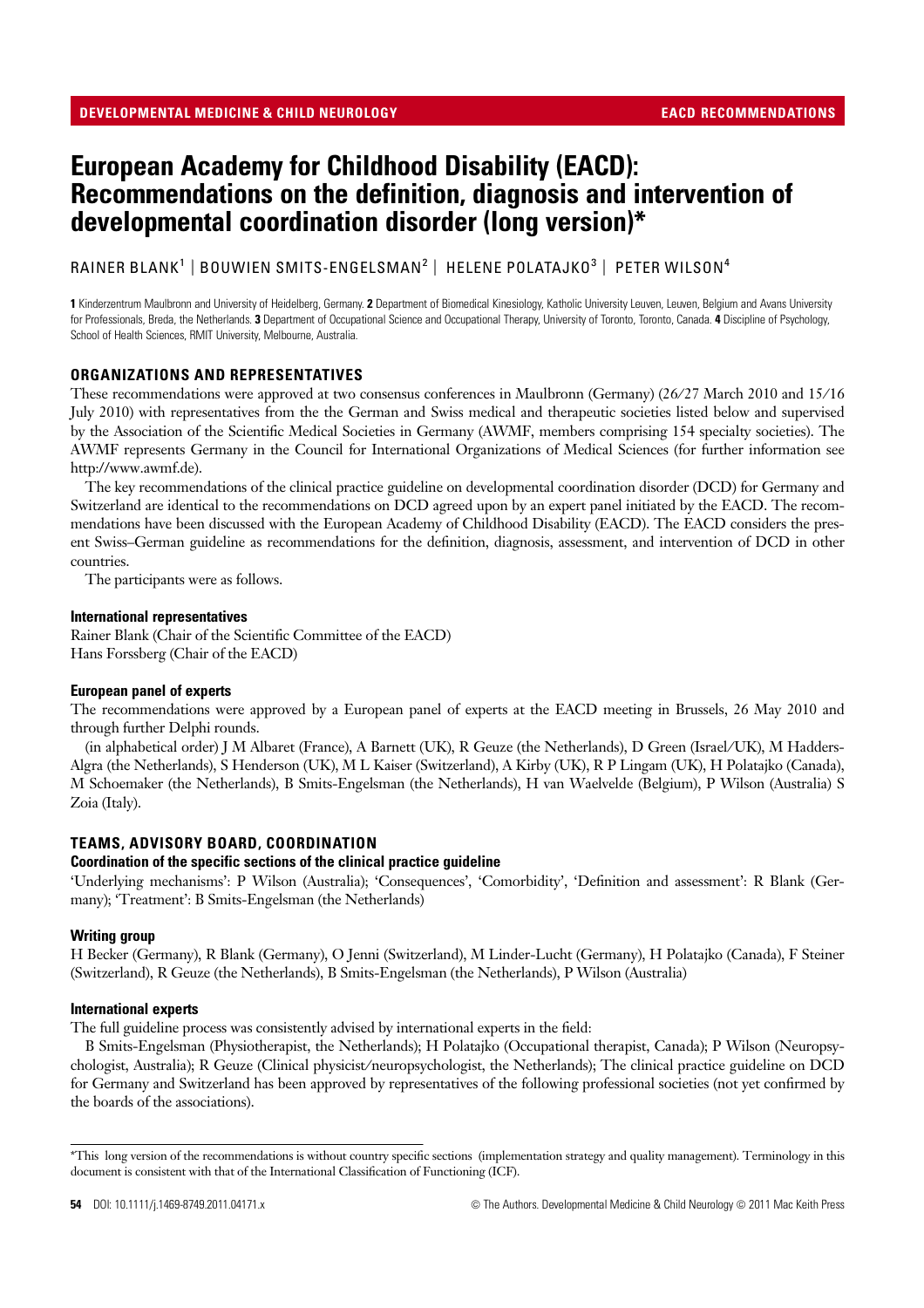# Medical societies

Neuropaediatric Society for German-speaking countries (lead society); German Society of Child and Adolescent Medicine; German Society of Social Paediatrics and Adolescent Medicine; German Society of Child Psychiatry and Psychotherapy; Swiss Society for Developmental Paediatrics; Forum Praxispädiatrie, Switzerland

# Therapist societies

German Association of Occupational Therapists; Swiss Association of Occupational Therapists; Zentralverband Physiotherapie (Germany); Physiotherapia Paediatrice, Schweizerische Vereinigung der Kinderphysiotherapeutinnen; Motopädenverband (Germany)

# Patient representatives

A Mundt (patient group representative from Selbständigkeits-Hilfe bei Teilleistungsschwächen eV [SEHT eV])

# Professional representatives (Germany, Switzerland)

R Blank (Neuropaediatric Society for German-speaking countries) S Akhbari-Ziegler (Physiotherapia Paediatrice, Schweizerische Vereinigung der Kinderphysiotherapeutinnen) J Buchmann (German Society of Child Psychiatry and Psychotherapy) A Jagusch-Espei (German Association of Occupational Therapists) O Jenni (Swiss Society for Developmental Paediatrics, SGEP, Swiss Society of Paediatrics SGP) M Linder-Lucht, V Mall (German Society of Child and Adolescent Medicine) A Oberle (German Society of Social Paediatrics and Adolescent Medicine) R Schmid (Resident Paediatricians' Association of Germany) J Seeländer (German Association of Physiotherapists) F Steiner (Forum Praxispädiatrie, Switzerland) H Trillen-Krayenbühl (Ergotherapieverband, Switzerland) R Werthmann (Deutscher Motopaedenverband)

# Coordinator of the Clinical Practice Guideline and of the EACD Consensus

R Blank (Germany)

# **Secretary**

M Haag (Germany)

# Contact for feedback and further development of the guideline:

M Haag; Prof Dr Med Rainer Blank, Kinderzentrum Maulbronn, Knittlinger Steige 21, D-7543 3 Maulbronn, Germany. E-mail: info@kize.de and haag@kize.de

# Duration of the validity

The clinical practice guideline was agreed on and written in March 2011. It is valid until the next revision, at the latest until March 2016. A revision is planned about every 3 years by the representative group and the international advisory board. In case of new knowledge or experience that have considerable influence on the recommendations of this clinical practice guideline, the representative group and, if necessary, the international advisory board will rapidly produce the latest information.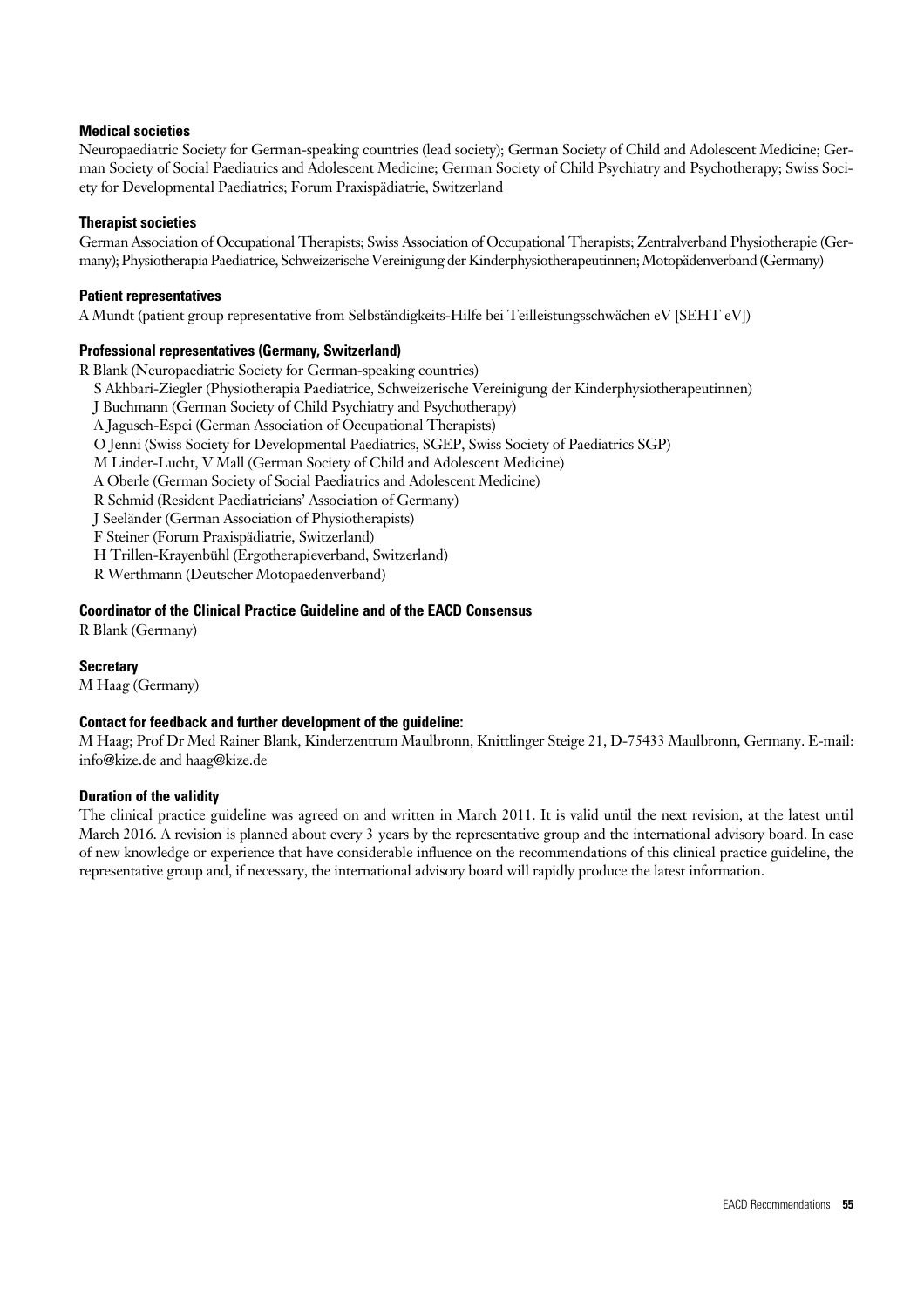# Names and roles of the guideline group and consensus panel

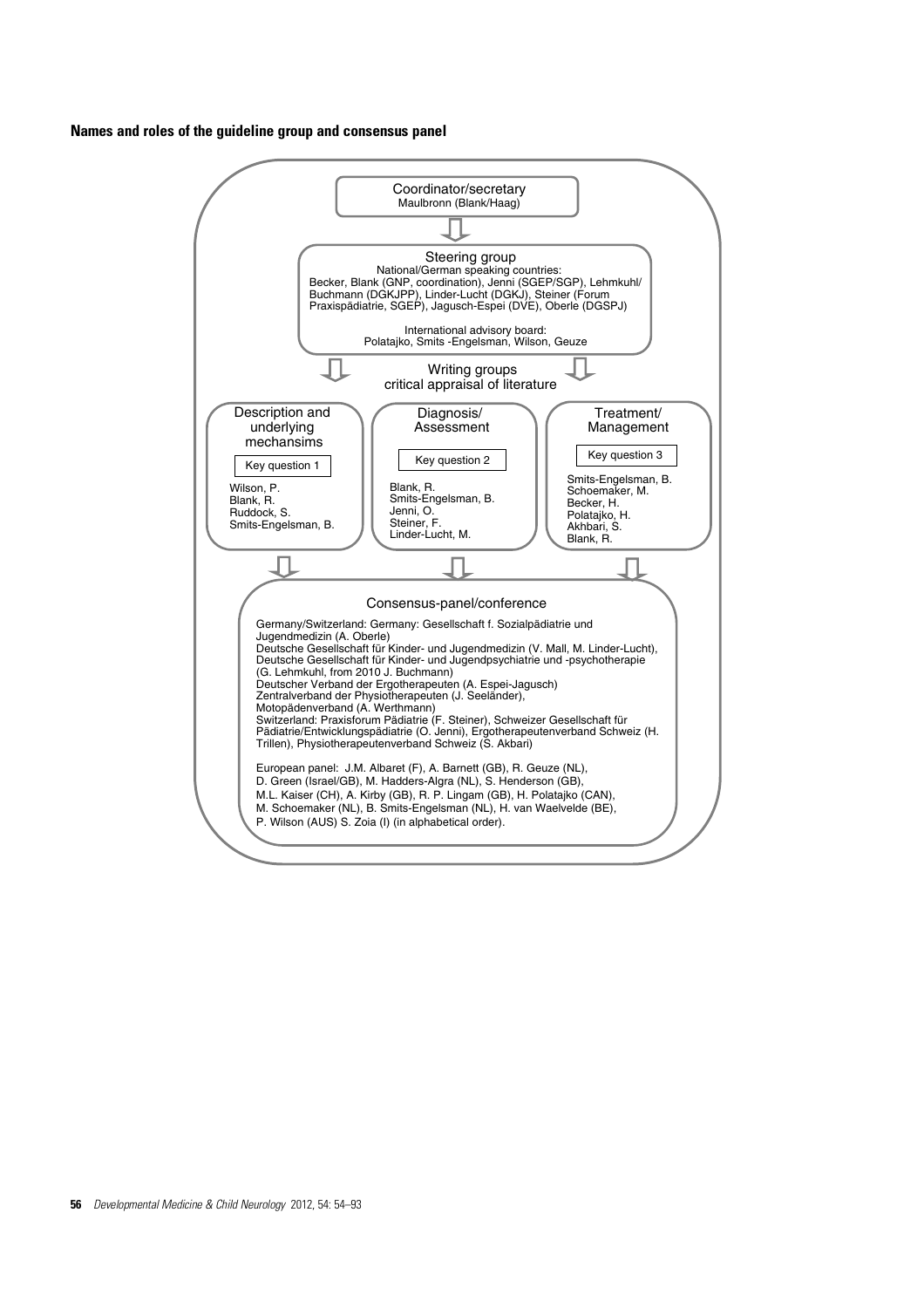# **CONTENTS**

| List of abbreviations |                                                                                                                          |
|-----------------------|--------------------------------------------------------------------------------------------------------------------------|
| 1                     | <b>Introduction</b>                                                                                                      |
| 1.1<br>1.2            | Organizational background<br>General goals of the CPG-DCD                                                                |
| 1.3                   | Target audience                                                                                                          |
| 2                     | Target group, scope, parent expectations                                                                                 |
| 2.1                   | Target group                                                                                                             |
| 2.2                   | Clinical relevance                                                                                                       |
| 2.3                   | Scope                                                                                                                    |
| 2.4                   | Expectations of the patients' representative                                                                             |
| 3                     | <b>Key questions</b>                                                                                                     |
| 4                     | Areas of interest and relevance of outcomes                                                                              |
| 4.1                   | Areas of interest                                                                                                        |
| 5                     | Evaluation of the literature: methodological basis                                                                       |
| 5.1                   | Recommendations based on evidence                                                                                        |
| 5.2                   | Recommendations based on formal consensus                                                                                |
| 6                     | Epidemiology                                                                                                             |
| 7                     | Definition, description, consequences, outcome, underlying mechanisms of DCD                                             |
| 7.1<br>7.1.1          | Definition<br>Definition according to ICD-10: specific developmental disorder of motor function (SDDMF) (F82.0 or F82.1) |
| 7.1.2                 | Definition according to DSM IV                                                                                           |
| 7.1.3                 | Other definitions                                                                                                        |
| 7.1.4                 | Recommendations on the definition of DCD                                                                                 |
| 7.2                   | Description, underlying mechanisms, clinical findings, consequences, and prognosis                                       |
| 7.2.1                 | Clinical findings with respect to the level of body functions                                                            |
| 7.2.2                 | Clinical findings with respect to the level of activities and participation                                              |
| 7.3                   | Consequences                                                                                                             |
| 7.4                   | Outcome                                                                                                                  |
| 7.5                   | Burden for society                                                                                                       |
| 7.6                   | Comorbidities                                                                                                            |
| 7.6.1                 | Functional and socio-emotional problems in children with DCD (SDDMF)                                                     |
| 7.6.2                 | Coexisting disorders                                                                                                     |
| 8                     | Screening, assessment                                                                                                    |
| 8.1                   | Explanatory frameworks for different assessment approaches                                                               |
| 8.2                   | Questionnaires                                                                                                           |
| 8.2.1                 | Evidence-based analysis of DCD (SDDMF) screening questionnaires                                                          |
| 8.3                   | Clinical assessment                                                                                                      |
| 8.3.1<br>8.3.2        | History<br>Clinical examination                                                                                          |
| 8.4                   | Assessment with standardized tests                                                                                       |
| 8.4.1                 | Assessments on motor functions according to criterion I                                                                  |
| 8.5                   | Treatment indication and treatment planning                                                                              |
| 9                     | <b>Treatment</b>                                                                                                         |
| 9.1                   | Therapeutic approaches                                                                                                   |
| 9.1.1                 | Therapeutic approaches: occupational therapy, physiotherapy, and education                                               |
| 9.1.2                 | Supplements and medication                                                                                               |
| 9.1.3                 | Search results for terms and labels of intervention                                                                      |
| 9.1.4                 | Theoretical background                                                                                                   |
| 9.1.5                 | Intervention process and orientation                                                                                     |
| 9.1.6                 | <b>Environmental factors</b>                                                                                             |
| 9.2                   | Recommendations and statements                                                                                           |
| 9.2.1                 | General recommendations                                                                                                  |
| 9.2.2                 | Specific recommendations                                                                                                 |
| 9.2.3                 | Supplements and medication                                                                                               |
| 9.2.4                 | Approaches on the level of activities and participation<br>The role of environmental factors                             |
| 9.2.5<br>9.2.6        | Personal factors                                                                                                         |
| 9.2.7                 | Recommendations concerning specific treatment methods                                                                    |
| 9.2.7.1               | Interventions on handwriting                                                                                             |
| 9.3                   | Cost effectiveness                                                                                                       |
| 9.4                   | Further research questions                                                                                               |
| 10                    | Summary of the recommendations: flowcharts                                                                               |
| 10.1                  | Assessment, treatment indication, and planning                                                                           |
| 10.2                  | Treatment planning, intervention, evaluation                                                                             |
| 11                    | Quality indicators and quality management                                                                                |
| 12                    | Implementation strategy and implementation (country specific)                                                            |
| 13                    | Appendix I                                                                                                               |
| 13.1                  | Strategy used to search for, select, and appraise the evidence                                                           |
| 13.2                  | Evaluation of the search strategy                                                                                        |
| 13.3                  | Scoping of the literature and evidence tables                                                                            |
| 13.4                  | Tables                                                                                                                   |
| References            |                                                                                                                          |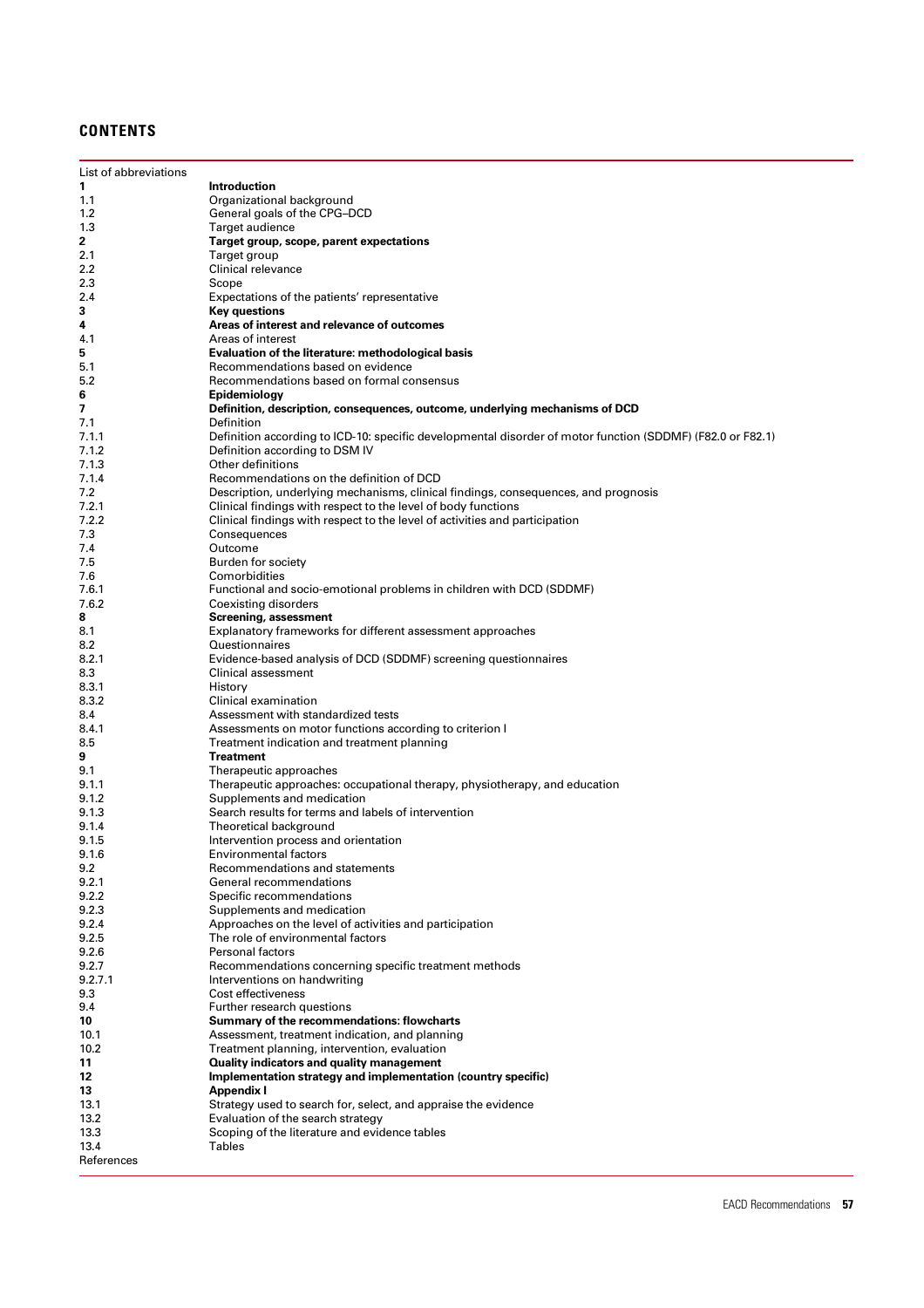### PUBLICATION DATA

Accepted for publication 16th September 2011.

### **ABBREVIATIONS**

| <b>ADHD</b>     | Attention-deficit-hyperactivity disorder                                                                        |
|-----------------|-----------------------------------------------------------------------------------------------------------------|
| ADL             | Activities of daily living                                                                                      |
| ASD             | Autistic spectrum disorder                                                                                      |
| <b>AWMF</b>     | Association of the Scientific Medical Societies in<br>Germany                                                   |
| BOTMP(-2)/SF    | Bruinincks-Oseretsky Test of Motor Proficiency<br>(2nd revision)/short form                                     |
| $CO-OP$         | Cognitive-orientation to occupational performance                                                               |
| <b>CPG</b>      | Clinical practice guideline                                                                                     |
| <b>CSAPPA</b>   | Childrens self-perceptions of adequacy in and pre-<br>dilection for physical activity                           |
| <b>DCD</b>      | Developmental coordination disorder                                                                             |
| $DCD-O(-R)$     | DCD-Questionnaire (-revised version)                                                                            |
| DSM(-IV)(-TR)   | Diagnostic and Statistical Manual (Fourth Edition)<br>(Text Revision)                                           |
| EACD            | European Academy of Childhood Disability                                                                        |
| $GCP++$         | or + Good clinical practice (recommendation                                                                     |
|                 | based on strong consensus: ++, >95% of the par-<br>ticipants; $+$ , 75-95% or the participants of the           |
|                 | nominative group process)                                                                                       |
| GRADE           | Grading of Recommendations Assessment, Devel-<br>opment and Evaluation                                          |
| HAWIK/WISC(-IV) | Hamburg-Wechsler Intelligence test for children<br>(Wechsler Intelligence Scale for children (IVth<br>revision) |
| <b>HROOL</b>    | Health-related quality of life                                                                                  |
| <b>ICD</b>      | International Classification of Diseases                                                                        |
| <b>ICF</b>      | International Classification of Functioning                                                                     |
| L <sub>OE</sub> | Level of evidence                                                                                               |
| $M-ABC(-2)$     | Movement Assessment Battery for Children (-sec-<br>ond revision)                                                |
| M-ABC-C         | Movement Assessment Battery for Children -<br>Checklist                                                         |
| <b>NTT</b>      | Neuromotor task training                                                                                        |
| <b>PMT</b>      | Perceptual motor training/therapy                                                                               |
| <b>SDDMF</b>    | Specific developmental disorder of motor function                                                               |
| <b>SIT</b>      | Sensory integration/sensory integration therapy                                                                 |
| <b>TAC</b>      | Trouble de l'acquisition de la coordination                                                                     |
| <b>ZNA</b>      | Zuerich Neuromotor Assessment Battery                                                                           |

# 1 INTRODUCTION

# 1.1 Organizational background

This clinical practice guideline on developmental coordination disorder (CPG–DCD) for German-speaking countries, particularly Germany and Switzerland, is strongly in accordance with the European recommendations of the European Academy of Childhood Disability (EACD) from May 2010 (Brussels) and an international consensus, the International Leeds Consensus (2006). 1 It was formed by a nominal group-consensus process chaired by an independent representative from the Association of the Scientific Medical Societies in Germany (AWMF). The AWMF represents Germany in the Council for International Organizations of Medical Sciences. The CPG–DCD was initiated by the Neuropaediatric Society for German-speaking countries. It funded the second and third consensus conference in Germany. The first consensus conference was connected with an international symposium in Maulbronn, Germany and funded by the Child Centre Maulbronn. The financial responsibilities were not undertaken by any other party.

The development of the CPG–DCD took place between spring 2008 and autumn 2010. The systematic review of the literature related to the key questions was first performed in autumn 2008 and then updated in January 2010 (reviewing all relevant literature from 1995 to January 2010). The following panels were involved in the development of the CPG–DCD: (1) national experts in the field; (2) international experts and an advisory board; (3) national representatives of professional groups;(4) a patients'representative from a parent organization.

Because of a lack of research and recognized experts on DCD in German-speaking countries, it was considered necessary to involve a board of international experts. As DCD is variously defined in different countries, it was also necessary to initiate an international consensus to confirm and⁄ or modify the Leeds Consensus.

The CPG–DCD contains the essential elements of systematic guideline development published by the AWMF. The consensus was obtained in a formal nominative group process. This was based, wherever possible, on an evidence-based literature search. The recommendations were made in relation to expected costs and benefits, for example intervention methods using more sessions with the same outcome received lower recommendation levels than methods requiring fewer sessions. The goals of assessment and interventions were carefully analysed with respect to the International Classification of Functioning (ICF).

The methodological process was in accordance with a previous report on an S3-guideline (an S3-guideline is the highest quality standard of evidence-based practice recommendations approved by the AWMF).<sup>2</sup>

The present document is the long version of the CPG– DCD. Further documents are a short version (German), a version for Parents and Teachers (English⁄ German) and a pocket version (algorithm;English and German). As a large proportion of the target group are children below the age of 8 years, the intention to write a child version has not been implemented.

### 1.2 General goals of the CPG–DCD

The general goals of this guideline are the following: (1) to determine and prioritize key questions on aetiology, diagnosis and intervention; (2) to raise high-priority practice questions; (3) to provide knowledge on the best evidence-based practice; (4) to point out research gaps; (5) to define individual diagnostic and intervention strategies based on clinical decision rules and evidence-based knowledge; (6) to make recommendations for a variety of different disciplines and to define their roles within clinical practice; (7) to recognize an interdisciplinary approach with physicians of different disciplines and therapists; (8) to identify specific national aspects, for example concerning the use of the International Classification of Diseases, 10th revision (ICD-10) compared with the Diagnostic and Statistical Manual of Mental Disorders, 4th edition (DSM-IV); (9) to provide an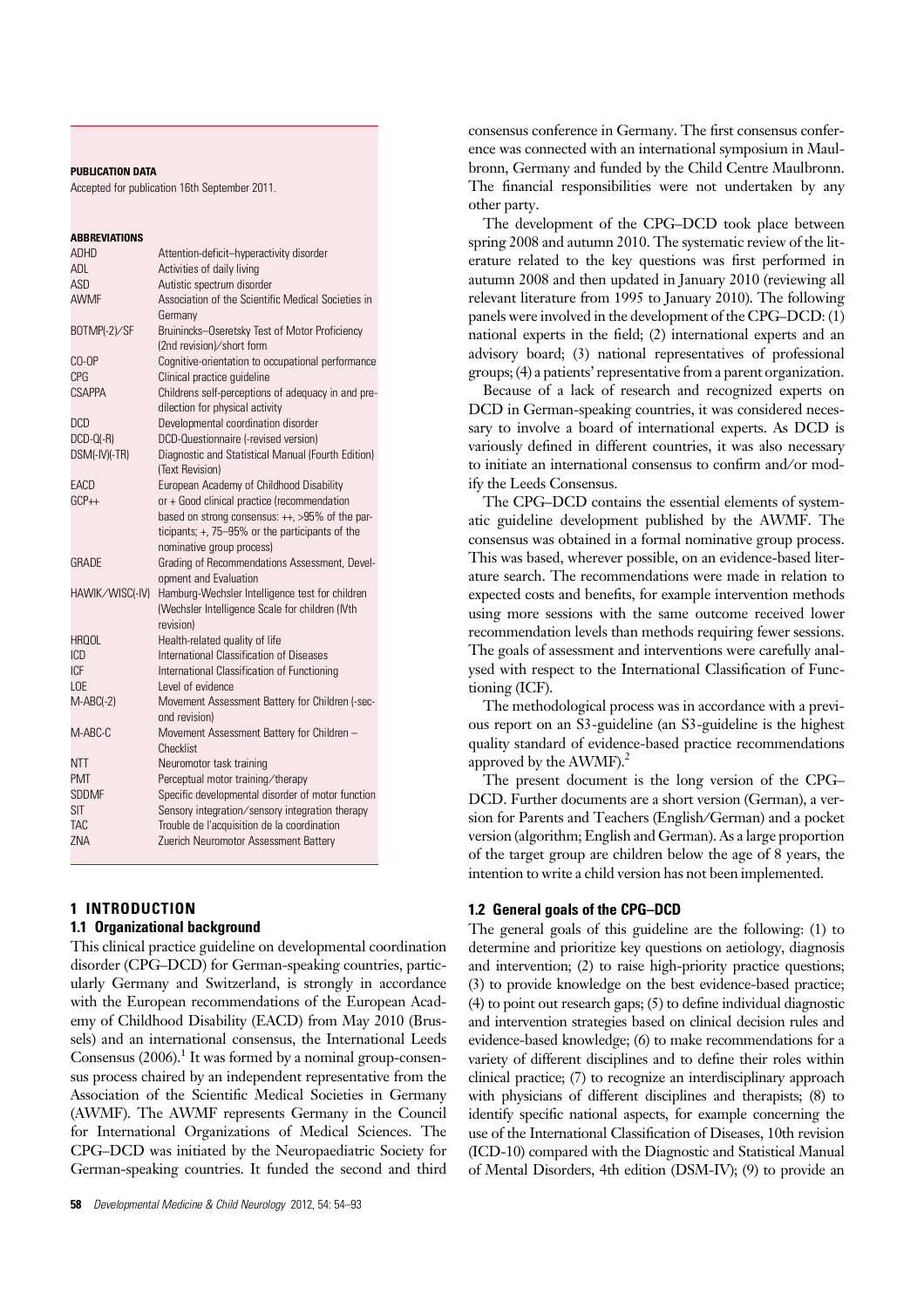effective implementation strategy of the guideline by involving all medical and paramedical organizations relevant in assessment and treatment; (10) to identify possible barriers for implementation; (11) to provide a basis for clinical training and for implementation in quality management systems.

In addition, specific goals of the CPG–DCD are the following: to improve the identification of children with DCD; to increase the use of effective treatments and reduce the use of ineffective treatments; to decrease the burden of the disorder and increase quality of life; to improve performance of everyday activities and participation at home, school, and at leisure; to improve personal and environmental resources; to improve access to services, in particular healthcare services; to help clarify responsibilities and propose models of cooperation among the various relevant professionals, for example by defining clinical pathways; to help prevent long-term consequences of DCD, for example by timely, effective intervention; to raise community awareness of DCD.

As with every CPG, the CPG–DCD is not a rule of what to do or how to do in a legal sense. It cannot be a basis for legal sanctions.<sup>3,4</sup>

The CPG–DCD has been developed on the basis of the methodological recommendations of the AWMF and the German Instrument for Methological Guideline Appraisal.

### 1.3 Target audience

The clinical practice guideline may be used by healthcare professionals involved in the care of children with confirmed or suspected DCD (physicians, therapists), and by parents and nursery nurses, teachers, or other educational professionals (the adapted version).

To support the application of the CPG in practice, a short version of the guideline, a table of all recommendations with levels, a flowchart with links to the recommendations, and a version for parents, teachers, and nursery nurses will be provided (available from: www.awmf.org/leitlinien/detail/ll/ 022-017.html).

# 2 TARGET GROUP, SCOPE, PARENT EXPECTATIONS 2.1 Target group

The CPG–DCD should apply to children with long-standing, non-progressive problems of specific motor skill performance, not attributable to any other known medical or psychosocial condition. Children may suffer from motor problems for which the guideline does not apply such as cerebral palsy, neurodegenerative disorders, traumatic brain injuries, inflammatory brain diseases, toxic and teratogenic disorders, malignancies, any motor problem due to other diagnosed medical conditions that may explain the poor motor performance. Children with mental retardation are generally not identified as having DCD because of assessment difficulties (pragmatic reasons). These children, however, may also have symptoms of poor motor coordination. Therefore, general recommendations for treatment indications and specific intervention methods may also be applied to the group of children with mental retardation, though the research so far has excluded these children from evaluation.

# 2.2 Clinical relevance

DCD is a frequently occurring disorder with estimates of 5 to 6% being the most frequently quoted percentage in the literature. 5,6 It is a chronic disorder with considerable consequences in daily life. At least 2% of all children with normal intelligence suffer severe consequences in everyday living, and a further 3 % have a degree of functional impairment in activities of daily living or school work. <sup>7</sup> Nonetheless, DCD is largely underrecognized by healthcare and educational professionals.<sup>8,9</sup>

On the other hand, there are considerable costs for longterm treatment, with questionable efficacy. According to the 'Heilmittel-Report 2008', the treatment of 'sensorimotor disorders' ranked number one within occupational therapy interventions with 2.5 million therapy sessions (costing almost €125 million) in 2006 reported by the AOK, the largest health insurance company in Germany, 10 alone. About €400 million are spent for sensorimotor therapy in occupational therapy.<sup>10</sup> This is almost 50% of all occupational therapy interventions and over 90% of all occupational therapy sessions with children and adolescents under 15 years.

# 2.3 Scope

There are several questions and issues concerning DCD. Major problems arise from the current lack of consensus on the following: definition and terminology (how to define, best name for the disorder); diagnosis and assessment (how to assess for diagnosis, how to monitor during development and treatment); epidemiology (how many diagnosed, undiagnosed cases); outcome and prognosis (what consequences, in which areas of everyday living and participation); underlying mechanisms (developmental and⁄or learning disorder, poor information processing, etc.); comorbidities (what to treat, barriers to treatment); treatment indication (when and what to treat); intervention methods (which, how long, how intensive).

These questions were the reason for the development of this CPG. The authors of the guideline hope to achieve improvements in the definition (national and international), diagnosis, and assessment of DCD as well as in the treatment indication and specific intervention. Further, the CPG–DCD should help to increase professional attention to this area which is, so far, widely neglected in German-speaking countries. The research on DCD is extremely underdeveloped in these countries: for example, there have been almost no original papers in international journalsin the past 10 years coming out of Germany.

# 2.4 Expectations of the patients' representative

To ensure that the guideline is responsive to the expectations of the children and their parents, a parent organization for children with learning disorders took part in the entire guideline process (Annette Mundt, Parent support group: Selbstaendigkeitshilfe bei Teilleistungsschwaechen). The following expectations were identified: (1) more awareness and recognition of the problem by the community, healthcare professionals, nursery nurses, and parents; (2) improved access to services, particularly healthcare services; (3) establish a clear diagnosis (transparency of diagnostic criteria, explaining the diagnosis, and initiating the necessary examinations); (4) better information about thera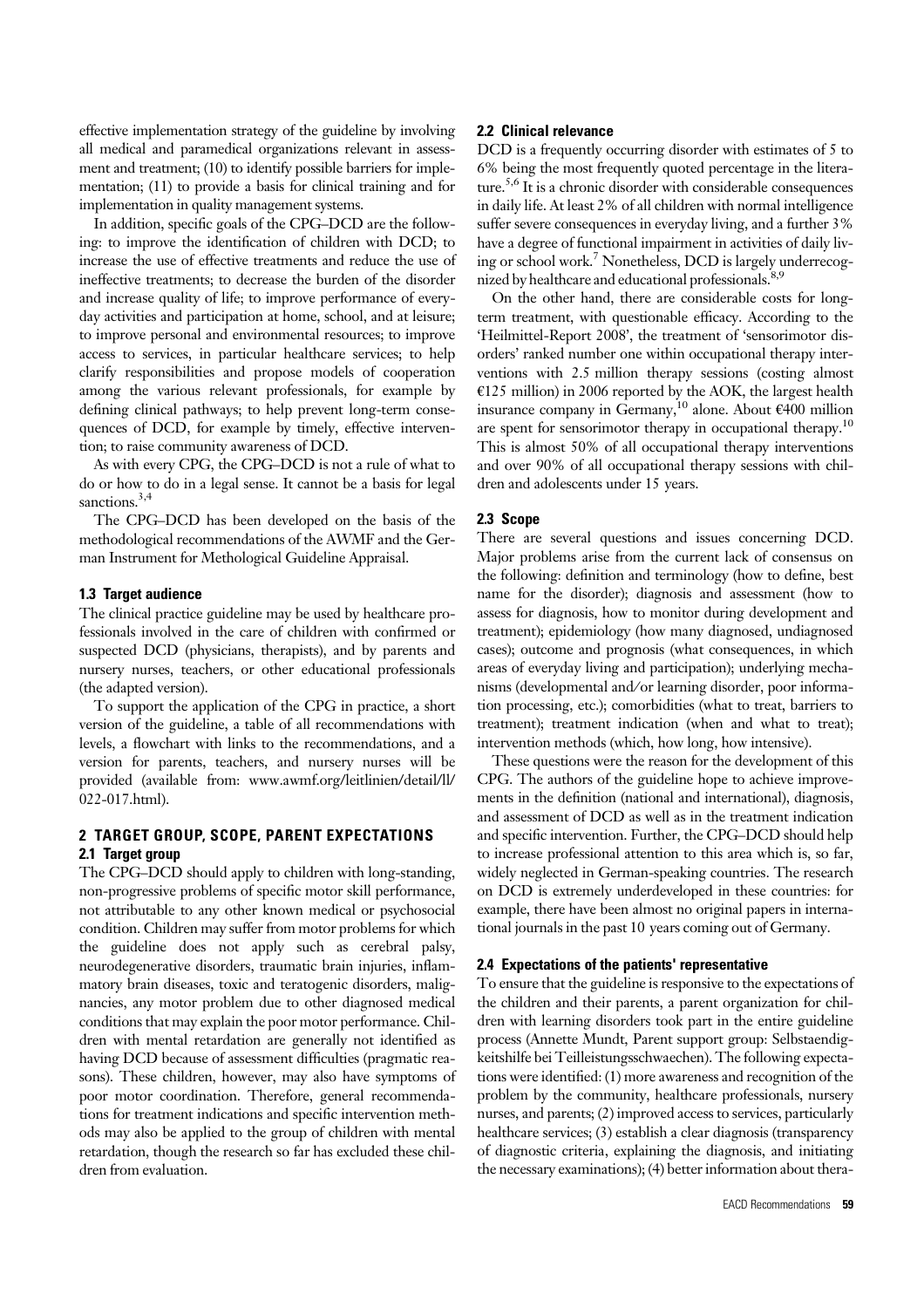peutic options and types of therapy for parents; (5) information about effectiveness of intervention with respect to (a) improvement of motor function, (b) improvement of performance in daily activities, (c) improvement of participation, particularly at school; (6) finally, parents expect information on how the guideline isimplemented (knowledge translation).

### **3 KEY QUESTIONS**

The guideline group decided to focus on three basic key questions.

# 1. How is DCD defined? Which functions are impaired in children with DCD?

The definition of DCD was subject to expert consensus. For communication between experts, health professionals, and parents, it was regarded as important to develop a generally recognized definition of DCD based on the ICD-10 (DSM-IV, Text Revision [-TR] in countries where it is the legal basis $11,12$ ).

The findings of impaired functions or underlying mechanisms were extracted from a systematic literature search. The impairment should reflect the levels of the ICF such as body function and structure (motor, sensory, cognitive function, emotional⁄ affective function), activities of daily living (basic and instrumental), participation (home, school, and community), and personal and environmental factors. The question on impairment does not aim at specific clinical practice recommendations but to increase understanding of the disorder, its severity, and its natural course.

# 2. How is DCD assessed and monitored? How should children with DCD with and without treatment (natural course) be monitored (qualitative ⁄ quantitative aspects)?

Applicability and test criteria of assessment instruments were subject to a systematic literature search and, where not possible, were addressed by experts' opinions and a consensus conference.

The question of how DCD can be identified should be answered by examining the role of medical history and interview, questionnaires, clinical examination, and motor tests. Further, assessment instruments should be discussed with respect to daily living, school⁄leisure and the role of clinical compared with natural settings.

The answer to how and when to measure progress should reflect levels of body function and structure (e.g. motor functions, sensory, cognitive functions, emotional/affective functions, language functions), and activities of daily living (e.g. self-care, academic performance) and participation (at home, school and community), acknowledging personal and environmental factors.

# 3. How effective are the treatment methods for DCD?

The treatment efficacy should be answered by systematic evaluation of the literature and, where not possible, answered by a nominative group process during a consensus conference.

As in the key question on assessment, the levels of the ICF should be considered as body function and structure (motor, sensory, cognitive function, emotional/affective function), activities of daily living (basic and instrumental) and participation (home, school, and community), and personal and environmental factors.

Effectiveness should also be discussed with respect to efficiency (cost–benefit).

### Further questions of interest

Several further questions were of great interest but could only be addressed to some extent in this guideline. Which interactions do occur by treating comorbid conditions (e.g. pharmacological treatment with stimulants of children with attentiondeficit–hyperactivity disorder [ADHD])? Are there barriers to access healthcare services or treatment services for DCD (e.g. parental education, language, cultural, geographic, socio-economic status, health services policies)? What are the views and opinions about DCD of parents, patients, and teachers?

# 4 AREAS OF INTEREST AND RELEVANCE OF **OUTCOMES**

# 4.1 Areas of interest

Based on the key questions, the identified main areas of interest for clinical recommendations are identification⁄diagnosis, treatment indication, and treatment outcome.

Using a democratic group process (blind voting) the guideline group decided on the relevance (priorization) of target variables with respect to the systematic literature search (1, very important: critical for making a decision; 9, not important at all [e.g. surrogate, no evidence for correlation with hard endpoint]). Relevant target variables are shown in Tables I and II.

# **5 EVALUATION OF THE LITERATURE: METHODOLOGICAL BASIS**

# 5.1 Recommendations based on evidence

Original papers addressing of key questions 2 (assessment) and 3 (treatment) were categorized according to the level of evidence using the Grading of Recommendations Assessment, Development and Evaluation (GRADE) and Oxford systems. In contrast to intervention studies, an established grading system for the different types of diagnostic study does not exist. Therefore, the GRADE system and the Oxford definition had to be modified and adapted (see Table VII in Appendix I). In some studies the level of evidence (LOE) had to be adjusted according to specific criteria. The level of evidence was decreased in cases of serious  $(-1)$  or very serious  $(-2)$  limita-

| <b>Table I:</b> Target variables for outcome |                                                                                                                                                                                                                                         |  |  |
|----------------------------------------------|-----------------------------------------------------------------------------------------------------------------------------------------------------------------------------------------------------------------------------------------|--|--|
| Body function<br>and structure               | Motor performance, basic motor skills                                                                                                                                                                                                   |  |  |
| Personal factors                             | Quality of life (well-being, satisfaction), coping                                                                                                                                                                                      |  |  |
| Activities                                   | Activities of daily living, school performance,<br>activity limitation                                                                                                                                                                  |  |  |
| Participation                                | Social integration, social burden of disorder,<br>sports participation                                                                                                                                                                  |  |  |
| <b>Environmental</b><br>factors              | Socio-economic resources (nursery/school<br>facilities, financial resources, therapeutic<br>resources, availability of sports club, etc.),<br>coping/compensation (by family, teachers,<br>adaptive materials, sport instruments, etc.) |  |  |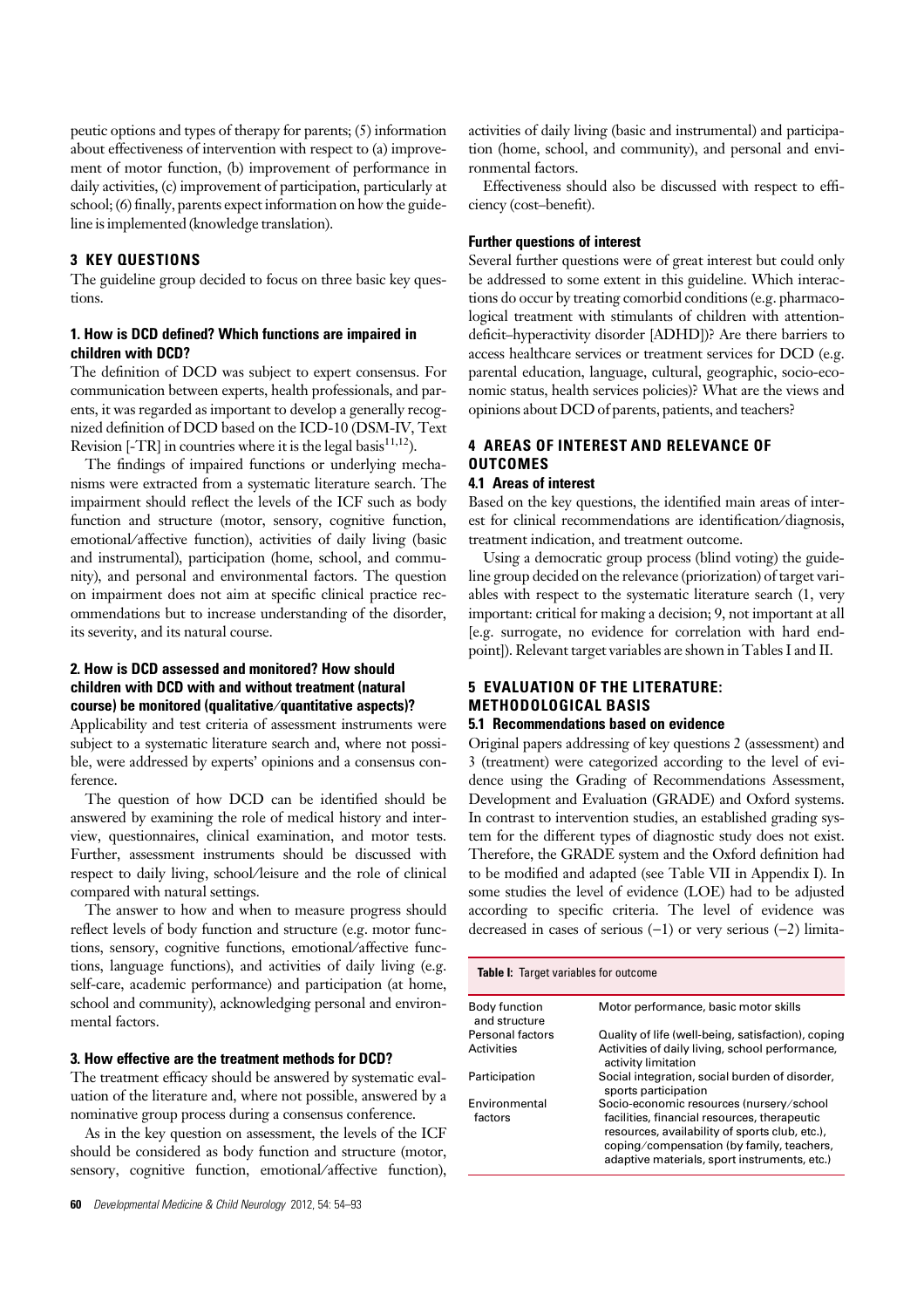Table II: Relevance of outcomes: areas of interest and target variables as rated by the guideline group

|                                                                                                                                                                                                                              | Diagnosis | Treatment<br>indication | Treatment<br>outcome |
|------------------------------------------------------------------------------------------------------------------------------------------------------------------------------------------------------------------------------|-----------|-------------------------|----------------------|
| Body function and structure<br>Deficit in motor performance<br>and psychomotor functions<br>Poor basic motor skills and<br>perceptual/motor functions                                                                        | 1         |                         |                      |
| Activities                                                                                                                                                                                                                   | 1         | 1                       | 1                    |
| Activities of daily living (self-<br>care, etc. [basic activities of<br>daily living {ADL} <sup>a</sup> ], school<br>performance, instrumental<br>ADL <sup>b</sup>                                                           |           |                         |                      |
| Participation                                                                                                                                                                                                                |           | 1                       | 1                    |
| Social integration (e.g. sport<br>participation) <sup>c</sup>                                                                                                                                                                |           |                         |                      |
| Personal factors                                                                                                                                                                                                             |           | 1                       |                      |
| Coping (individual<br>resources, intelligence, etc.)<br>Quality of life, well-being,<br>satisfaction                                                                                                                         |           |                         |                      |
| <b>Environmental factors</b>                                                                                                                                                                                                 |           | 1                       |                      |
| Socio-economic resources<br>(nursery/school facilities,<br>financial resources.<br>therapeutic resources,<br>availability of sports club, etc.)<br>Coping/compensation (by<br>family, teachers, adaptive<br>materials, sport |           |                         |                      |
| instruments, etc.)                                                                                                                                                                                                           |           |                         |                      |

1, Very important: critical for making a decision. <sup>a</sup>Basic ADL (self-care, toileting, eating/drinking, etc.). <sup>b</sup>Instrumental ADL (using a pen, scissors, playing with toys, etc.). <sup>c</sup>Possible participation restriction as a consequence of activity limitations.

| <b>Table III:</b> Levels of recommendations |                                                                                                        |             |  |  |
|---------------------------------------------|--------------------------------------------------------------------------------------------------------|-------------|--|--|
| Level of<br>evidence                        | Recommendation for/against                                                                             | Description |  |  |
| 2<br>$3$ or $4$                             | 'should', 'should not', 'is not indicated'<br>'may', 'may not'<br>'may be considered' or 'do not know' | А<br>в      |  |  |

tions to study quality, important inconsistency  $(-1)$ , imprecise or sparse data  $(-1)$ , high probability of reporting bias  $(-1)$ . The level of evidence was increased in case of consistent evidence from two or more observational studies with no probable confounders (+1), evidence of a dose response gradient (+1), all probable confounders would have reduced the effect (+1). The levels and strength of recommendations used is directly related to the level of evidence (Tables III and IV).

### 5.2 Recommendations based on formal consensus

Several recommendations are based on a formal consensus within a nominative group process, particularly those dealing with definition. Recommendations based on group consensus (good clinical practice [GCP]) are included in the guideline. A strong agreement (strong consensus  $\geq 95\%$ ; if only 10 or fewer participants were present,  $\geq 90\%$  agreement) is marked as GCP++; a moderate agreement (consensus  $\geq 75-95\%$ ; if only 10 or fewer participants were present,  $\geq 90\%$  agreement) is marked as GCP+.

### 6 EPIDEMIOLOGY

Current prevalence estimates for DCD range from 5 to 20% , with 5 to 6% being the most frequently quoted percentage in the literature.<sup>13</sup> It is generally recognized that these children have problems with motor skills that are significant enough to interfere with both social and academic functioning. <sup>6</sup> Kadesjo et al. 6 found a prevalence rate of 4.9% for severe DCD and of 8 .6% for moderate DCD in a population-based study of 7-year-old children in Sweden. The Avon Longitudinal Study of Parents and Children study found 1.8% of children aged 7 years had severe DCD, with another 3 % defined as having probable DCD with consequences for everyday life.<sup>7</sup> We note that epidemiological information is largely dependent on how strictly selection criteria are applied.

DCD is more common in males than in females, with male: female ratios varying from 2:1 to 7:1.<sup>6,7</sup> Although DCD is relatively common, it is still largely unrecognized by healthcare professionals and nursery nurses.<sup>8,9</sup> Motor performance difficulties of children with DCD are often viewed as 'mild' and, thus, not warranting attention compared with the needs of children with more severe impairments such as cerebral palsy.

# 7 DEFINITION, DESCRIPTION, CONSEQUENCES, OUTCOME, UNDERLYING MECHANISMS OF DCD 7.1 Definition

DCD occurs across cultures, races, and socio-economic conditions. The disorder is idiopathic in nature, although several hypotheses for the cause of DCD have been recently proposed (see section 7.2). In the clinical practice and the scientific community, there are still many ambiguities in the definition and the diagnosis of DCD. Evidence suggests that DCD is a unique and separate neurodevelopmental disorder which can, and often does, co-occur with one or more other neurodevelopmental and neurobehavioural disorders. Commonly, these disorders include ADHD, specific language impairment, specific learning disabilities, autistic spectrum disorder (ASD) and developmental dyslexia or reading disability. Some of these comorbidities are so strongly associated with DCD that DCD has even been regarded as a part of these disorders (e.g. ASD and DCD is not allowed according to DSM-IV classification; furthermore, the concept of deficits in attention, motor control and perception<sup>14,15</sup> includes aspects of ADHD and DCD).

Because key question 1 relates to this topic, definitional recommendations are made based on a nominative group process.

# 7.1.1 Definition according to ICD-10: specific developmental disorder of motor function (SDDMF) (F82.0 or F82.1)

According to the ICD-10 (revised version 2007), DCD, called SDDMF, is defined as a 'disorder in which the main feature is a serious impairment in the development of motor coordination that is not solely explicable in terms of general intellectual disability or of any specific congenital or acquired neurological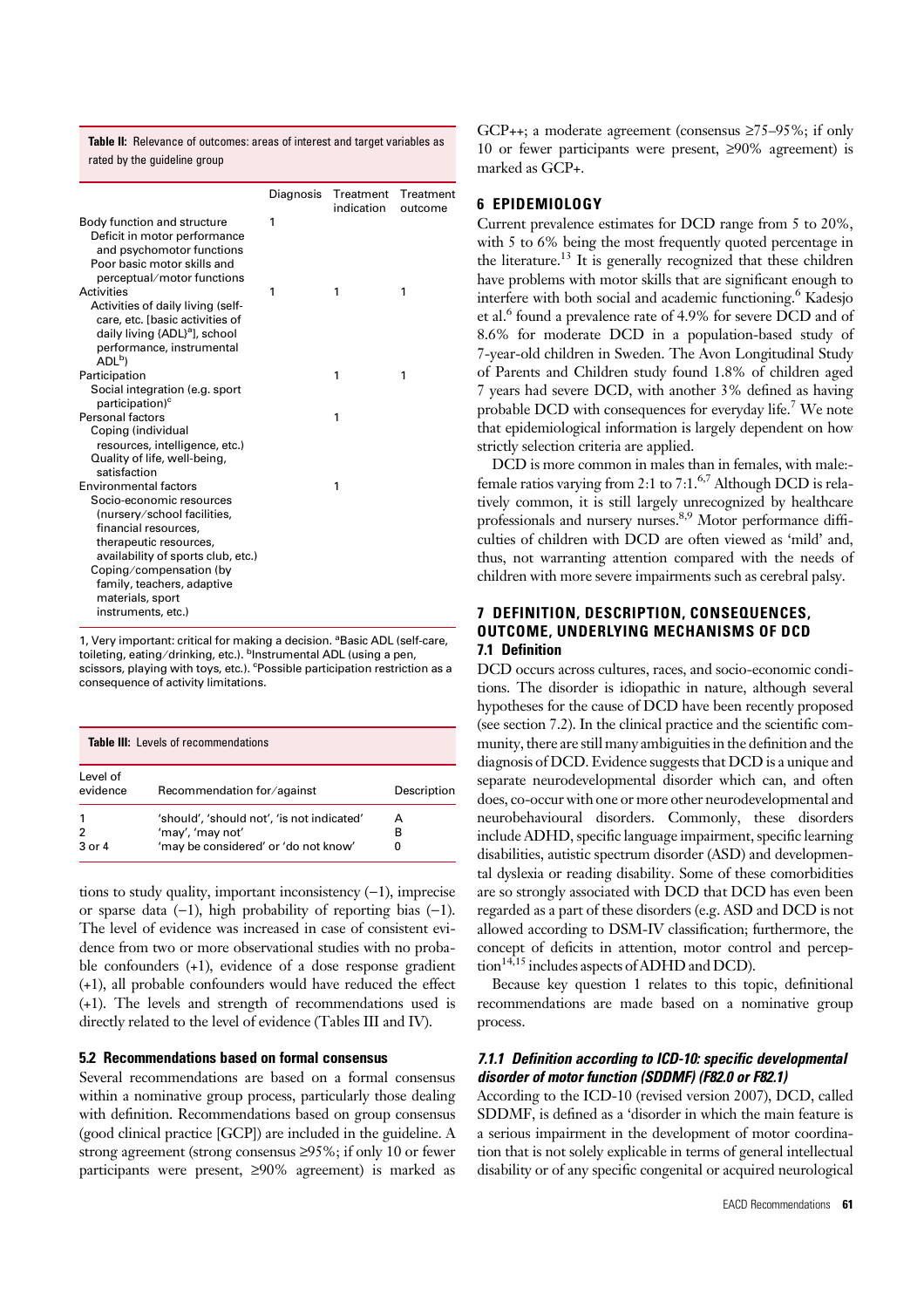Table IV: Strength of recommendation based on level of evidence

| Strength of<br>recommendation | Description                                                                                                                                                              | Criteria                                                                                                                                                                                                                                         |  |
|-------------------------------|--------------------------------------------------------------------------------------------------------------------------------------------------------------------------|--------------------------------------------------------------------------------------------------------------------------------------------------------------------------------------------------------------------------------------------------|--|
| A (Aneg)                      | Strongly recommended that clinicians<br>(do not) routinely provide the<br>intervention/assessment to<br>eligible residents                                               | Good quality of evidence and substantial net benefits                                                                                                                                                                                            |  |
| B (Bneg)                      | Recommended that clinicians (do not)<br>routinely provide<br>the intervention/assessment to<br>eligible residents                                                        | Fair quality of evidence and substantial net benefit<br>or<br>Good quality of evidence and moderate net benefit<br>or<br>Fair quality of evidence and moderate net benefit                                                                       |  |
| 0                             | No recommendation for or against<br>routine provision of<br>the intervention/assessment<br>Insufficient evidence for<br>recommendation of the<br>intervention/assessment | Good quality of evidence and small net benefit<br>or<br>Fair quality of evidence and small net benefit<br>Poor quality of evidence (conflicting results; balance<br>between benefits and risks difficult to determine; and<br>poor study design) |  |

The Canadian Guide to Clinical Preventive Health Care. Recommendations by Strength of Evidence. Accessed March 12, 2003. U S Preventive Services Task Force. Translating evidence into recommendations. Accessed March 6, 2003. http://qmweb.dads.state.tx.us/falls/ StrengthRecomm.htm

disorder. Nevertheless, in most cases a careful clinical examination shows marked neurodevelopmental immaturities such as choreiform movements of unsupported limbs or mirror movements and other associated motor features, as well as signs of impaired fine and gross motor coordination.'

The definition excludes abnormalities of gait and mobility (R26–), isolated lack of coordination (R27–), and motor impairment secondary to mental retardation (F70–F79) or to other medical and psychosocial disorders.

The definition of DCD according to ICD-10 requires that the diagnosis is not solely explicable by mental retardation or any specific congenital or acquired neurological disorder.

### 7.1.2 Definition according to DSM-IV

DCD is included in the section 'Learning disorders' and the section 'Motor skills disorders' (3 15.4 Developmental coordination disorder). The term was endorsed in the International Consensus Meeting in London⁄Ontario, Canada, in 1994.

DCD according to DSM-IV is defined by the following four criteria.

A. Performance in daily activities that require motor coordination is substantially below that expected given the person's chronological age and measured intelligence. The disorder may be manifested by marked delays in motor milestones (e.g. walking, crawling, sitting), dropping things, by 'clumsiness' and by poor performance in sports or poor handwriting.

B. The disturbance described in criterion A significantly interferes with academic achievement or activities of daily living.

C. The disturbance is not due to a general medical condition (e.g. cerebral palsy, hemiplegia, or muscular dystrophy) and does not meet criteria for a pervasive developmental disorder.<sup>\*</sup>

D. If mental retardation is present, motor difficulties are in excess of those usually associated with mental retardation.

**Coding note** If a general medical (e.g. neurological) condition or sensory deficit is present, code the condition on axis III (DSM-IV).

Looking at original papers, the term 'DCD' was used in 52.7% , 'clumsy children' in 7.2% , and 'developmental dyspraxia' in 3 .5% of articles (see systematic review from January 1995 to December 2005 by Magalhaes et al.<sup>16</sup>). In 23.5% of the articles other terms were used. In the Leeds Consensus, 1 the term DCD was favoured.

The existence of subtypes of DCD is likely, but could not be consistently confirmed by research evidence (see, for example, review by Visser<sup>17</sup>).

### 7.1.3 Other definitions

The Dyspraxia Foundation (UK) recommends the use of the term 'developmental dyspraxia'.<sup>18</sup> This term defines dyspraxia as 'an impairment or immaturity of the organization of movement' and in many patients there are associated problems with language, perception and reasoning. A distinction between developmental dyspraxia and DCD has been postulated.<sup>19</sup> Indeed, a dysfunction in the process of forming ideas, motor planning, and execution can be found in DCD. However, the term 'dyspraxia' has not become recognized as separate entity or subgroup of DCD (see section 7.2).<sup>20,21</sup>

Another definition comes from Sweden. Gillberg et al.<sup>15</sup> have argued for the presence of a syndrome called deficits in attention, motor control, and perception (DAMP). However, this concept has not become recognized outside Sweden.

Non-verbal learning disability is believed by some to be a neuropsychological disability.<sup>22</sup> Although it has been studied for the past 30 years, $^{22}$  it has not yet been included as a diagnostic category in the DSM-IV-TR. Many characteristics associated with non-verbal learning disability are similar to

<sup>\*</sup>The Leeds Consensus Statement. <sup>1</sup> This considers the high incidence of comorbidity within neurodevelopmental disorders and that it is inappropriate to exclude the possibility of a dual diagnosis of DCD with a pervasive developmental disorder⁄ autism spectrum disorder (p6).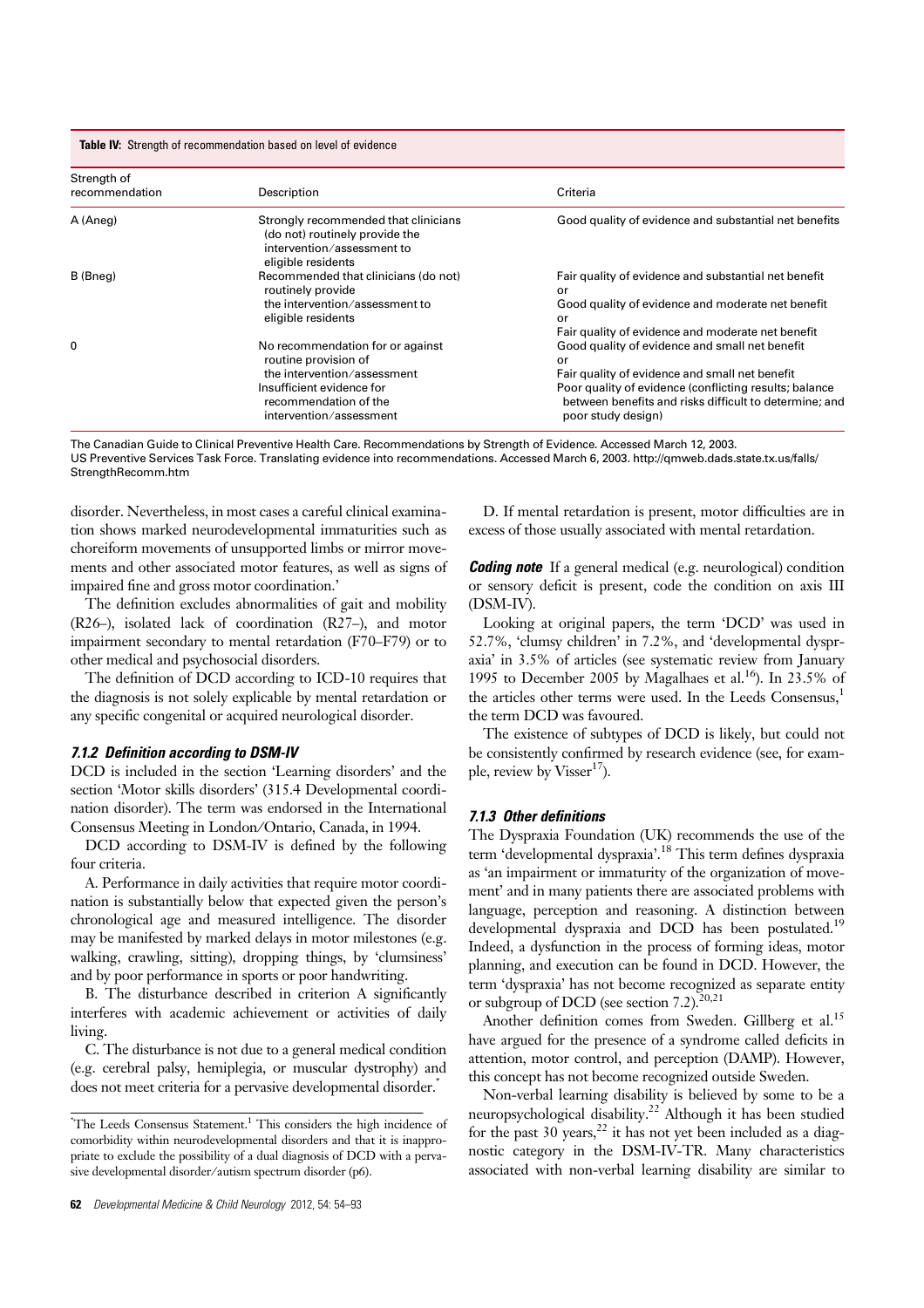those that describe other, more 'established' disorders, such as Asperger syndrome, specific learning disabilities, and DCD.

### 7.1.4 Recommendations on the definition of DCD

At present, the DSM-IV criteria are better defined than the ICD-10 criteria. The Leeds Consensus group (2006) agreed to re-confirm the London consensus and accept the DSM-IV- $TR^{11,12}$  as the most suitable set of diagnostic criteria that are currently available. The consensus of the guideline group also decided to use the DSM name DCD and their criteria. In Table V the official terminology for DCD is given as it applies to other languages.

### Recommendation 1 (GCP++)

The term developmental coordination disorder (DCD) should be used to refer to children with developmental motor problems in countries which adhere to the DSM-IV-TR classification. In countries where ICD-10 has legal status, the term specific developmental disorder of motor functions (SDDMF) (F82, ICD-10) should be used.

### Comment

The term DCD is used because this wording is well recognized in the English literature. It is taken from the DSM classification. However, in several European countries, the ICD-10 has legal status. Thus, the terminology of the ICD-10 must be used in those countries. Accordingly, the term SDDMF is added in brackets throughout this document (for the purposes of countries using ICD-10 terminology). Moreover, the following recommendations were also related to the ICD-10. Where concepts differ between DSM and ICD-10, specific comments are provided (specific recommendations 2a and 6a, see Supporting Information, section 13 .7).

# Recommendation 2 (GCP++) Criteria for the diagnosis of DCD (SDDMF)

I. Motor performance that is substantially below expected levels given the child's chronological age and appropriate opportunities for skill acquisition.

The poor motor performance may manifest as (1) poor balance, clumsiness, dropping or bumping into things, or (2) persistent difficulty in the acquisition of basic motor skills (e.g. catching, throwing, kicking, running, jumping, hopping, cutting, colouring, printing, handwriting).

Marked delays in achieving developmental motor milestones (e.g. walking, crawling, sitting) may be reported.

Table V: Terminology for developmental coordination disorder according

| to language       |                                                                                                                                                             |                               |
|-------------------|-------------------------------------------------------------------------------------------------------------------------------------------------------------|-------------------------------|
| Language          | Disorder                                                                                                                                                    | Abbreviation                  |
| English<br>German | Developmental coordination disorder<br>Umschriebene Entwicklungsstörung<br>motorischer Funktionen (specific<br>developmental disorder of motor<br>function) | DCD<br><b>UEMF</b><br>(SDDMF) |
| French            | Trouble de l'acquisition de la coordination                                                                                                                 | TAC                           |

II. The disturbance in criterion I significantly interferes with activities of daily living or academic achievement (e.g. self-care and self-maintenance, handwriting, academic/school productivity, pre-vocational and vocational activities, and leisure and play).

III. An impairment of motor coordination that is not solely explainable by mental retardation. The disturbance cannot be explained by any specific congenital or acquired neurological disorder or any severe psychosocial problem (e.g. severe attentional deficits or severe psychosocial problems, e.g. deprivation).

### Comment

This CPG–DCD aims to minimize differences in interpretation and classification between ICD-10 and DSM-IV, because the disorders are considered to represent similar conditions. Criterion III is largely consistent with criteria C and D in the DSM-IV (the exception is the exclusion of ASD see recommendation 6).

# **Comments**

Clarification of criterion III 1. DCD (SDDMF) should not be diagnosed if (1) motor performance cannot be assessed by a motor test (e.g. because of mental retardation or a medical disorder) or (2) if, after a comprehensive assessment including clinical history, examination and consideration of teacher and parent reports, the motor dysfunction can be explained by another condition including a neurological or psychosocial disorder or severe mental retardation.

In the comments of F82 (ICD-10), it is mentioned that some children with DCD (SDDMF) may show marked 'neurodevelopmental immaturities' such as choreiform movements of unsupported limbs or mirror movements and other associated motor features. According to the current literature and clinical practice experience, the roles of these motor features are still largely unclear and need further evaluation.

2. DCD (SDDMF) and mental retardation. The problem of diagnosing DCD (SDDMF) in children with learning disability (mental retardation) was discussed intensively within the guideline group and within the European consensus group. It was, however, recognized that defining a specific IQ below which the diagnosis of DCD (SDDMF) is precluded seems artificial. Given the complexities of arbitrating between cut-offs and determining discrepancy scores, it is recognized that a categorical decision (above or below a specific IQ level) may be extremely difficult. Looking at a metaanalysis on underlying mechanisms of DCD referring to key question 1 of the CPG (see section 7.2) a specific IQ level does not seem to be helpful to distinguish between children with DCD and children with coordination problems due to mental retardation.

It was agreed that the motor dysfunction should be defined as DCD (SDDMF) if the other criteria are fulfilled and if clinical history and examination cannot explain the motor problems and their impact on daily activities by cognitive status.

3 . DCD (SDDMF) and coexisting diagnoses. It is widely recognized that children with DCD (SDDMF) often have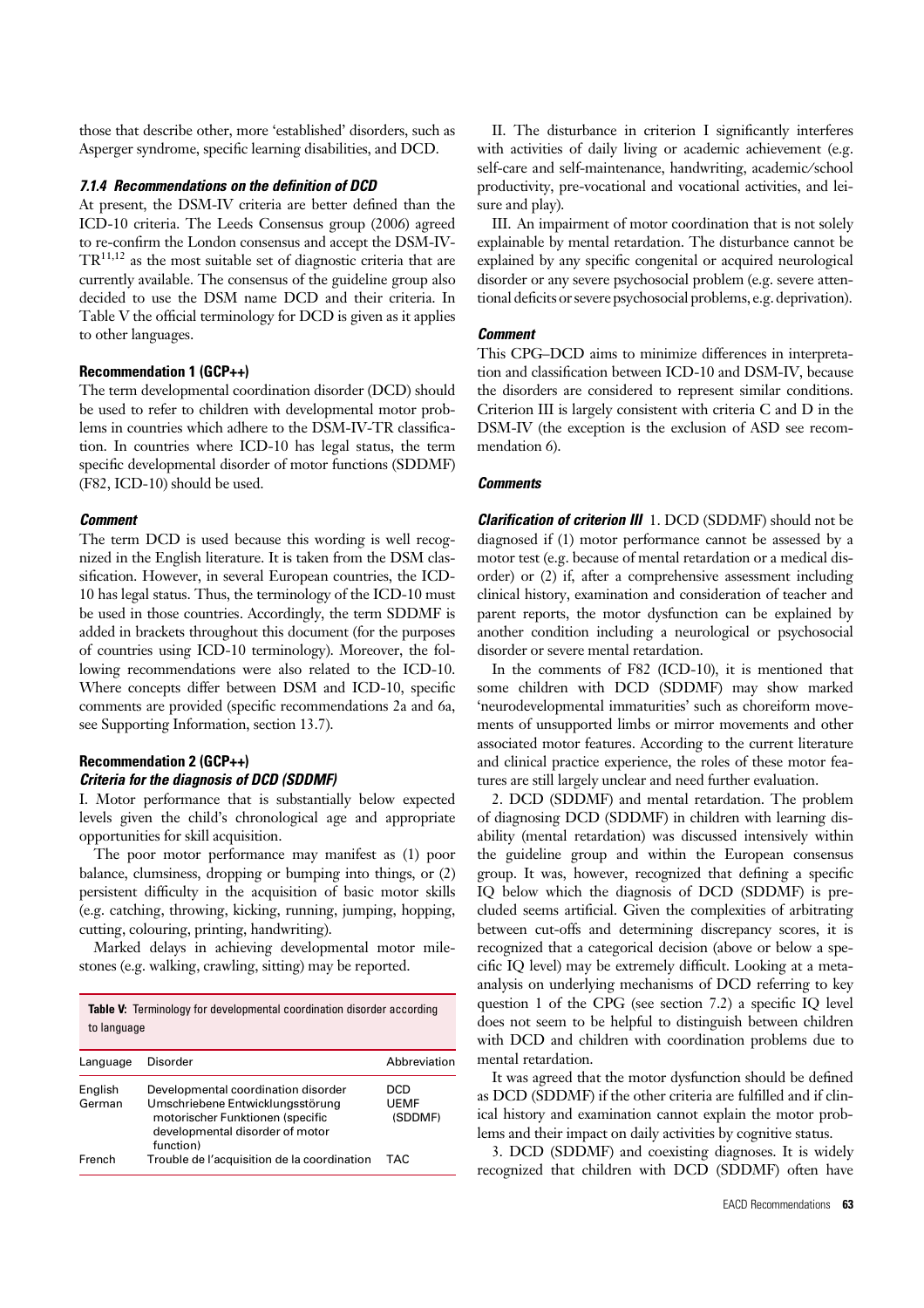coexisting diagnoses. It should be considered that ADHD, ASD or conduct disorders may interfere with motor performance and testing, as well as with activities of daily living making motor assessment of children with DCD (SDDMF) difficult (see recommendation 5).

### Recommendation 3 (GCP++)

The diagnosis of DCD (SDDMF) should be made within a diagnostic setting by a professional who is qualified to examine the specific criteria.

### Comment

This may require a multidisciplinary approach.

# Recommendation 4 (GCP++)

Concerning criterion II: the complete assessment should include consideration of activities of daily living (e.g. self-care and self-maintenance, academic/school productivity, prevocational and vocational activities, leisure and play) and the views of the child, parents, teachers, and relevant others.

# Comments concerning criterion II

By definition, activities of daily living imply cultural differences. When applying this criterion, it is therefore crucial to consider the context in which the child is living and whether the child has had appropriate opportunities to learn and practice activities of daily living (see criterion I 'previous opportunities for skill acquisition').

Establishing a direct link between poor motor coordination and academic achievement is complex. However, the specific skill of handwriting is usually affected, and is known to adversely influence academic achievement and should therefore be assessed.

The complete assessment should reflect culturally relevant developmental norms.

# Recommendation 5 (GCP++)

Children with DCD (SDDMF) having performance deficits in specific areas of motor performance (e.g. gross motor or fine motor dysfunctions [manipulative skills]) should be classified according to the ICD subgroups (gross motor dysfunctions F82.0 or fine motor dysfunctions F82.1).

# **Comment**

For countries using ICD-10: Graphomotor disorders are specified as a subtype of DCD (SDDMF) by the ICD-10 and classified on the basis of impaired fine motor functions (F82.1). Expressive writing disorders are classified under F81.8 according to the ICD-10. Isolated handwriting problems without additional graphomotor or other fine motor problems may not justify the diagnosis of F82.1.

# Recommendation 6 (GCP++)

A dual diagnosis of DCD (SDDMF) and other developmental or behavioural disorders (e.g. ASD, learning disorders, ADHD) *should* be given if appropriate.

### **Comment**

For countries using DSM classification: recommendation 6a (see section 13 .7, Supporting Information). Dual diagnosis also serves the setting of priorities for intervention (see statement 3 and Recommendation 18).

### Recommendation 7 (GCP++)

Comorbidities should be carefully diagnosed and treated according to established clinical guidelines (e.g. ADHD, autism, dyslexia, specific language impairment).

### Recommendation 8 (GCP++)

The onset of DCD (SDDMF) is usually apparent in the early years, but would not typically be diagnosed before 5 years of age.

If a child between 3 and 5 years of age shows a marked motor impairment, even though there have been adequate opportunities for learning and other causes of motor delay have been excluded (e.g. deprivation, genetic syndromes, neurodegenerative diseases), the diagnosis of DCD (SDDMF) may be made based on the findings from at least two assessments performed at sufficiently long intervals (at least 3mo).

### Comment

According to the guideline group considerable problems exist for the diagnosis of DCD (SDDMF) in children below 5 years of age for the following reasons.

1. Young children may show delayed motor development with a spontaneous catch up (late developer).

2. The cooperation and motivation of young children for motor assessments may be variable. Thus, test performance may be unreliable and finally result in poor predictive validity (criterion I).<sup>23,24</sup> Nevertheless, a very recent study from Smits-Engelsman et al. $25$  indicates that motor assessment by the Movement Assessment Battery for Children – second revision (M-ABC-2) has a very good test–retest reliability also for 3 year-old children.

3 . The rate of acquisition of activities of daily living skills is variable in children at kindergarten age. Thus, the evaluation of criterion II of the diagnostic criteria in children under 5 years is unreliable.

4. Finally, there are no reliable data on the value of early intervention in preventing DCD (SDDMF).

The lack of stability of DCD (SDDMF) diagnosed at early ages has been shown with the exception of DCD (SDDMF) in cases with coexisting ASD. 23,24,26

Nevertheless, the assessment itself may be reliable for example using the M-ABC,<sup>27</sup> repeated assessment within short intervals (e.g. 3 wk) are not recommended because of practice effects.<sup>28</sup> A follow-up study underlines that only in definite (severe) cases of DCD being detected before school age is the disorder stable 2 to 3 years later.<sup>29</sup> This supports the recommendation that in 3- to 4-year-old children the fifth centile of quantitative measures like the M-ABC may be used for identification (see recommendation 17).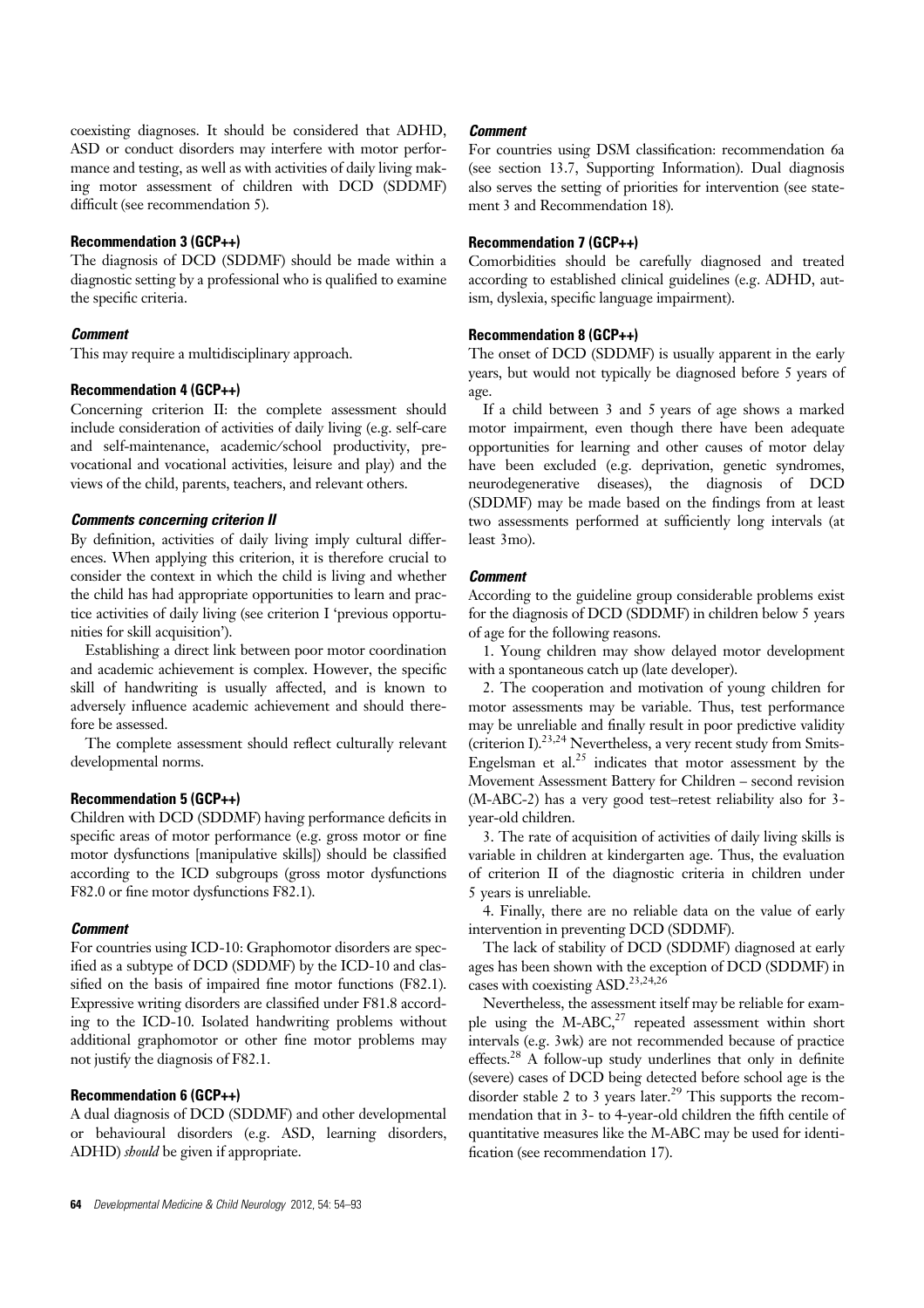### Comment

The guideline group additionally expresses concerns about the diagnosis of DCD (SDDMF) (first identification of DCD (SDDMF)) after 16 years of age. The criteria for DCD (SDDMF) need to be reconsidered for adults. Although there is a problem with lack of suitable instruments, a diagnosis in adulthood should be possible.

Symptoms must be present in early childhood (but may not become fully manifest until movement challenges exceed limited capacities with respect to context and opportunities).

# 7.2 Description, underlying mechanisms, clinical findings, consequences, and prognosis 7.2.1 Clinical findings with respect to the level of body

# functions

The systematic search of the literature identified 23 descriptive studies and 36 studies covering additional aspects like possible consequences of DCD. Further, 131 studies on different underlying mechanisms plus 28 studies covering additional aspects of DCD have been identified.

Some studies describe decreased basic strength and fitness.<sup>30,31</sup> Several studies describe certain deficits in fine motor skills, balance, and/or visuomotor skills.<sup>32–35</sup>

Further studies address the visuospatial dysfunction: O'Brien et al.<sup>36</sup> found evidence for a global spatial processing deficit in children with DCD (SDDMF). Mon-Williams et al., $37$  on the other hand, found difficulties in bodycentred spatial judgments (especially limb position) which may lead to an inappropriate relationship between perception and action.

Several studies consider proprioceptive dysfunction, 38,39 especially processing of kinaesthetic information, 40,41 as crucial in DCD (SDDMF). Volman et al.,<sup>42</sup> on the other hand, considered the coupling of different afferent components (visual, proprioceptive, etc.) as deficient, leading to difficulties in maintaining postural stability in action.<sup>42</sup>

Abnormalities in the processing of efferent information were also suggested as underlying mechanisms in DCD  $(SDDMF)^{43-45}$  as well as deficient inhibition of the pre-cuedinduced urge to move attention. 46,47

Other authors find mainly immature movements in children with DCD (SDDMF) underlining the aspect of development. Thus Mon-Williams et al.<sup>48</sup> found mainly prolonged duration of movements as in much younger children, whereas Missiuna et al. 49 found, especially in writing tasks, not only immature pencil grasps but also slow movements with poor control of distal movements, as can be seen in younger children.

In the past 5 years more refined techniques have allowed a better description of the deficits in DCD (SDDMF). Mackenzie found, that children with DCD (SDDMF) showed no problems with coordination of basic gross-motor tasks (e.g. of coordinating their clapping to their footfalls while marching in place). But the same task coupled with increased variety led to increased problems (mainly associated with the arm movements).<sup>50</sup> This study shows that the more a task demands the integration of different information, the more vulnerable it is.

Deconinck<sup>51</sup>, on the other hand, found that children with DCD (SDDMF) showed less difficulty in maintaining balance and control of velocity in walking under visual control than without. He found further that children with DCD (SDDMF) showed diverging gait patterns (especially gait length and trunk inclination) from typically developing children, suggesting adaptation of their gait to their poor balance control.

Difficulties in visual memory<sup>52</sup> and deficits in language processing<sup>53</sup> have also been interrelated with DCD (SDDMF).

Underlying organic defects are addressed in the last two studies: Katschmarsky<sup>44</sup> considered a parietal dysfunction. This may relate to the former diagnosis of a 'minimal cerebral dysfunction', which receives some support from the fact that children born preterm are much more likely to develop DCD (SDDMF).<sup>7</sup> Goez et al.,<sup>54</sup> on the other hand, found more often left-handedness than right-handedness in DCD (SDDMF), thus implying a genetic variability.

To prioritize and clarify the main findings from the numerous studies on underlying mechanisms members of the guideline group performed a careful meta-analysis.

From the initial literature search, 128 studies were identified as suitable for a meta-analysis. Within a careful selection process it was important to use studies that permitted a comparison between children with DCD (SDDMF) and typically developing children. From here, studies were categorized according to their relevant theoretical paradigm (e.g. information processing, dynamical systems, cognitive neuroscience, hybrid approach). Then, all dependent measures were listed and coded according to a conceptual scheme that best represents the underlying mechanisms being assessed. Among the studies with critical effect-size estimates ( $k \ge 10$ ), the largest effect sizes were found for kinematic parameters associated with reaching and catching: kinematic catching  $(r=0.92)$ , and kinematic targetdirected reaching within personal space  $(r=0.82)$  and outside of personal space  $(r=0.81)$  were the highest discriminating measures between DCD (SDDMF) and comparison groups. Large effect sizes were also found for pattern variability during gait  $(r=0.58)$ , static balance under postural control  $(r=0.56)$ , and measures of forward modelling including covert orienting  $(r=0.57)$  and motor imagery  $(r=0.50)$ . Moderate effect sizes were found for both visuospatial and verbal working memory  $(r=0.43$  and 0.45, respectively).

Of those categories that yielded high magnitude effect sizes but with  $k<10$ , high magnitudes were found for forward modelling: motor imagery  $(r=0.98)$ , and covert orienting that used valid and invalid precues  $(r=0.83$  and 0.83, respectively). Other high effect sizes were found for contralateral  $(r=0.95)$  and ipsilateral (r=0.94) target-directed aiming movements.

Taken together, these results suggest that children with DCD (SDDMF) show underlying problems in visual–motor translation (namely inverse modelling) for movements directed within and outside peripersonal space, adaptive postural control, and the use of predictive control (namely forward modelling), which impacts the ability to adjust movement to changing constraints, in real time.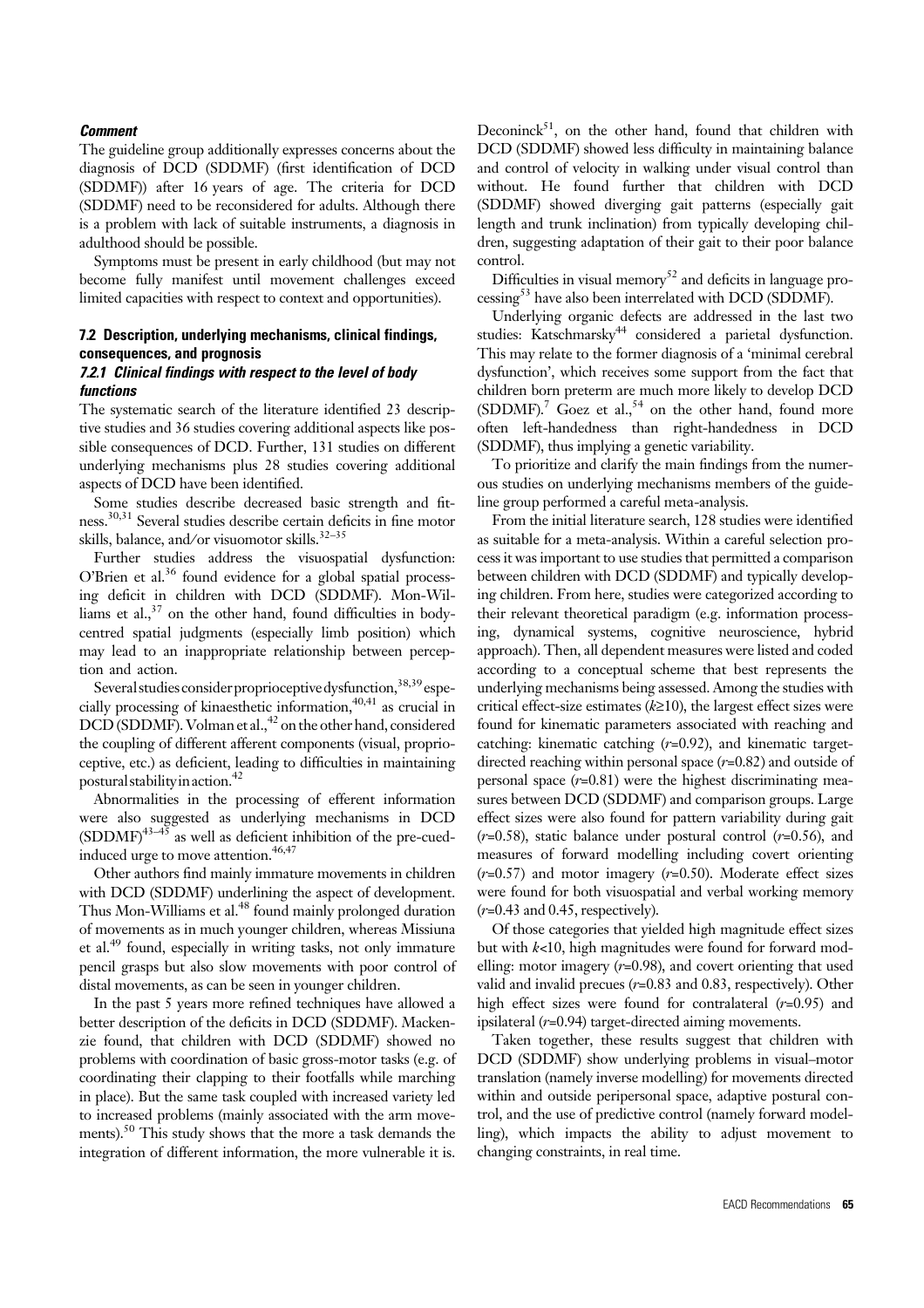# 7.2.2 Clinical findings with respect to the level of activities and participation

The systematic search of the literature yielded few studies addressing the level of activities and participation in children with DCD (SDDMF). Only five studies were identified (see Table VIII in Appendix I).

The results can be summarized as follows. Two studies<sup>34,55</sup> address the question of predicting ball flight. Lefebvre et al.<sup>34</sup> found that healthy children could predict ball flight better with increasing age depending on training but 40 children with DCD (SDDMF) could predict ball flight significantly worse than their healthy peers at 5 to 7 years. Deconinck et al. 55 found in a small case–control study of nine male children that those with DCD (SDDMF) adapted as well as healthy male children to temporal structure and velocity of ball flight but showed less opening of the hand and slower closing on the ball than comparisons. They deduced that the male children with DCD (SDDMF) showed more problems in the executive plan rather than visuo-perceptive or actionplanning processes. Again this is a very small study group.

Two other studies<sup>56,57</sup> address the question of emotional implications in children with DCD (SDDMF). Cairney et al. 56 found in a large, population-based study that children with DCD (SDDMF) performed more poorly on a simple aerobic task (running) than their healthy peers. At least one-third of the effect was found to be due to their conviction of their own inadequacy. This study shows that emotional factors play a significant role in the participation in everyday life in children with DCD (SDDMF). In a much smaller study (10 male children) Lloyd et al.<sup>57</sup> found differences in cognitive coping strategies for motor planning in different motor tasks (hockey shot and peg solitaire) in children with DCD (SDDMF) compared with typically developing peers. Differences in emotional handling of the task were only seen in the sport specific problem (hockey shot). This interesting finding tends to underline the necessity of supporting children with DCD (SDDMF) in their daily activities rather than treating the underlying condition. As the study group was very small, this question should be addressed again with a more representative sample.

Finally, Pless et al.<sup>58</sup> addressed the measures taken by the involved parents in supporting their children (before the diagnosis is made). They found that parents of children with DCD (SDDMF) are more frequently assisting and encouraging their children in motor tasks but are also more worried concerning the wisdom of their actions.

### 7.3 Consequences

The systematic search found 30 studies presenting data on the consequences of DCD (SDDMF) in different areas of the ICF. Eighteen studies presented findings at the level of body and mental functions, 20 studies described consequences in activities and participation, 16 studies reported results on personal factors, and 15 studies provided findings about the environment (as defined by the ICF). Because the results of this literature search are not directly relevant for specific recommendations concerning the key questions, only those results in the area of activities and participation are presented (see also Table IX in Appendix I).

There is no doubt that DCD (SDDMF) leads to an impaired functional performance in activities of daily living. 59,60 These children require a higher level of structure and assistance in these activities than their typically developing peers. 61

The impact of motor coordination problems on physical activity engagements throughout life is influenced by a multitude of factors (social, cultural, physical environment, individual characteristics)<sup>62</sup> but there is evidence that children with DCD (SDDMF) show less physical activity and especially participation in team sports.<sup>63,64</sup> This may lead to poor self-efficacy in adolescents with DCD (SDDMF) 65,66 and lower life satisfaction.<sup>67</sup> Indeed, Piek et al.<sup>68</sup> found a significant correlation between motor ability and anxiety disorders at kindergarten age. Behavioural problems but also problems in social interactions persisted in a long-term follow-up.<sup>69</sup> This affected the whole family system and especially the parents over a long time period<sup>60,69</sup> and leads to concern of the parents about their children's participation in society.<sup>70</sup>

Some studies highlight the negative effect of DCD (SDDMF) on body fitness,  $71,72$  which is mostly ascribed to less physical activity than in typically developing peers.

### 7.4 Outcome

There are several studies which addressed the natural course of DCD (SDDMF) (see Table X in Appendix I). There is compelling evidence that DCD (SDDMF) persists well into adolescence<sup>73-77</sup> and persists in an estimated 50 to 70% of children,<sup>77</sup> which is further proof of the independency of this disorder, although it can be associated with other learning or behavioural disorders: In kindergarten age motor problems seem to be associated with language and communication problems.<sup>78,79</sup> These can persist into school age. Kadesjö and Gillberg 80 found restricted reading comprehension in children diagnosed with DCD (SDDMF) at the age of 7. At school age there are further indications that some children with DCD (SDDMF) show poorer outcome in scholastic achievements<sup>81</sup> than their healthy peers, especially in the arithmetic domain.<sup>82</sup> This aspect can be related to the known difficulties of some children with DCD (SDDMF) in the visuo-spatial plane.

Cairney et al. 64 found in a big study group, a correlation between DCD (SDDMF) and subsequent development of obesity in male children, whereas there was no such consequence observed in female children. One explanation may be that the participation in team play activities and sport teams is diminished in children with DCD (SDDMF).<sup>81,83-85</sup> This may also be a reason why long-term participation in social activities is generally reduced.

Concerning coping mechanisms, Causgrove et al.<sup>86</sup> found a higher perceived competence in children with DCD (SDDMF) after physical education classes emphasizing a very motivational climate thus reducing the burden of the disorder.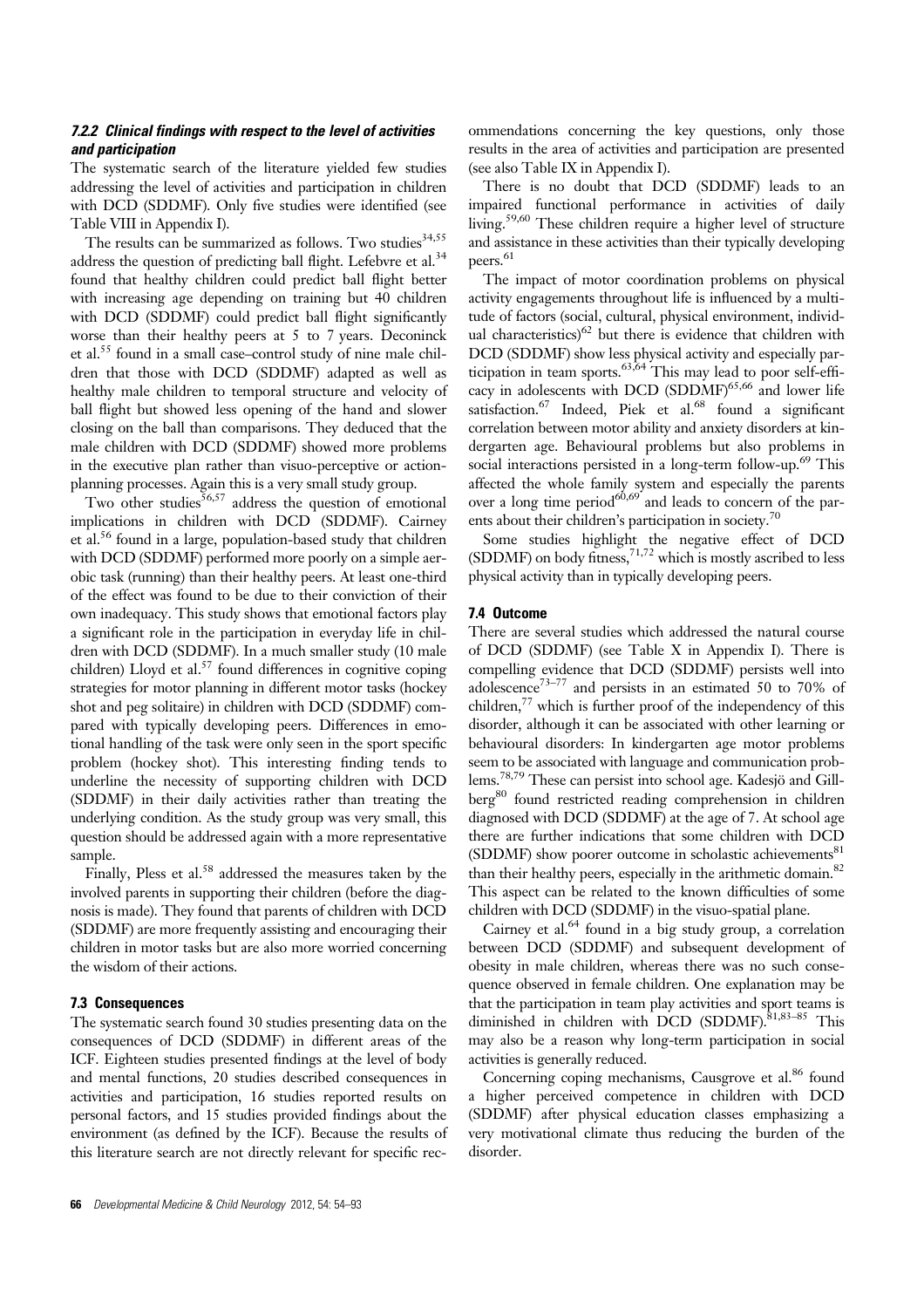### 7.5 Burden for society

There is no doubt that diagnosis and intervenion is costly, both to these children and to society as a whole. The numerous data on consequences and outcome of DCD (SDDMF) clearly underline that DCD (SDDMF) is a burden for society. The marked influence of DCD (SDDMF) on everyday activities and school performance and, secondarily, on social participation as well as the high prevalence indicate that the burden is considerable.

The meta-analysis on underlying mechanisms shows that DCD (SDDMF) is a neurobiological disorder with complex neuropsychological deficits concerning motor imagery, planning, and execution (see section 7.2).

### 7.6 Comorbidities

There is strong evidence that DCD (SDDMF) is combined with several emotional, social, and specific learning difficulties. 87

In some children, it cannot always be determined to what extent behavioural problems are co-existing disorders or the consequences of longstanding negative experiences with clumsiness in everyday life. Kaplan et al.<sup>88</sup> question the term 'comorbidity' as there is large overlapping between DCD (SDDMF), learning disorders and ADHD. They prefer the term 'atypical brain development'.

However, the guideline group decided to stick with the term comorbidity as for assessment it seems to be more appropriate to look for the distinct disorders and set priorities for choosing interventions as necessary.

# 7.6.1 Functional and socioemotional problems in children with DCD (SDDMF)

Regarding socioemotional problems as consequences and outcome, we refer to sections 7.3 and 7.4. The cooccurrence of DCD (SDDMF) and social, emotional, and attential problems are well known. 82,89,90

### 7.6.2 Coexisting disorders

ADHD has been found to be the most frequent comorbid disorder to DCD (SDDMF). Several studies – mostly examining clinical samples – suggest a rate of greater than about 50% of comorbidity. 91

However, data from population-based studies suggest that about half of children with DCD (SDDMF) and half of children with ADHD have combined problems. 6 In a further paper, Kadesjö and Gillberg describe that DCD (SDDMF) diagnosed in 7-year-old Swedish children predicted reading comprehension at the age of 10 years. <sup>80</sup> DCD (SDDMF) itself remained stable at least within 1 year follow-up. In a further population-based study, Kadesjö and Gillberg<sup>92</sup> found that 87% of children with ADHD had comorbidities. ADHD with DCD (SDDMF) seems to be more common in clinical and support groups than in school groups (in contrast to conduct problems, etc.). 93

A further study underlines the important clinical role of DCD (SDDMF) in the context of ADHD. Rasmussen et al.<sup>94</sup> found in a 22-year longitudinal, community-based follow-up that individuals with ADHD with DCD (SDDMF) had a

much worse outcome than individuals with ADHD without DCD (SDDMF). Antisocial personality disorder, alcohol abuse, criminal offending, reading disorders, and low educational level were overrepresented in the ADHD/DCD (SDDMF) group  $(58\% \text{ vs } 13\% \text{ in the ADHD group without})$ DCD [SDDMF]) (Fig. 1).

The comorbidity of DCD (SDDMF) and specific language impairment has been shown in up to 70% of the children with language problems.<sup>79,95-97</sup> Further, there are frequent comorbidities between DCD (SDDMF) and reading disorders and writing disorders. 82,88,98,99

Coexisting learning difficulties has been interpreted as an indicator for severity and for perceptual-motor dysfunction.<sup>100</sup>

Montgomery et al.<sup>98</sup> point out that fluency and speed in writing are essential underpinning skills contributing to spelling accuracy and compositional ability in examination performance.

Children with developmental disorders often show neuropsychological deficits. Kastner and Petermann<sup>101</sup> looked for cognitive deficits in children with DCD (SDDMF). Children with DCD (SDDMF) scored below average in the Hamburg-Wechsler Intelligence test for children (Wechsler Intelligence Scale for children [IVth revision]) (verbal comprehension, perception reasoning, working memory, and processing speed). The general IQ scored one standard deviation below the comparison group. Other studies report less differences of total IQ.<sup>38</sup> Alloway et al.<sup>102</sup> also found selective deficits in visuospatial short-term and working memory in children with DCD (SDDMF). In the same study they found deficits in verbal short-term and working memory in children with language impairments.

ASD is also known to be associated with DCD (SDDMF).<sup>97,103,104</sup> In a population-based study, a comorbidity of ASD was found in 10 of 122 children with severe DCD (SDDMF) and in nine of 222 children with moderate DCD (SDDMF). 7

Because of the comorbidities of DCD (SDDMF), ADHD, learning disorders, and autism, a common aetiology has been discussed.

An overrepresentation of DCD (SDDMF) in preterm and low-birthweight children (about 2:1) is known.<sup>7,105</sup>

In a recent genetic study in a large group of twins a consistent comorbidity was only confirmed in severe cases. In this twin



Figure 1: Overlapping of ADHD and DCD (according to Kadesiö and Gillberg<sup>6</sup>).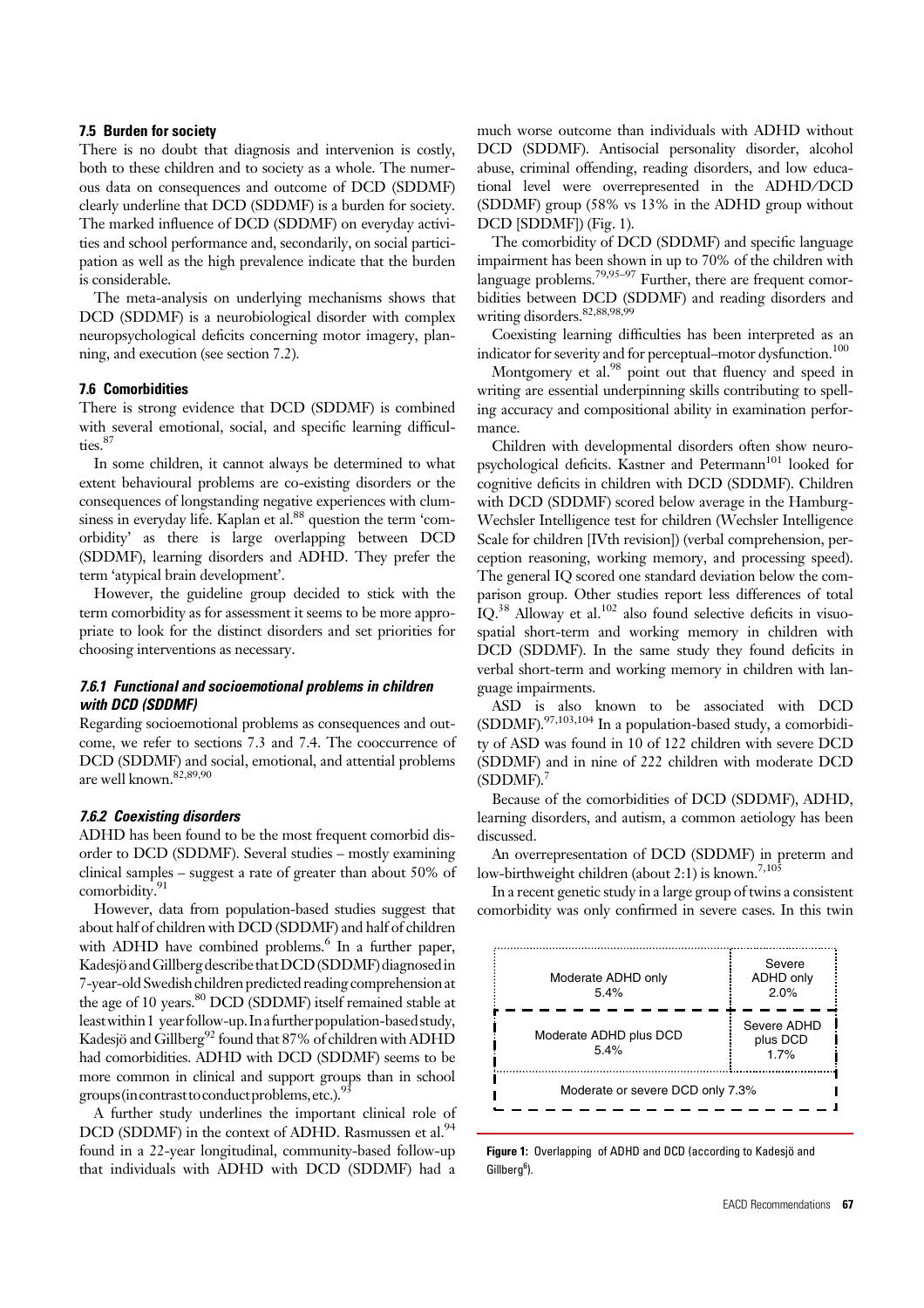Table VI: Comorbidities of developmental coordination disorder (specific developmental disorder of motor functions) (DCD [SDDMF]) with learning and behavioural disorder: cluster analysis in a large twin study

| Latent<br>class <sup>a</sup> | Clinical feature                                                                       |      | Frequency <sup>a</sup> Percentage <sup>a</sup> |
|------------------------------|----------------------------------------------------------------------------------------|------|------------------------------------------------|
| 1                            | Unaffected                                                                             | 1957 | 62                                             |
|                              | Moderate inattentive-impulsive<br>with ODD                                             | 440  | 14                                             |
| з                            | Severe reading problems with<br>moderate fine<br>motor/handwriting                     | 267  | 9                                              |
| 4                            | Control during movement with<br>moderate gross motor planning                          | 201  | 6                                              |
| 5                            | Inattentive-impulsive with reading<br>problems, ODD, fine motor and<br>general control | 140  | 4                                              |
| 6                            | Inattentive-impulsive with ODD                                                         | 114  | 4                                              |
|                              | Moderate to severe for combined<br>ADHD, RD, ODD, and DCD scales<br>with some CD       | 29   |                                                |
| Total                        |                                                                                        | 3148 | 100                                            |

ODD, oppositional defiant disorder; ADHD, attention-deficit– hyperactivity disorder; RD, reading disorder; CD, conduct disorder. <sup>a</sup>Frequencies and percentages for a 7 latent class solution concerning different patterns in symptomatology analysing 1304 families of twins (3148 individuals) from the Australian Twin ADHD Project. 106

study, it could be shown that the motor symptoms of DCD (SDDMF) were in most children distinct from behavioural features like conduct disorder and ADHD. Only in severe cases was comorbidity common (latent classes 5–7, in Table VI). There was one cluster with children with severe reading disorders and fine motor functions and handwriting problems and one further cluster with movement control and gross motor planning.

In conclusion, despite numerous comorbidites in children with DCD (SDDMF) there is some evidence that DCD (SDDMF) exists as a distinct disorder at least as well as other ADHD, ASD, and developmental and learning disorders. DCD (SDDMF) seems to be critical for the outcome for example in ADHD and other socioemotional problems and it seems to predict success in some school abilities.

# Statement 1 (++)

Because of the high probability of comorbidity in DCD (SDDMF), disorders like ADHD, ASD, and specific learning disorder, particularly specific language disorder and in later age reading problems (e.g. reading comprehension), have to be checked by careful history taking, clinical examination, and specific testing if possible, according to existing clinical practice guidelines.

If there is any hint for interference (e.g. attentional problems) with objective motor testing, the motor testing should be repeated, for example under medication or after other therapeutic intervention for attention problems.

### 8 SCREENING, ASSESSMENT

The requirement for objective reliable and norm-referenced tests in criterion I as recommended by the guideline group was the basis for the systematic search of the literature. A total of 34 studies and four (not systematic) reviews and overviews were found on this subject. Very recently, after the search period, a systematic review on measures of gross-motor function was published. <sup>107</sup> This was included in the evaluation. Further, a norm-referenced test or questionnaire to support criterion II may be useful.

Early identification of children with motor impairments has been recommended.<sup>108,109</sup> Instruments identifying motor impairments before the age of 5 are available and may be applied. However, screening instruments for this purpose are not sufficiently refined to enable highly valid and reliable assessment. On the other hand, the diagnosis DCD (SDDMF) before the age of 5 years is not generally recommended. This has already been discussed above (section 7.1.4).

# 8.1 Explanatory frameworks for different assessment approaches

According to the evaluative review by Wilson,<sup>110</sup> the following assessment approaches can be distinguished.

1. Normative functional skill approach. Assumptions about movement difficulties are largely process neutral. Approaches to assessment are descriptive, product-oriented (focus on functional skills), and norm-referenced. For example, the M-ABC is based on this approach.

2. General abilities approach. The guiding assumption here is that impaired sensorimotor integration underpins both perceptual–motor problems and learning difficulties. These impairments reflect neural damage. According to this approach, basic general abilities (like sensory–motor integration) can be measured, for example by the Sensory Integration and Praxis Test, and then should be a focus for treatment to improve motor functions.

3 . Neurodevelopmental theory (biomedical model). Early neurological markers (e.g. clumsiness) predict disease states, for example 'minimal brain dysfunction'. This may be assessed by neurodevelopmental examination. An eclectic blend of neurological and learning tasks (e.g. soft signs or minor neurological dysfunction) will be tested. Normative data on soft signs are existing.<sup>111-113</sup> A new version of the Examination of the Child with Minor Neurological Dysfunction is available.<sup>114</sup> The manual contains criteria, cut-offs, and description of psychometric properties. Evidence is emerging that children with DCD often exhibit minor neurological dysfunction, in particular quite often the 'complex form of minor neurological dysfunction'.<sup>115-117</sup> This issue may deserve further attention. Advances in neuroimaging and functional imaging will provide insights into hard and soft signs of neural dysfunction. On the other hand, the role of minor brain dysfunction and minor neurological dysfunction for the development of a theory of DCD (SDDMF) has been questioned.<sup>110</sup>

4. Dynamical systems approach.<sup>118</sup> This approach suggests that the child with DCD (SDDMF) has had reduced opportunities to form movement synergies through interaction with learning tasks and environment. Assessments used within this framework include biomechanical, kinematic, and observational analyses.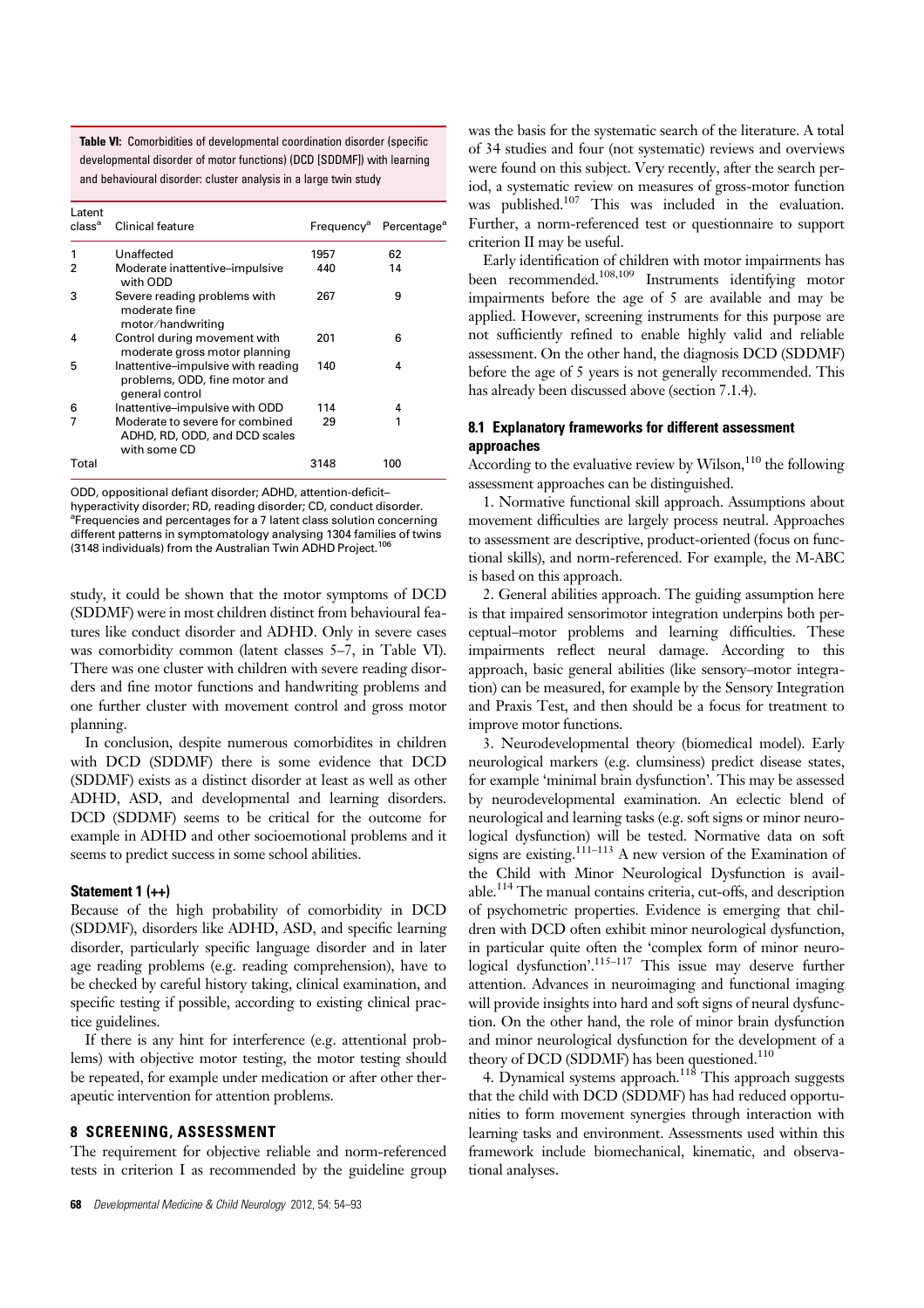5. Cognitive neuroscience approach. It is suggested that atypical brain development creates cognitive susceptibility. Reduced learning experiences exacerbate the risk for developing DCD (SDDMF). Approaches to assessment tend to be oriented towards brain systems that are of known importance to the development of movement skill (e.g. internal modelling or motor imagery, and timing control linked to parieto-cereballar loops; compare also section 7.2).

# 8.2 Questionnaires

Motor coordination test batteries are generally not feasible as screening protocols because of both time and costs. Researchers have argued for motor-based questionnaires that are completed by the child,  $^{108,119}$  teachers,  $^{120-122}$  and/or parents.  $^{109}$ There are some parental and teacher questionnaires which were previously evaluated in the literature: the DCD-Q and its revised version (DCD-Q-R);<sup>122,123</sup> the M-ABC-2 and its revised version. 125,126

The parental (DCD-Q) and the teacher questionnaire (M-ABC checklist) focus on ratings of ability and activity levels (self-care, ball skills, etc.).

There are other 'unspecific' scales and questionnaires that focus on activities. These instruments do not verify the diagnosis of DCD (SDDMF) but may be useful. Some examples are the Early Years Movement Skills Checklist;<sup>127</sup> and the Children Activity Scales for Parents and Children Activity Scales for Teachers.<sup>128</sup>

Furthermore, there are self-reports for children, most of which also assess aspects of self-efficacy for movement and self-esteem: the All about Me Scale;<sup>129,130</sup> the Perceived Efficacy and Goal Setting System;<sup>49,129</sup> and the Childrens Self-Perceptions of Adequacy in and Predilection for Physical Activity (CSAPPA).<sup>108,115</sup>

These instruments may provide an idea of how the child perceives their disorder, but self-reports are not confirmed to be specific and sensitive assessment tools for the diagnosis of DCD (SDDMF), although there are some encouraging recent studies (see, for example, concerning the CSAPPA<sup>108,119</sup>). There is a clear need for studies that evaluate whether these instruments are valid in the assessment of relevant aspects of DCD (SDDMF).

# 8.2.1 Evidence-based analysis of DCD (SDDMF) screening questionnaires

The results of the systematic review of DCD (SDDMF) screening questionnaires are shown in Table XI in Appendix I.

The guideline group agrees that a questionnaire may be useful as a first step diagnostic tool; however, the available instruments are not useful for population-based screening (owing to low sensitivity). It may be filled out by teachers or parents provided with sufficient instruction.

The DCD-Q-R (parent–report questionnaire) is so far the best evaluated questionnaire (four studies, levels 1b-3b according to Oxford classification for diagnostic studies). The DCD-Q-R is currently translated into German and studies on psychometric properties are underway.<sup>123</sup> Studies to support recommendation 9 are summarized in Table XI in Appendix I.

Parental information seems to be more valid than teacher information. The sensitivity and specificity are highly variable and depend on the sample (clinical or population based) and on who completed the questionnaire.

The CSAPPA has been examined mainly by one research group (four papers). Although it is generally recommended that the view of the child should be acknowledged, the CSAP-PA questionnaire cannot be recommended because the instrument is not translated into German and is not validated in other European populations. Several terms in this scale are specific to North America; e.g. the different settings for participation.

The M-ABC checklist – revised is less well examined. For German-speaking countries there is no valid translation and there are no studies on psychometric properties yet. The sensitivity of the first version seems to be lower than that of the DCD-Q-R (five studies from 1997 to 2005, levels 1b–3b), although this depends on the chosen cut-offs. However, this may be different in the new M-ABC-2 checklist (not yet translated and validated in German).

In conclusion, further research is required to recommend questionnaires and self-reports for screening and examination of DCD (SDDMF). At present, questionnaires will at least help clinicians gain a more complete picture of the child's everyday activities and self-perception, particularly when used in centres with multidisciplinary settings.

The following recommendation is made:

# Recommendation 9 (GCP++)

Concerning criterion II: it is recommended to use a validated questionnaire to collect information on the DCD (SDDMF) related characteristics of the child from parents and teachers to support and operationalize criterion II.

### Comment

At present, questionnaires may only be useful for clinical samples (see recommendations 11 and 12). However, there are currently no validated checklists or questionnaires for DCD (SDDMF) for German-speaking or other countries. Thus, the implementation of this recommendation depends on further research.

# Recommendation 10

Concerning criterion II: questionnaires like the DCD-Q-R or the M-ABC2 checklist may be recommended for use in those countries where the questionnaire is culturally relevant and standardized.

### Research note 1

A reliable method of operationalizing criterion II is urgently needed.

### Recommendation 11

The use of questionnaires (e.g. DCD-Q, M-ABC checklist) is not recommended for population-based screening for DCD (level Aneg).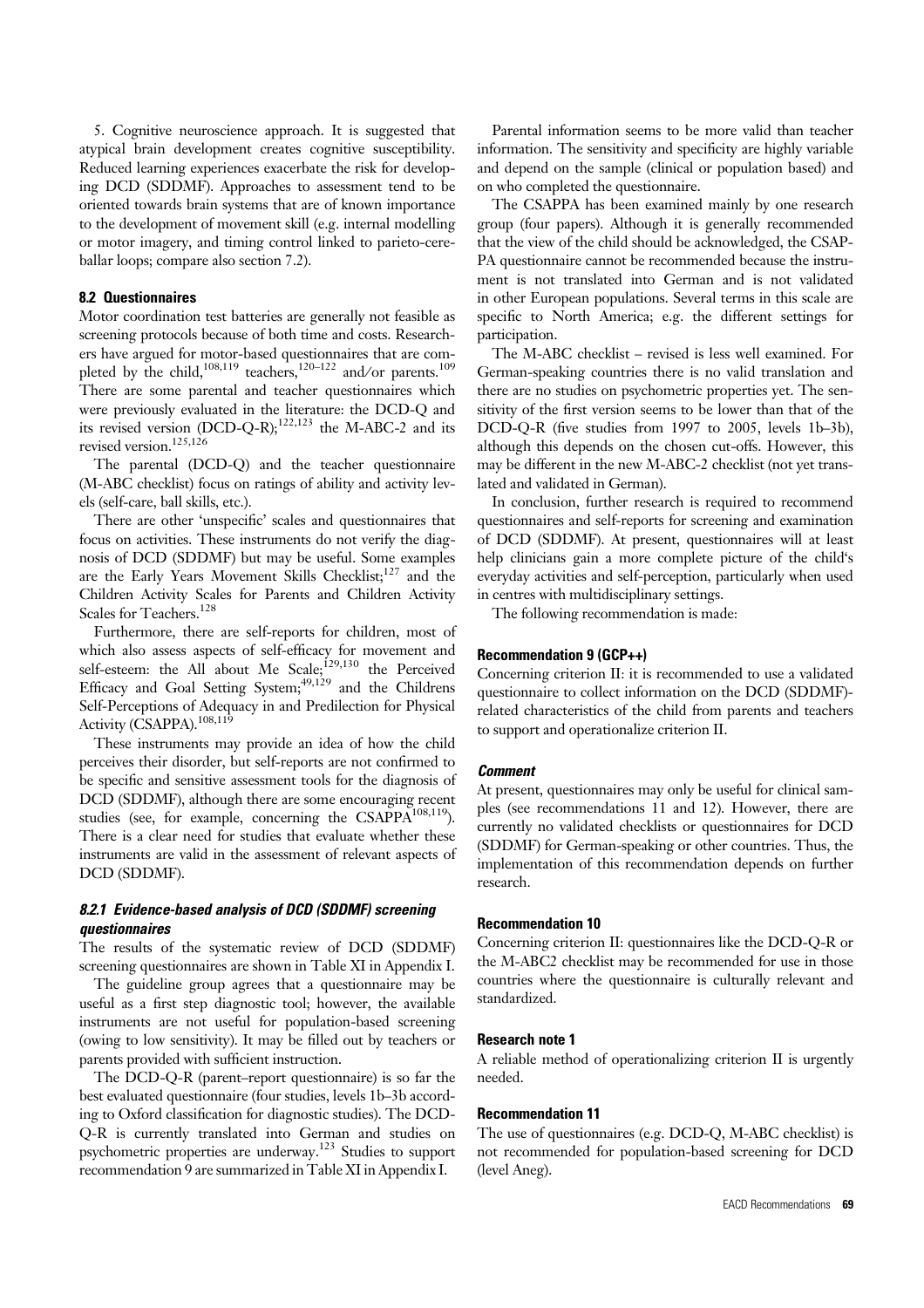# **Comment**

The guideline group does not recommend population-based screening for DCD (SDDMF); present studies of DCD (SDDMF) questionnaires suggest that the sensitivity is very low when applied in the general population (e.g. regular schools).<sup>109</sup>

# 8.3 Clinical assessment

# 8.3.1 History

History should include following aspects.

### 1. Parental report (GCP++)

- Family history including DCD (SDDMF), comorbidities, environmental factors (e.g. psychosocial factors), neurological disorders, medical diseases, mental disorders, social condition of the family.
	- Personal history including exploration of resources and possible aetiology (pregnancy, birth, milestones, achievements, social contacts, kindergarten, school [grades, levels]), previous and present disorders especially neurological disorders, sensory problems (previous assessments), accidents.
	- History of the disorder (child) including DCD (SDDMF) and comorbidities and exploration of resources, ADL and participation, individual⁄ personal factors, burden of disease, consequences of the DCD (SDDMF).
	- Exploration of problems: present level⁄deficits of motor functions, ADL, and participation.<sup>49,131</sup>

# 2. Teacher report (GCP++)

- Motor functions, activities⁄participation, environmental factors⁄support systems, individual⁄personal factors (ICF).
	- School-based behaviour that bears on comorbidity for attentional disorders, autistic spectrum, specific learning disorders.
	- Academic achievement.

# 3. Views of the child

These should be taken into account (GCP++); child-adapted questionnaires (see above) may be useful, but cannot be generally recommended (GCP++).

### Recommendation 12 (GCP++)

Concerning criteria I, II, III: careful history taking is essential to support the application of criteria I, II, III.

# 8.3.2 Clinical examination

The clinical examination is necessary to exclude the presence of other medical conditions that may explain motor impairment. The aim of the neurological status is to rule out other movement disorders and to support criterion III. A comprehensive clinical examination should be performed to verify that the disturbance is not due to a general medical and/or psychosocial condition (e.g. cerebral palsy, hemiplegia, or muscular dystrophy, deprivation or child abuse).

• Exclusion of neurological disorders such as of corticospinal, cerebellar, extrapyramidal, or neuromuscular origin. Signs of neurometabolic disorders or of acquired neurological disorders (pre-, peri-, postnatal), peripheral neurological disorders.

- Minor neurological dysfunction. There are few studies on 'minor neurological dysfunction' or on 'neurological soft signs' (e.g. associated movements, mirror movements). Normative data on soft signs can be found in Largo et al.<sup>111,112</sup> However, motor skills and speed only correlate weakly with soft signs: around 0.2 according to Gasser et al.;<sup>113</sup> no significant correlation are found between soft signs and M-ABC scores in Volman et al. <sup>42</sup> Thus, there is currently no reliable evidence for diagnosing DCD (SDDMF) through the examination of soft signs. Neurological soft signs are not indicative or sufficient for the diagnosis of DCD (SDDMF). However, two Scandinavian studies<sup>132,133</sup> and older studies by Gillberg et al.<sup>134–136</sup> provide some data to support reliability and some aspects of the validity in the assessment of neurological soft signs in children with ADHD and motor impairments. Thus, there may be some support for the clinical use of soft signs in specific cases (e.g. children with severe attentional problems who may otherwise not be tested reliably). Recent studies indicated that neurological condition in terms of the severity of 'minor neurological dysfunction'<sup>115-117</sup> improve the insight into the child's neurological condition which in turn facilitates the understanding of the child's strength and weaknesses to organize motor skills. These studies emphasize that the assessment of minor neurological dysfunction is not meant to diagnose DCD.
- A behavioural and cognitive evaluation is recommended for all children with DCD (SDDMF) because attentional disorders, learning disorders, and ASDs are frequent comorbidities. If there are signs of behavioural or emotional problems, further examination according to the respective guidelines is necessary.
- Cognitive function does not need to be evaluated by objective measures (e.g. IQ testing) if there is a normal history of school and academic achievements. However, a test for intellectual ability is recommended, if there is any doubt.

### Recommendation 13 (GCP++)

Concerning criterion III: appropriate clinical examination with respect to medical, neurological, and behavioural problems is necessary to verify that the disturbance is not due to a general medical, neurological, or behavioural condition.

## Statement 2 (++)

The clinical examination should include neuromotor status (exclusion of other movement disorders or neurological dysfunctions); medical status (e.g. obesity, hypothyreosis, genetic syndromes, etc.); sensory status (e.g. vision, vestibular function); emotional and behavioural status (e.g. attention, autistic behaviour, self-esteem); cognitive function should there be a history of general learning difficulties at school.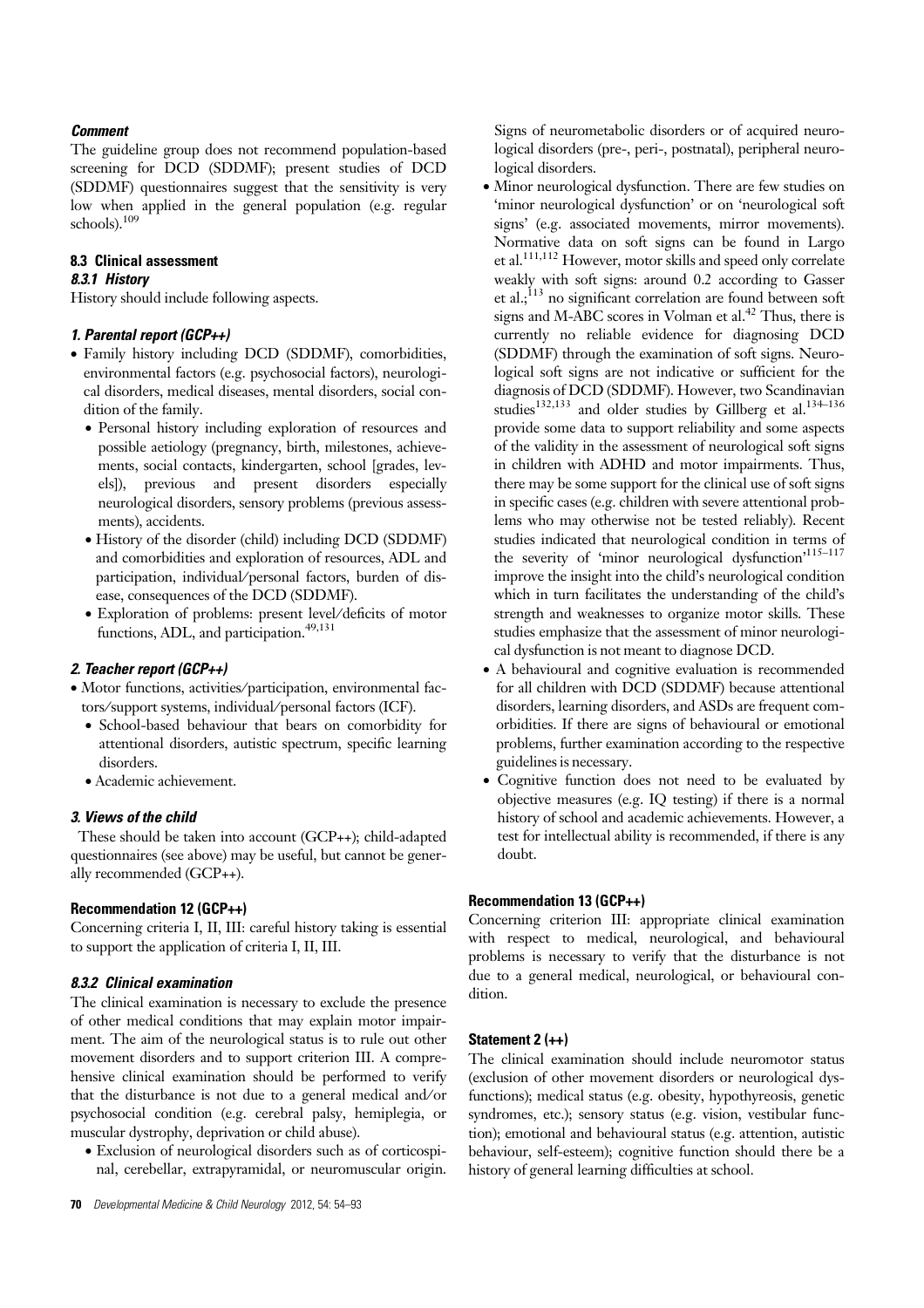### 8.4 Assessment with standardized tests

According to the recommendations on definition of DCD (SDDMF) in section 7.1.4, an appropriate, valid, reliable, and standardized motor test (norm-referenced) should be used.

There are numerous tests on motor functions but only a few tests have been designed and tested for the assessment of the diagnosis DCD (SDDMF).

# 8.4.1 Assessments on motor functions according to criterion I

In addition to the clinical examination, which is more focused on the level of body structure and functions (according to the ICF), assessment using one of the following standardized tests is more focused on the level of activities.

Within the literature search interval from 1995 to 2010 (January), 19 studies examining the M-ABC were found. Five studies examined the Bruininks-Oseretsky Test of Motor Proficiency (BOTMP), three studies (including one from 2010) on the Körperkoordinationstest for Children, and three on the Zurich Neuromotor Assessment Battery (ZNA). The last two tests have not been validated for the specific diagnosis of DCD (SDDMF). The McCarron Assessment of Neuromuscular Dysfunction has also been used in several studies of DCD (SDDMF) and has shown good convergent validity (see, for example, Brantner et al.<sup>137</sup>).

A recent systematic review on assessment instruments in gross motor functions 107 came to a similar conclusion. In this publication, seven measures of gross-motor function met the inclusion criteria and were appraised for their psychometric properties. The M-ABC scored highest and was recommended in the first instance for clinicians wishing to evaluate gross motor performance in children with DCD (SDDMF).

**8.4.1.1 M-ABC, M-ABC-2** The M-ABC<sup>125,126</sup> is by far the test most commonly used and best examined (see Tables XII and XIII in Appendix I).

The M-ABC-2 is a norm-referenced test for children from 3 years 0 months until 16 years 11 months split in three age groups (M-ABC [first version] 4 until 12+ years, split in 4 age groups); compared with the older version of the M-ABC it has different combinations of test items in each group. In some countries (including Germany), norm values are only available for a limited age range (4y 0mo to 10y 11mo). Numerous studies on the M-ABC were not primarily designed to examine test criteria, but factors that influence the test criteria. Thus, only studies with representative samples and a sound methodological background were included in the evaluation. In addition, the study samples used within the English, Dutch, and German test manuals were taken into account.

8.4.1.1.1 Psychometric properties of the M-ABC The studies on the M-ABC show good to excellent interrater reliability, good to excellent test–retest reliability and fair to good validity (construct validity and concurrent validity with BOTMP). The specificity seems to be good and the sensitivity fair to good in comparison with the BOTMP depending on the chosen cut-off (good sensitivity using the cut-off 15th centile).

**8.4.1.1.2 Limitations of the M-ABC** There is a lack of research on the discriminant validity of the M-ABC. We note that attentional problems may interfere significantly with performance on the M-ABC. Furthermore, there seems to be a training effect of the M-ABC if repeated within 4 weeks, although this effect seems to be less in children with severe DCD (SDDMF).

A further problem may be the scaling of the reference values (e.g. with 'floor effects' in age band 1 [3 –6y]). The 'discontinuation' of the scales moving from one age band to another may be a problem in longitudinal comparisons, when children, for example, move from kindergarten to school age and for the comparison of children in first grade (6- to 7-year-olds). These age ranges are often critical for DCD (SDDMF) diagnosis and treatment monitoring. Moreover, the age norms are fairly broad (German version: half-year interval only in 3- to 4-yearold children, year intervals in all other children). No sex effects have been found. This finding is in contrast with the findings of the BOTMP, second version (see section 8.4.1.2).

8.4.1.1.3 Comments on the M-ABC second version According to a consensus of international experts (EACD consensus conference in Brussels 2010) in collaboration with the guideline group, most validity measures from the M-ABC may be valid for the M-ABC-2 version as the construct has remained the same. Furthermore, it was assumed by the experts that it would be very unlikely that the test criteria were very different between European countries as motor function itself would not be strongly influenced by subtle cultural variations. Nevertheless, Chow et al.<sup>138</sup> comparing Chinese children with American children found some cross-cultural differences. Also, the Dutch norms suggest differences.<sup>139</sup>

Taking into account the strengths and limitations of the M-ABC, the level of evidence on quality and suitability of the M-ABC(-2) for the diagnosis of DCD (SDDMF) is rated as moderate to good. Using strict criteria for test quality, the level of evidence from the literature concerning all test criteria and measurement properties cannot be level 1 at present.

8.4.1.2 BTMP, BOTMP-2 The BOTMP is a norm-referenced test of motor function, mainly used in the USA and Canada. The BOTMP provides a general motor ability factor. It is divided into eight subsections, including the ability to run and general agility, how well the child can maintain balance, and coordination of bilateral movements. It is also used to assess quality of movement, coordination, speed and dexterity of upper limbs, the speed of response, and visual motor control. The recent second version of the BOTMP (BOTMP-2) provides norms from 4 to 21 years. The age norms have 4-month intervals in preschool children, half-year intervals in school children and 1-year intervals in adolescents above 14 years. The instrument has separate norms for each sex.

8.4.1.2.1 Psychometric properties of the BOTMP and **BOTMP-2** The BOTMP/BOTMP-2 shows good to excellent reliability, fairly good validity (construct and concurrent valid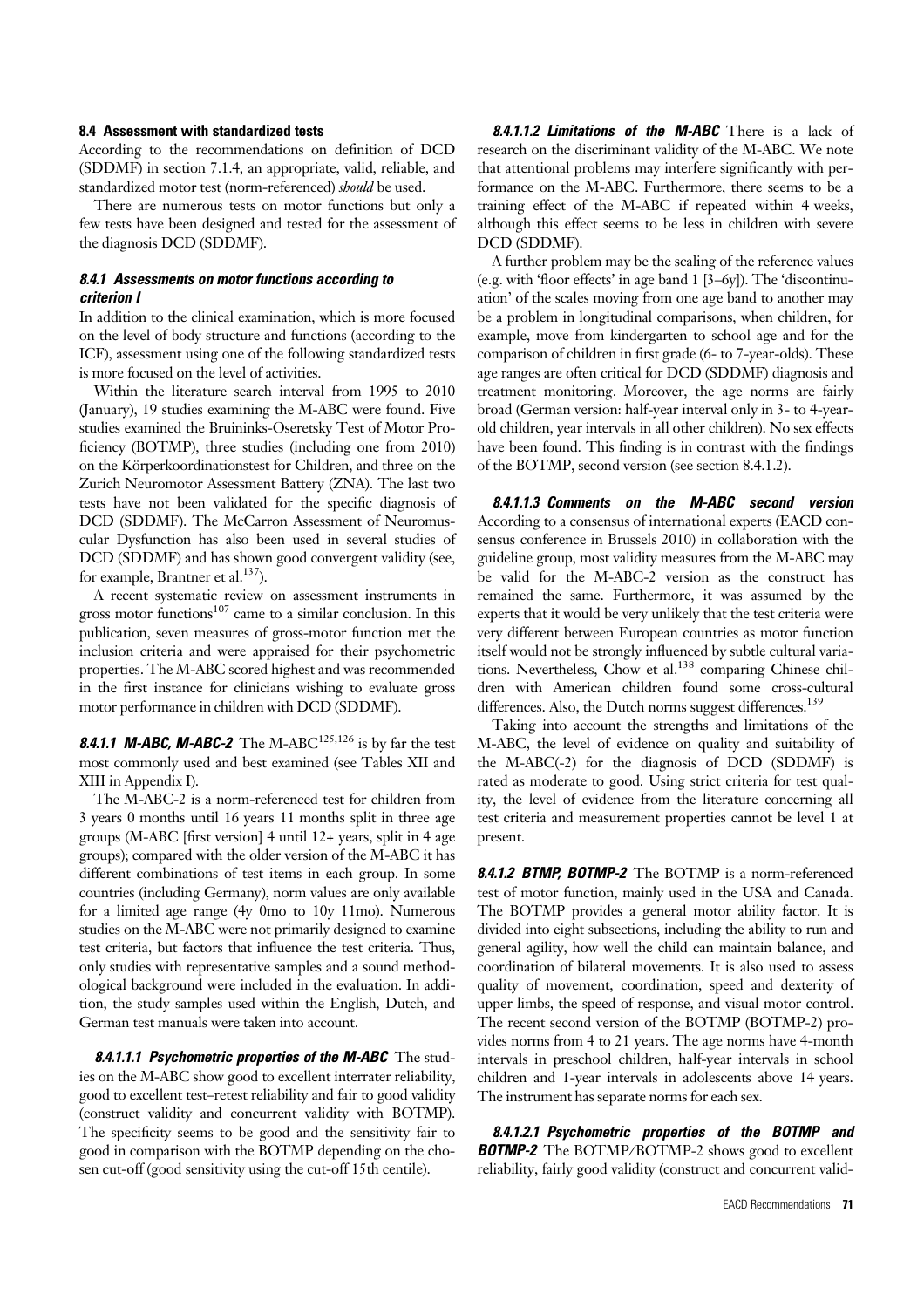ity with M-ABC-2), good specificity, but lower sensitivity than the M-ABC. Primary strengths of the BOTMP-2 include that (1) the administration contains photos which help to minimize language demands and provides cues for examiners that support standard and efficient test administration; (2) the face validity of the items reflect typical childhood motor activities (e.g. ball skills, movement, paper⁄pencil activities, card sorting);  $(3)$  the construct validation of the test is good;  $(4)$  the moderate to strong interrater and test–retest reliabilities for both the Total Motor Composite and the Short Form; and (5) the fact that the norms are relatively up-to-date and reflect the demographics of the USA.<sup>140</sup>

8.4.1.2.2 Limitations of the BOTMP/BOTMP-2 Limitations include (1) weak test–retest reliabilities for some subtests and motor area composites for some age groups which limit confidence in the use of these scores; (2) the scoring process which is time-intensive and tedious with errors likely to occur due to the multiple step process and the characteristics of the Record Form and Norm Tables; and (3) the difficulty of the items for 4-year-old children who are typically developing or 5-year-old children with delays;<sup>140</sup> (4) norms for the German-speaking countries are lacking.

In sum, the level of evidence for the quality and suitability of the BOTMP is rated as moderate (LOE 2), but in general the evidence is weaker than for the M-ABC particularly concerning the sensitivity of the test. However, the original American standardization population is large and the reference values with a 4-month interval in young children seems to be convincing. There is only an English version with US norms (no German version).

# 8.4.1.3 McCarron Assessment of Neuromuscular Dysfunction The McCarron Assessment of Neuromuscular Dysfunction

has mainly been used in Australia (two studies) and is not further discussed (LOE 3).<sup>137</sup>

8.4.1.4 Other tests Several other tests that assess motor functions are found in the literature, but they have not been evaluated with respect to the diagnosis of DCD (SDDMF) (level 0, LOE 4) for making the diagnosis DCD [SDDMF]). In most studies, there are one to three published papers on test criteria (LOE 2–3 ). They may be suitable for testing motor abilities.

Examples are the following:

1. The ZNA examines motor abilities (e.g. finger tapping), motor skills (static balance, pegboard, rope jumping) and associated movements (movement quality, soft signs) in 5- to 18 year-old Swiss children and adolescents. Several studies have been published assessing the test–retest, interobserver, and intraobserver reliability,  $141$  construct validity,  $142$  and the validity of the ZNA in children born preterm.<sup>143,144</sup> Studies also presented age-related normative values (centiles)<sup>111,112,145</sup> and examined the influence of age, sex, and left-handedness on the motor tasks. 113,145 However, no study has yet assessed concurrent validity of the ZNA with the M-ABC and its usefulness for diagnosis of DCD (SDDMF). The ZNA is one of the most common used motor tests in Switzerland.

2. Körperkoordinationstest für Kinder has undergone a recent revision. Test criteria, however, are only examined to some extent.<sup>146</sup> The most important requirement for test procedures is the need of actual norms.<sup>147</sup> Despite a revision of the test manual in 2007, no new norms were created. The current norms are still from 1973 and 1974. The authors believe that a new standardization is not necessary because children may still have comparable motor performance.<sup>148,149</sup> Several studies have shown, however, that there has been an alarming downward trend in motor ability over the past 40 years. The average motor quotient of the Körperkoordinationstest für Kinder has been consistently lower in all recent studies  $(MQ89$  [Otten et al.<sup>150</sup>] and MQ89 [Prätorius et al.<sup>151</sup>] vs MQ100 of the original version). Furthermore, the standardization procedure from 1973/1974 is unclear. Bös<sup>152</sup> has expressed doubts on the exclusive measurement of coordinative performance by the Körperkoordinationstest für Kinder. Some subtests require more performance on force and endurance.

3 . MOT 4-6 is a test of fine and gross motor functions designed for children between 4 and 6 years that was developed in the 1980s. A recent study from 2003 has shown that the norms from the 1980s may still be valid. In contrast to schoolchildren, normative data for young children and preschoolers had not changed appreciably between 1987 and 2000 (Rethorst<sup>153</sup>).

4. Peabody Developmental Motor Scales is a quantitative and qualitative assessment of gross- and fine-motor development in young children (birth to 5y). It is based on an age-stratified sample of 2000 children. It may be useful for descriptive and evaluative use in young children below 4 years.

5. Bayley Scales of Infant Development III is a comprehensive developmental test, evaluating motor, language and cognitive functions in infants and toddlers, age 0 to 3 years. The motor subscale may be useful for descriptive and evaluative purposes in assessing early motor dysfunctions within the general developmental assessment.

6. Frostig/FEW2 (DTVP2) may be useful for diagnosing visual–motor⁄ visual perceptive problems.

7. Handwriting fluency test for older children (e.g. Detailed Assessment of Speed of Handwriting<sup>154,155</sup> [UK norms]) may be useful for diagnosing a writing disorder (not available in Germany).

8 . Systematische Opsporing van Schrijfproblemen⁄Beknopte Beoordelingsmethode voor Kinder Handschriften 156–159 (Dutch norms, French norms) (Concise Assessment Methods of Children Handwriting<sup>156</sup>) is a tool designed to screen poor handwriting quality on the basis of a completed piece of cursive writing for children in elementary school. The writing task consists of copying a standard text in 5 minutes or at least five lines if the child is a very slow writer. The text is copied on unruled paper. The test offers 13 criteria to evaluate the quality of the handwriting product. The test also evaluates speed of writing. The interrater agreement between pairs of raters has been reported to vary between  $r=0.71$  and 0.89, with a median of r=0.82. Furthermore, the correlation between the Beknopte Beoordelingsmethode voor Kinder Handschriften (Dutch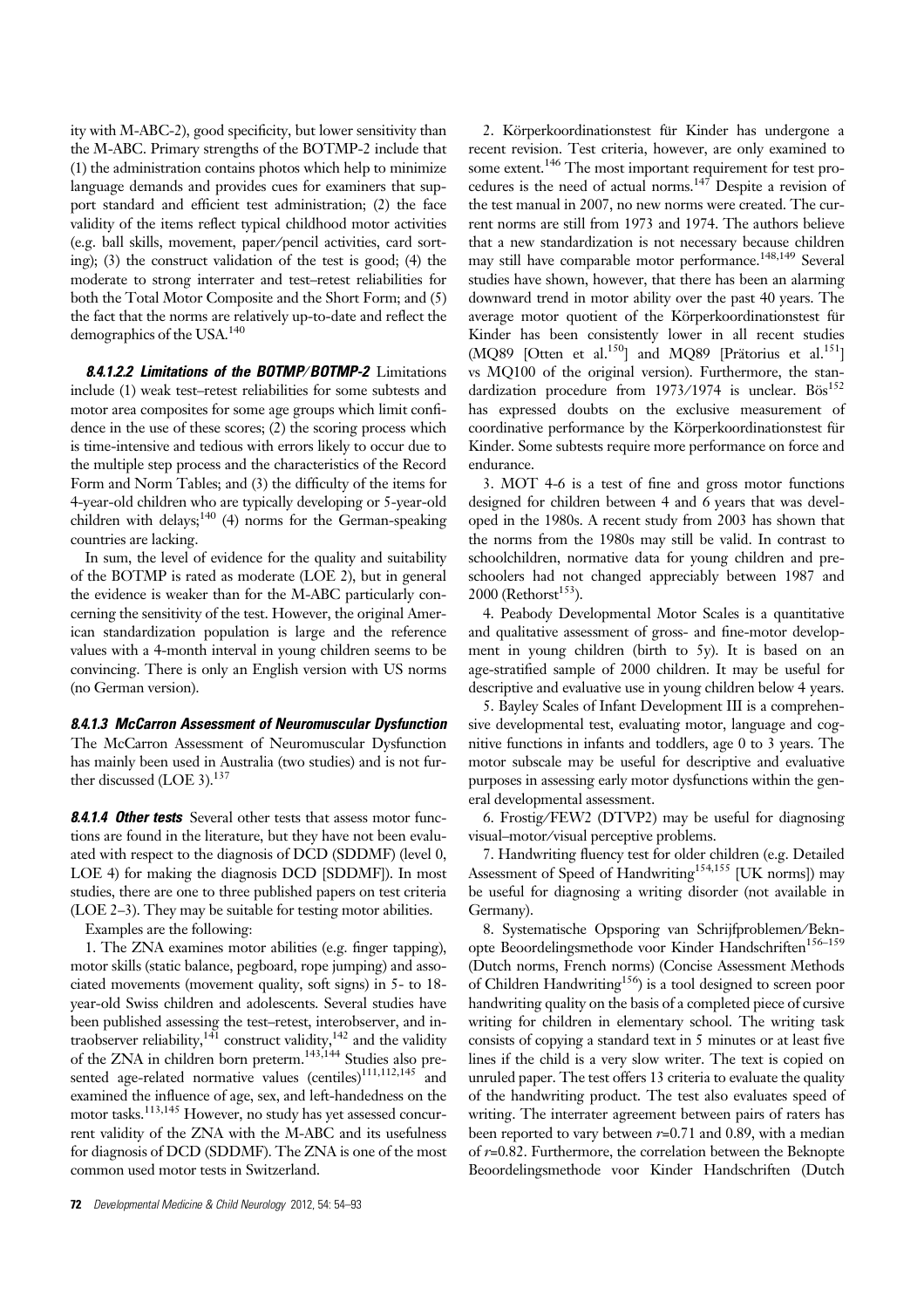handwriting observation and analysis method for children's writing) and the Dysgraphia Scale is reported to be 0.78 (Hamstra-Bletz and Blöte<sup>159</sup>). The scoring of the test needs extensive training and takes about 15 minutes if the tester is trained. Therefore, the test is not useful as a screening instrument.

For the Systematische Opsporing van Schrijfproblemen (systematic screening of handwriting problems), the most discriminating items were selected from the Beknopte Beoordelingsmethode voor Kinder Handschriften, reformulated and concretized to develop the Systematische Opsporing van Schrijfproblemen test.<sup>160</sup> The Systematische Opsporing van Schrijfproblemen consists of six well-described criteria used to evaluate the quality of the handwriting screening. The child has to copy a text in 5 minutes. Writing speed is measured by counting the number of letters. <sup>161</sup> Criterion validity with the Beknopte Beoordelingsmethode voor Kinder Handschriften is good ( $r=0.80-0.88$ ,  $p=0.01$ ).  $^{160,162}$ 

9. Other useful instruments for the diagnosis of a handwriting disorder include the following: Minnesota Handwriting Test, the test on Diagnosis and Remediation of Handwriting Problems, Children's Handwriting Evaluation Scale-Manuscript, Evaluation Tool of Children's Handwriting–Manuscript, and Test of Legible Handwriting (not available in Germany).

10. Purdue Pegboard Test (French norms, no German norms) is a test for dexterity and fine motor performance.

With respect to DCD (SDDMF), no peer-reviewed articles on the psychometrics and standardization (German-speaking countries⁄European countries) of the following tests have been found: Münchner Funktionelle Entwicklungsdiagnostik (Munich Functional Development Assessment); Ruf-Bächtiger-Test; Sensory Integration and Praxis Test.

Based on the literature search, the following recommendations can be made.

### Recommendation 14 (GCP++)

Concerning criterion I: An appropriate, valid, reliable and standardized motor test (appropriately norm-referenced) should be used.

### Comment concerning criterion I

Evidence from a standardized norm-referenced test is necessary to establish that motor performance is substantially 'below expected levels'. Ideally, the evidence is derived from a test with culturally relevant developmental norms. Otherwise, this criterion cannot be reliably met. The diagnosis of DCD (SDDMF), however, should not be made only on the basis of a standardized motor test. It requires careful history taking, clinical examination and confirmation using valid tests and questionnaires (see sections 8.2 and 8.4).

### Recommendation 15

Concerning criterion I: in the absence of a criterion-standard test for establishing criterion I, the M-ABC-2 may be recommended (LOE 2, level B). Where available, the BOTMP-2 may also be recommended (LOE 2, level B). However, no German translation and standardization of the BOTMP-2 is currently available.

In the absence of generally accepted cut-offs for identifying DCD (SDDMF), it is recommended that when using the M-ABC, or other equivalent objective measures, approximately the 15th centile for the total score (standard score 7 or less) should be used as a cut-off.

### **Comments**

Concerning the use of the M-ABC-2 with German and Swiss children, the applicability of the Dutch norms with the Dutch standardization studies may also be considered until further research has been done on the M-ABC-2 in Germany.

In a comprehensive review, a distinction between clinical diagnostic criteria and research criteria was postulated.<sup>163</sup> The guideline group also emphasizes that the purpose for clinicians and researchers may be different. For clinicians, it is important not to miss children in need of adequate support. Limited sensitivity of the present motor test battery and specific deficits relevant for daily activities in certain areas (e.g. balance or dexterity) would mean that many children with moderate DCD (SDDMF) would be missed if using the 5th centile. Several studies examining the sensitivity and specificity of the M-ABC compared with other measures also used the 15th centile. They found reasonably good agreement between measures when using the 15th centile.<sup>164-168</sup> This view is also supported when populationbased data are analysed.<sup>7,8</sup> It is therefore plausible to use a cut-off level of 15th centile in addition to criteria II and III.

The MOT4-6 may be considered for 4- to 6-year-old children and the ZNA for children of all age groups in Germanspeaking countries. However, these tests are not yet validated for the diagnosis of DCD (SDDMF).

# Recommendation 16 (GCP++)

Based on the limitations of the available instruments, classification of specific domains of dysfunction (e.g. gross motor or fine motor dysfunction [ICD F82.0 and F82.1]) can be made on the basis of clinical judgement.

The use of gross motor or fine motor items of standardized assessments may be recommended alongside observation and reports of difficulties across relevant gross motor or fine motor and/or graphomotor tasks.

The guideline group suggests the fifth centile cut-off of the fine motor subdimension (e.g. M-ABC-2, BOTMP-2) be used for the diagnosis F82.1 if criteria II and III are met.

If all criteria I, II, and III are met, and if fine motor function is within the normal range, then the diagnosis F82.0 can be made.

### **Comments**

It should be noted that the clinical relevance of subscales (M-ABC-2, BOTMP-2, and other tests) is not yet established by systematic research. Accordingly, the diagnosis of a graphomotor disorder cannot be made on the basis of the M-ABC-2 and other motor tests alone. Where available, tests with country-specific standardization may be recommended (e.g. for handwriting, Detailed Assessment of Speed of Handwriting, Beknopte Beoordelingsmethode voor Kinder Handschriften⁄Systematische Opsporing van Schrijfproblemen).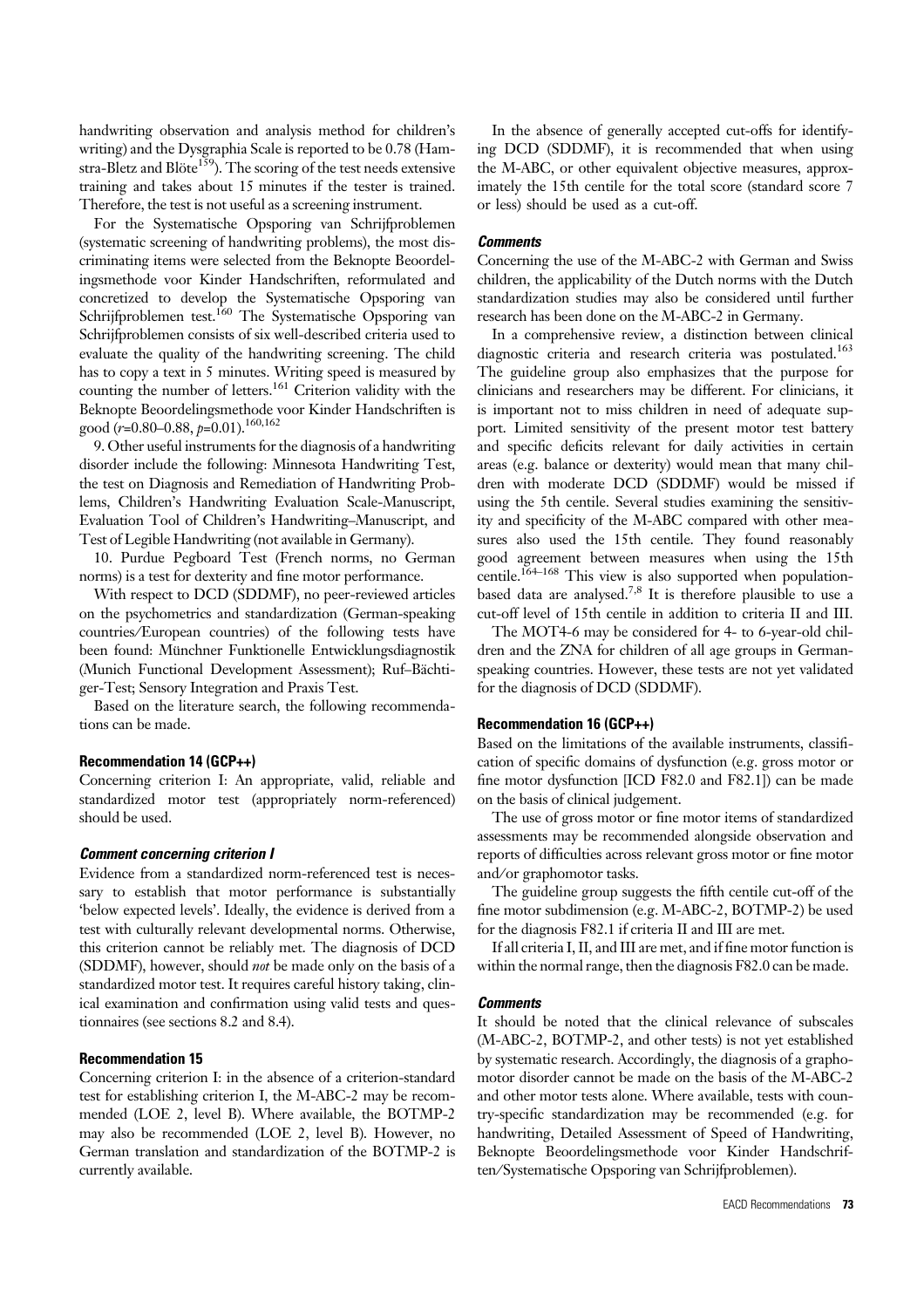If a child shows particular difficulties on one domain (i.e. performs below the fifth centile), but performs above the 15th centile on other domains, the child should be considered to have a domain specific DCD (SDDMF) (e.g. fine motor, gross motor). If uncertain, repeated testing or an additional motor test may be used to support the diagnosis.

### Recommendation 17 (GCP++)

Concerning criterion I: for children between the ages of 3 and 5 years, if the diagnosis is needed (e.g. for treatment purposes), a cut-off of no more than the fifth centile is recommended for the total score on the M-ABC, or equivalent objective measures (see also recommendation 8).

# Research note 2

Given the weaknesses of the M-ABC-2, the BOTMP-2, and other tests, the following aspects need to be addressed in future research.

• Discontinuity particularly between age bands in the M-ABC-2 (specifically when transferring from age band 1 to age band 2) and therefore problems with longitudinal measurements (when becoming  $7y$  of age).

• Need for reliability testing within each age band (e.g. M-ABC-2, BOTMP-2).

• Possible floor effects \* of the M-ABC-2 (particularly in age band 1 should be further examined).

• The role of motor capacity measures (e.g. maximum grip force, maximum tapping frequency) in DCD (SDDMF) has to be further examined (e.g. the BOTMP-2 and the ZNA include motor capacity items whereas the M-ABC-2 test is mainly restricted to motor coordination and dexterity items).

• Further data on discriminative validity (e.g. sensitivity and specificity) are needed.

• Norm-referenced and valid subtests (e.g. dimensions of the M-ABC-2 or BOTMP-2) for the DCD (SDDMF) subgroups with predominant fine motor or gross motor problems are needed.

• For German-speaking countries, there is a need for a norm-referenced, valid test for handwriting.

# 8.5 Treatment indication and treatment planning

Children with DCD (SDDMF) fulfilling diagnostic criteria I, II and III usually need treatment. However, in some cases diagnosis does not indicate treatment. Therefore, the guideline group decided to give additional recommendations on treatment indication.

On the other hand, if the test criteria for the diagnosis of DCD (SDDMF) are not met but problems exist in the performance of everyday living tasks, educational and social support strategies for participation across environmental contexts

should be implemented. This may be particularly useful for children below the age of 5 years showing significant motor impairments without meeting the diagnostic criteria of DCD (SDDMF).

### Recommendation 18 (GCP++)

In determining if treatment is indicated, an account of personal factors, environmental factors, burden of disease and participation should be taken into consideration.

Sources of information include history (including previous diagnostic and therapeutic history), clinical examination, parental report, and, if possible self-report, teacher or kindergarten reports, questionnaire information, and motor test results.

# Recommendation 19 (GCP++)

If treatment is indicated, information on personal factors, environmental factors and the burden of disease concerning participation should be used for planning the treatment.

# Statement 3 (++)

In addition, when planning treatment, evidence of treatment efficacy including regime and ⁄ or dose should be considered. As children may have coexisting disorders, for example ADHD, treatment priorities need to be established. Individual factors, for example motivation or psychosocial factors (e.g. brokenhome, parents with psychiatric disorders) may strongly limit the efficacy of motor treatment or treatment may not be possible at all. On the other hand, in some children with DCD (SDDMF) compensatory and environmental support may be sufficient.

The severity of motor impairment impacts not only the presentation of DCD (SDDMF) but also participation, which has important implications for treatment.

In schoolchildren, specific fine motor problems may be more relevant for school achievement than gross motor problems. Gross motor problems seem to be important for participation and development of social contact with peers.

# Recommendation 20 (GCP++)

For treatment planning, individual goal setting should be used. Goals set at the level of activities and participation should be given priority and the child's and family's viewpoint should be taken into account.

# **Comment**

Individual goal setting using specific tasks according to criterion II is urgently needed. This recommendation has also to be seen in combination with recommendation 24 (section 9.2.1). Although goals at the level of body functions may also be defined, the main goals should be set at the level of activities and participation. Appropriate tools for goal setting on the level of participation include the Canadian Occupational Performance Measure<sup>169</sup> or the Goal Attainment Scaling.<sup>170</sup>

# Research note 3

The role of 'goal setting' with respect to treatment regime and/or dose and the outcome of DCD (SDDMF) needs to be further examined.

<sup>\*</sup>Analogous to the ceiling effect, the floor effect means that in six out of 10 tasks in age band 1 the scoring values start with standard values above five points. Lower values are not possible because of the construction of the test items. Thus, measurement the precision of the measurement at the lower end is rather limited in children in age band 1. Only the dexterity tasks show sufficient scaling (German standardization).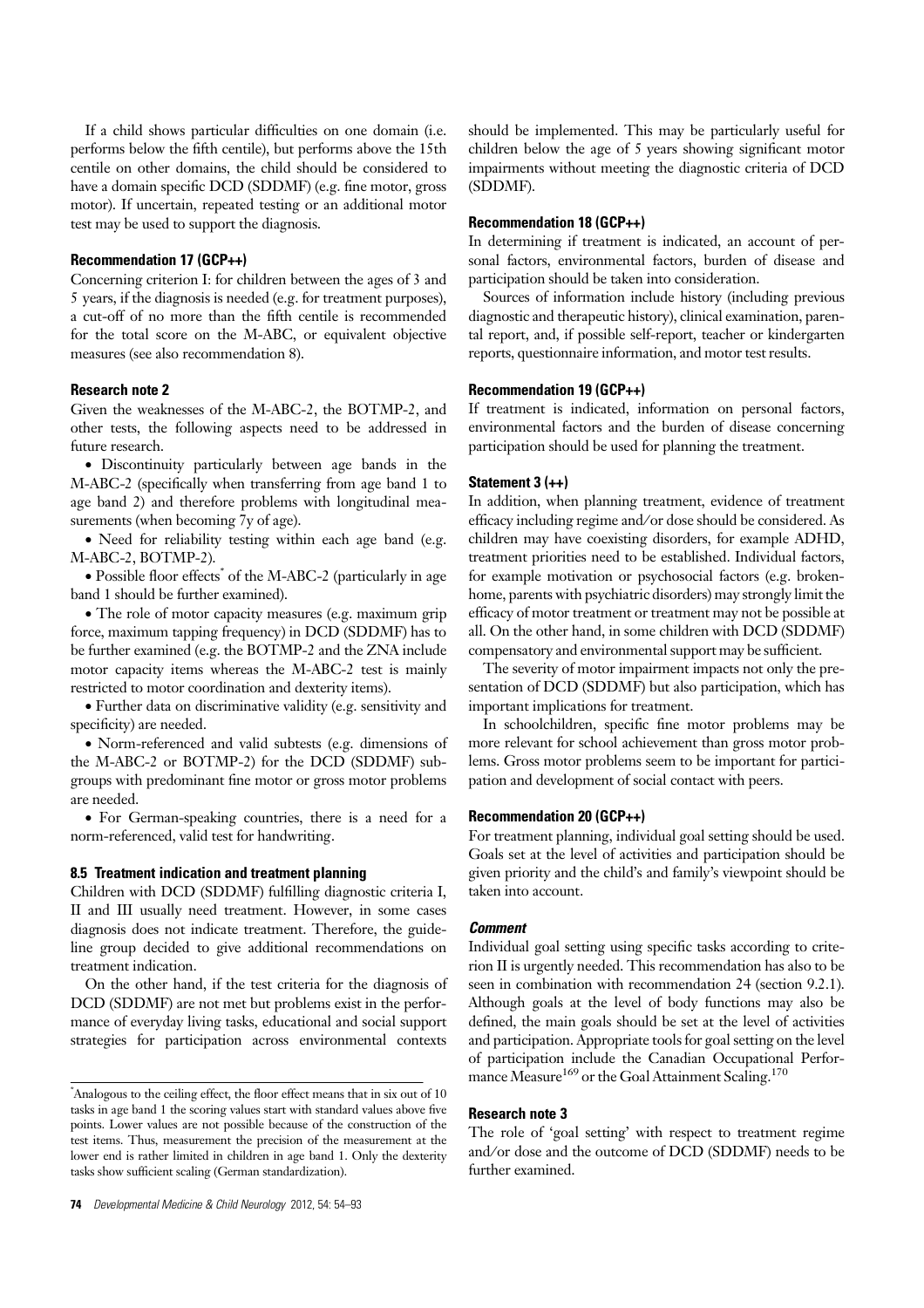# Recommendation 21 (GCP++)

To evaluate treatment effects, measures that capture the level of activities and participation should be used.

Sources of evaluation are clinical examination, parent report, teacher⁄ kindergarten reports, questionnaire information, motor test results, and child's view.

### Recommendation 22 (GCP++)

If testing is performed during the intervention period, it should inform adjustments to treatment through adaptation of individual goal setting.

# Comment

The M-ABC may be useful for therapy evaluation. However, attention should be paid to possible repeated testing effects (e.g. intervals less than 3mo). The M-ABC can be used for evaluation of intervention over longer periods (e.g. 3mo or more). $^{28}$ 

### Research note 4

Retest effects of multiple testing with standardized motor tests over short and long periods should be further investigated.

# **9 TREATMENT**

# 9.1 Therapeutic approaches

Interventions for children with DCD (SDDMF) found in the literature are therapeutic approaches in occupational therapy and physiotherapy, supplementation and other treatment methods (section 9.1.2), and educational approaches (teachers, parents, physical education). In this guideline therapeutic approaches in occupational therapy and physiotherapy and supplementation⁄medication are discussed.

# 9.1.1 Therapeutic approaches: occupational therapy, physiotherapy

Three main professions provide treatment for children with DCD (SDDMF): occupational therapy, physical therapy, and special education. In a few cases medical/dietary therapeutic approaches have been studied. Educational approaches are not discussed in this clinical practice guideline.

Occupational therapy offers children and adults methods to improve performance of everyday activities and participation in situations that are meaningful and important to them. Occupational therapists analyse capacities and performance and develop intervention and therapy solutions for problems around performance and participation together with their clients, in this case children and families. They use different approaches depending on child and family, goals and situation, for example process-oriented approaches like sensory integration therapy, strategic task-oriented approaches like Cognitive-Orientation to Occupational Performance (CO-OP), adaptation of environment, and, in some countries, also therapy in group settings. They use standardized assessments to evaluate the children's performance, body functions, and needs (see Tables XI–XIII in Appendix I). Great emphasis is given in occupational therapy to analysing and adapting the material environment and in counselling and coaching the parents and class teachers. In addition to improved functional ability and participation, quality of life and life satisfaction are important goals of occupational therapy. 171

Physical therapy enables children and adults to develop and optimize their mobility and movement-related functions. The purpose of the physiotherapy treatment is to achieve meaningful participation in areas of life as independently and unaided as possible and with high quality of life. Treatment priorities are based upon information from the child, parent, and school, as well as the professional knowledge of the therapist about motor learning, motor control, and constraints related to the disease and age. The hypothesis-oriented algorithm for clinicians II (HOAC II) is commonly used to guide clinicians when documenting patient care and incorporating evidence into practice. 172 It helps to justify interventions for problems that require remediation and those that may occur in the future and that require prevention. Physical therapists are specialized in analysing motor development, movements, and specific activities as well as in determining relevant problems in cases of dysfunctions. Together with the social system of the client, goals will be arranged to cope with the problems. Physical therapists use different approaches depending on child, and family, goal and situation, for example process-oriented approaches like adapted neurodevelopmental therapy, sensory integration, strategic task-oriented approaches like CO-OP, or specific task-oriented interventions like neuromotor task training (NTT) and adaptation of environment. They use tests like M-ABC-2 or BOTMP in their assessments and parent⁄teacher questionnaires to evaluate the motor development and performance of the children and their needs. Counselling and coaching the parents and class teachers are important in physical therapy.

### 9.1.2 Supplements and medication

Supplements and medication are often used in children with comorbidities, for example ADHD. They are based on biological and neurological knowledge, for example that fatty acids are needed in the development of the nervous system or that methylphenidate (MPH) reduces difficulties in attention.

### 9.1.3 Search results for terms and labels of intervention

Regarding the different interventions studied for efficacy, various labels were found in the literature. Moreover, owing to word restrictions of most journals, description of the intervention undertaken is often very limited.

In our literature search we found the following approaches and terms for intervention: perceptual motor therapy (PMT); sensory integration therapy (SIT); CO-OP; NTT; contemporary treatment approach or traditional approach; individual tutoring; motor imagery; weight bearing exercises; writing exercises; parent-assisted motor skills; movement-quality (effort) training; individual and group programmes; psychomotor training; le bon départ; guided parent or teacher intervention; kinaesthetic training; specific skills training.

From this list, some approaches are rather similar, for example the contemporary treatment approach, traditional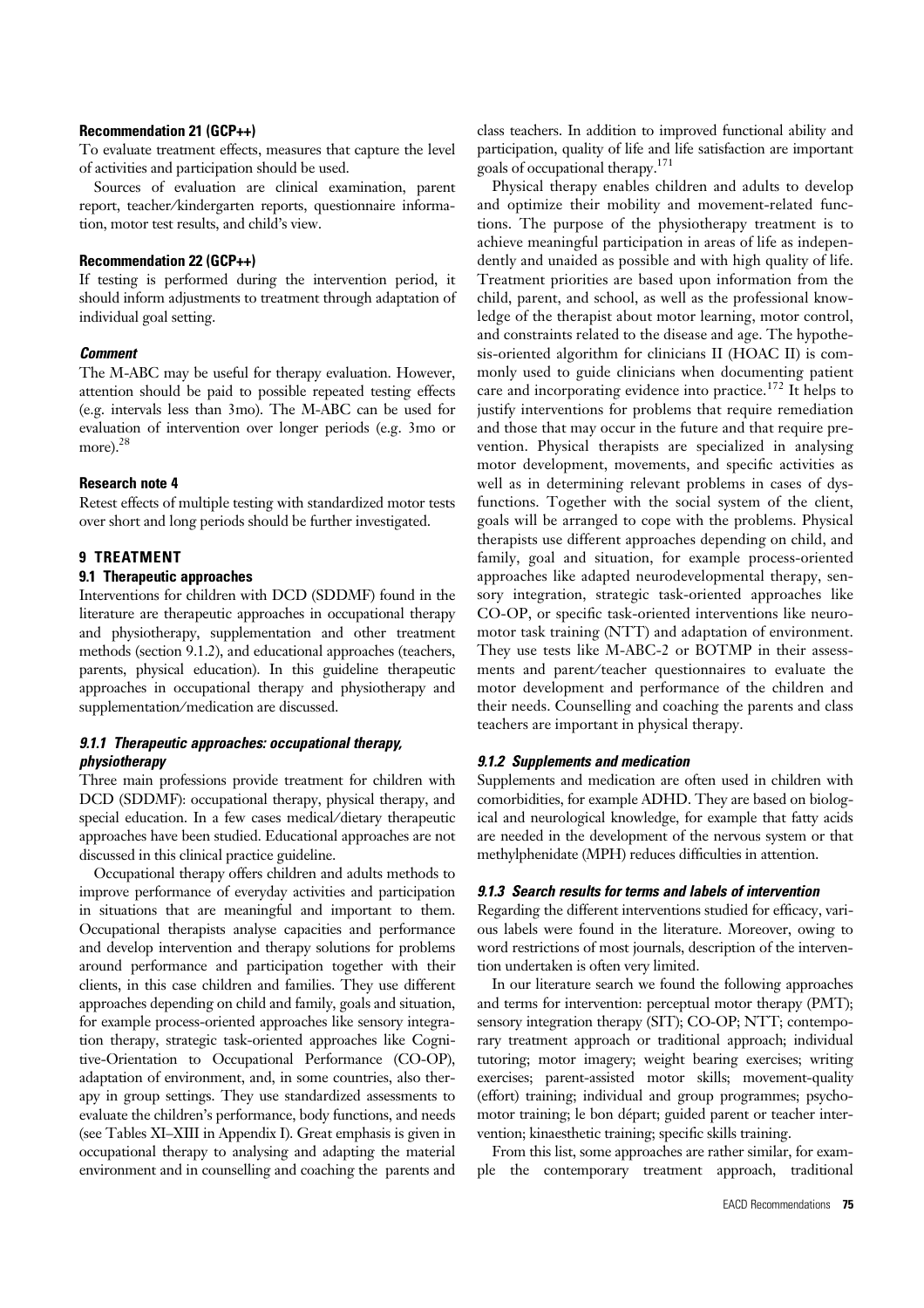approach and PMT; some are only exercises, for example weight-bearing exercises, writing exercises, movement-quality (effort) training or teaching methods like individual tutoring; others are only mentioned in older studies like kinaesthetic training; many of them are only known in the country where they were developed or are only the subject of one study; although some of the approaches have been developed in a specific profession (e.g. SIT and CO-OP in occupational therapy, NTT in physiotherapy), the use of an approach is not limited to a profession: it is more dependent on the specifics of a health system, which can vary considerably in different countries.

In the following text and in the recommendations, approaches or exercises without evidence or current literature are left out. Based on the theoretical background and the intervention approach, two main groups of approaches were differentiated: top-down and task oriented; bottom-up and process-oriented (also called deficit-oriented).

# 9.1.4 Theoretical background

As described in section 7.2, there are different theories to explain the underlying mechanism of DCD (SDDMF). Different treatment approaches are derived from these theories depending on the time when the approaches were developed.

Earlier theories propose a rather strict hierarchy of motor control where higher centres of the nervous system plan the movements, followed by execution of the movements by the lower centres. These theories are often based on neurodevelopmental theory. More recent theories include the dynamical systems model<sup>118</sup> and the neural group selection theory.<sup>173-175</sup> The dynamical systems theory describes motor control and motor development as the result of more complex interactions between various levels of the nervous system, where feedback is interpreted by the nervous system and appropriate movement strategies arise from an interaction between task, person, and environment, involving extrinsic and intrinsic constraints. 174–176

The neural group selection theory includes aspects of developmental neurobiology, and dynamical system theory and proposes functional groups of neurons at all levels of the nervous system, although their functional integrity depends on afferent information, which is produced by movement and experience.<sup>173,176</sup> Cognitive, behavioural, and learning theories are also integrated into intervention methods.

### 9.1.5 Intervention process and orientation

The process-oriented approach in the context of intervention means that the treatment addresses components or body functions needed to perform activities. In the case of DCD (SDDMF), the hypothesis is that the improvement of body functions like perception, sensory integration, muscle strength, visual–motor perception, etc. leads to better skill performance.

Bottom-up or process-oriented approaches are, for example, SIT, kinaesthetic training, PMT, or combinations.

SIT was developed in 1970s in the USA by the occupational therapist Jean Ayres.<sup>177</sup> The therapy provides sensory stimulation to promote motor development and higher cortical learning. 176 It is still a popular method used by occupational therapists.<sup>174,175</sup> The intervention expects to help children through providing proprioceptive, tactile/kinaesthetic, and vestibular stimulation aimed at remediating the proposed underlying sensory deficit.

Kinaesthetic training was described by Laszlo and Bairstow.<sup>178,179</sup> Critical appraisals are made by Sims and colleagues. 180,181 Kinaesthesia is an important factor in motor control and learning of movements. It has been suggested that a child with motor difficulties is deficient in kinaesthetic perception and that remediation of these kinaesthetic difficulties will carry over and improve the overall motor performance.<sup>174,175</sup>

PMT is based on the idea that perceptual qualities and motor abilities are functionally linked. 182 It promotes learning through positive feedback and reinforcement. 176

In contrast to bottom-up approaches like process-oriented approaches, task-oriented approaches can be seen as top-down approaches. 'Top-down' in this context means that the performance of the child in certain activities is analysed to identify factors in the behaviour and the context that influence the performance. Then strategies are developed for a better interaction between child, task, and environment. Body functions or underlying processes are also factors but only if they are connected to the wanted activity or participation. Therefore, we use the term 'task-oriented' instead of 'top-down'.

Task-oriented approaches are influenced by the dynamical systems and the neural group selection theory and include functional, task-specific, and cognitive approaches. Task-specific approaches focus directly on functional skills.<sup>100</sup> A specific task is broken into steps that can be practised independently and linked together to accomplish the entire task.<sup>175</sup> Therefore techniques from behavioural theory such as chaining or cognitive strategies from cognitive theory can be used.<sup>183,184</sup> For active problem solving a cognitive approach is used. <sup>174</sup> Task-oriented approaches are CO-OP, motor imagery training, and NTT.

CO-OP was developed by Helene Polatajko and Angela Mandich in Canada from the end of the 1990s. It focuses on performance of the activities that a child needs or wants to master. CO-OP improves knowledge of the task, cognitive strategy use, learning and teaching principles, self-instruction, adaption of environment and involves the Goal-Plan-Do-Check framework. 176 It is based on the belief that when a child guides himself through a problem-solving task by talking aloud, he learns to regulate his behaviour by learning how to identify a goal, develop a plan and evaluate the success of that plan.<sup>185</sup> Through such aspects as parent training and homework, the ability of problem-solving and skill acquisition is transferred to daily life.

NTT was developed in the Netherlands.<sup>164</sup> It is a task-oriented training programme for children with DCD (SDDMF) originally developed to be used by physical therapists. Skills are taught through task analysis, which breaks down a task into its component parts and will enable focus on the main problems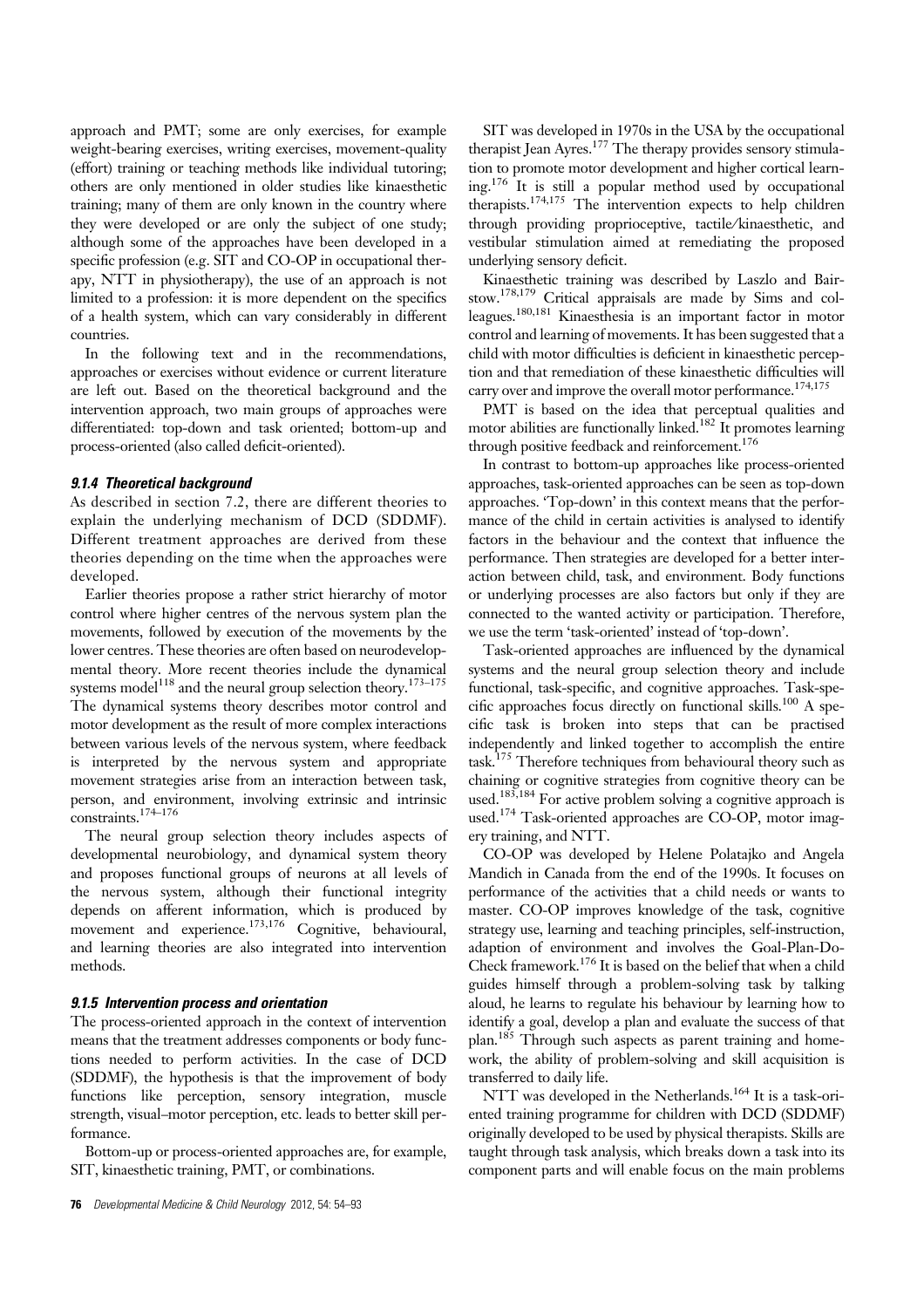in the task. Task analysis encompasses planning (what needs the child to know about the task), execution (what the child has to be able to 'do' to perform the task), and evaluation (what sorts of feedback are available), to be able to adapt the task to make it feasible for the child to learn. Depending on the learning stage a child has reached for a particular skill, skills are learned progressively through task loading, changing spatial and temporal constraints of the task, and by combining tasks. In this methodology, task or environmental constraints are changed to make a task more difficult (or easier), which makes the approach also suitable for younger children or children who are verbally less competent. In addition, knowledge from studies on motor learning strategies about the most effective method to instruct, practice and provide feedback are implemented in the treatment sessions, taking into account the level of proficiency. If a child still needs to know how to solve a task, cognitive strategies can be used or giving a good example if necessary. Once the child has a notion how to do the task, variable training is given (by changing materials, environment, and rules). In this phase a lot of practice time (time on task) is provided (partly through homework).

Motor imagery training was developed by Wilson<sup>110</sup> in Australia. It uses internally modelling of movements which facilitates the child to predict consequences for actions in absence of the overt movement. In time and with practice, children use the knowledge of the relation between vision and kinaesthesis to make appropriate predictions about the consequences of self-produced movements, which will reduce the errors in feedforward planning.

# 9.1.6 Environmental factors

The importance of the contextual factors as described in the ICF is taken into account in all the mentioned approaches. Adapting tasks, environment, as well as educating parents and significant other persons like teachers are important parts of most of the interventions (see section 9.2.1).

As described in section 7.6, comorbidities like Asperger syndrome, ADHD (hyper- or hypoactivity), or specific learning disorders and perception disorders are often seen in children with DCD (SDDMF). Perception disorders, for example, can be visual or visuo-motor integration problems. Interventions should address the motor problems as well as the other difficulties. Therapists have to decide which methods are appropriate. Priorities for treatment goals and approaches have to be considered within the medical team and with child and family (see section 8.5).

# 9.2 Recommendations and statements 9.2.1 General recommendations \*

In a systematic review of interventions on DCD (SDDMF), Hillier<sup>186</sup> generally concluded that an intervention for DCD (SDDMF) is better than no intervention. However, a certain bias for the reporting of positive results may have to be taken into account.

Independently, the guideline group has performed a systematic literature search of studies published from 1995 to 2010 (see Table XIV in Appendix I).

There is sufficient evidence that physiotherapy and/or occupational therapy intervention is better than no intervention for children with DCD (SDDMF).<sup>100,180,187–193</sup>

# Recommendation 23

Children with the diagnosis DCD (SDDMF) should receive intervention (LOE 1, level A).

This means that if specific recommended approaches are not accessible or applicable (cognitive status, cooperation, age) other approaches may be indicated instead of leaving the child completely untreated.

In their meta-analysis of intervention approaches, Pless and Carlsson<sup>194</sup> reported the highest effect size for this group of task-oriented approaches. Task-oriented approaches work on teaching essential activities of daily living and thereby stimulate participation in the child at home, school, leisure, and sports. 176,189,192,195–200 It is shown that task-oriented approaches are effective in treating children with DCD (SDDMF). 194

Looking at more recent studies and those with higher-quality, task-oriented approaches to improve motor tasks or selected activities based on goal-setting seem to be more successful than process-oriented approaches. The effect sizes against comparisons are consistently larger than those found in process-oriented approaches.

Individual or group programmes are both effective ways of teaching task-oriented approaches. Although the meta-analysis from Pless and Carlsson<sup>194</sup> has methodological limitations, the results should be taken into account. They reported the highest effect size for task-oriented approaches. Task-oriented approaches work on teaching essential activities of daily living and thereby stimulate participation in the child at home, school, leisure, and sports.<sup>174,176,188,189,193,196</sup> Task-oriented approaches should also be used to improve motor performance when treating children with DCD (SDDMF).<sup>194</sup>

Task-oriented approaches using a cognitive approach demand certain requirements from children. They must be able to set goals for themselves, have enough cognitive abilities to benefit from this approach, and, because this approach is based on therapist⁄ client verbal interaction, sufficient language skills are necessary. Also, the children need a level of approachability to react and respond to the intervention. Therapists therefore have to adapt their approach.<sup>201</sup> This may require that in some groups of children other approaches also have to be used. General abilities approaches may be recommended to improve motor tasks or selected activities based on goal-setting if task-oriented approaches are not available or feasible (e.g. because of low IQ or age).

Applying different approaches may be indicated as in children with developmental disorders there is often an overlap between DCD (SDDMF), attention deficits and learning disorders. Children with additional language difficulties may

<sup>\*</sup>Concerning the recommendations on CO-OP and NTT, the representatives of these methods have not been included in voting for recommendations on these methods.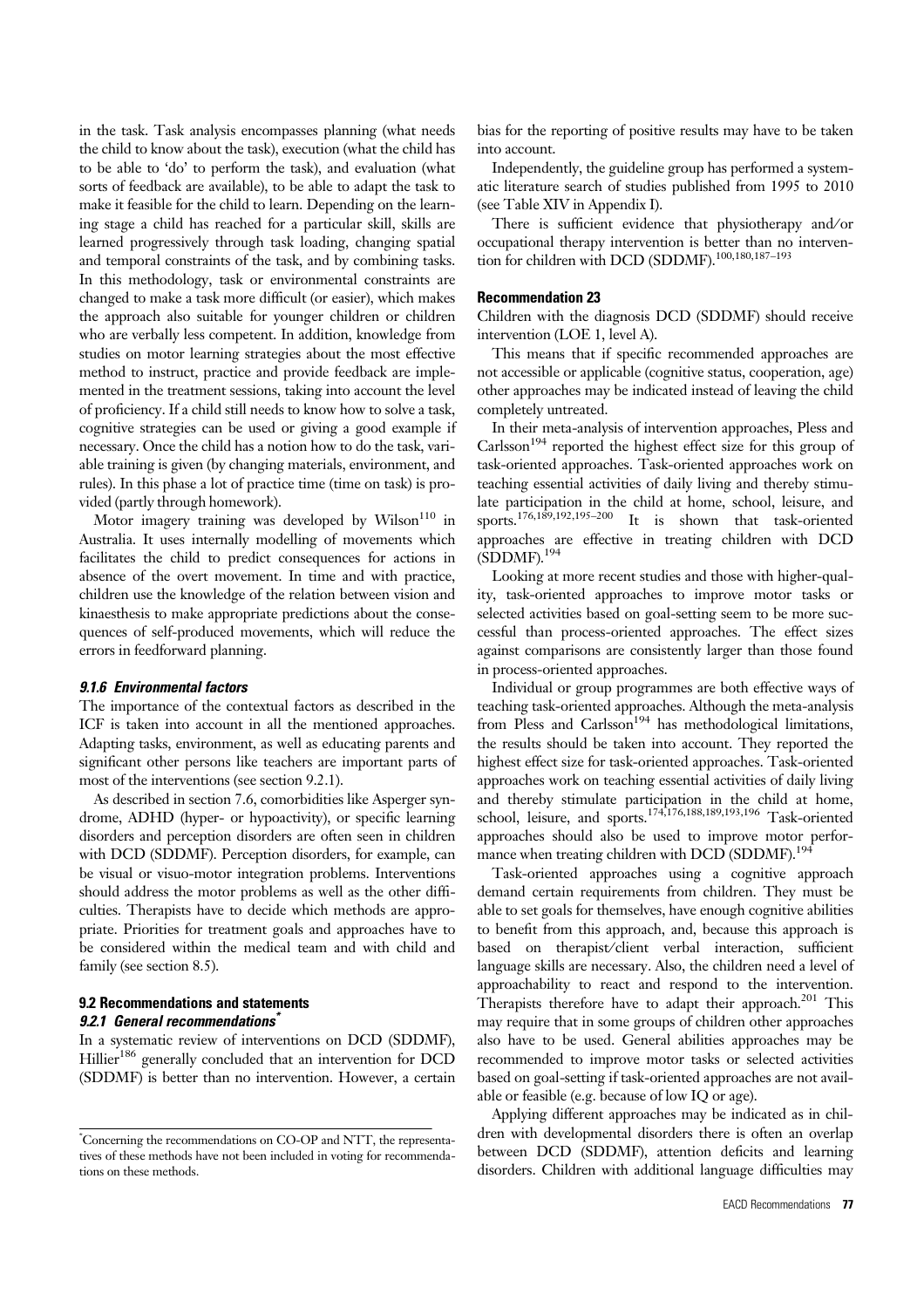also require occupational therapy treatment. No specific studies, however, have been found that evaluated differential treatment effects in groups of children with various comorbidities.

Taking into account the huge body of evidence from the literature for effector-specific motor learning, and because this notion has been translated to clinical practice by task-oriented approaches, it seems to be justified to recommend direct task training such as handwriting or activities of daily living and their specific components.<sup>202</sup> Shumway-Cook and Woollacott<sup>202</sup> conclude in their book on motor control that many studies have supported the hypothesis that practice of the task to be learned or relearned will result in most gains (p538). Such taskspecific training must be age-appropriate to enhance success (p53 9). A task-oriented approach to intervention focuses on all levels in which deficits are exposed (p543). To improve function in most cases, it is important to practise the task itself such as handwriting or ADLs and their specific components (p553).

### Recommendation 24

We recommend using task-oriented approaches to improve motor tasks or selected activities based on goal-setting (LOE 1, level A).

### 9.2.2 Specific recommendations

9.2.2.1 Intervention methods on activities and **participation** NTT and CO-OP may be suggested as a taskoriented intervention method for children with DCD (SDDMF). NTT may be an effective treatment to improve gross and fine motor skills for children with DCD (SDDMF). The tasks that were being trained improved.<sup>193,196</sup> Two other studies used task-oriented NTT adapted for children with handwriting problems.<sup>203,204</sup>

Children with DCD (SDDMF), with or without comorbidities, receiving CO-OP can generate more effective strategies than those receiving the current treatment approach consisting of combination of neurodevelopmental, multi-sensory, biomechanical, and functional approaches, with most commonly sensory-integrative and fine and gross motor activities.<sup>185,187</sup> Children with a better verbal ability made more progress in motor skills, which may be because of their capability of understanding CO-OP.<sup>187</sup> Further studies, a meta-analysis, and the International Leeds Consensus from 2006 also support the use of task-oriented approaches like CO-OP and NTT.<sup>1,174,176,188,189,194,205</sup> Therefore, we feel that task-oriented intervention methods like CO-OP and NTT may be particularly useful to children with DCD (SDDMF) who are eligible for intervention. However, further evidence, for example from randomized controlled trials, is needed to prove the efficacy of the task-oriented approaches to improve function of children with DCD in daily life.

# Recommendation 25

Task-oriented approaches like the CO-OP and NTT may be recommended as intervention in children with DCD (SDDMF) (LOE 2, level B).

9.2.2.2 Intervention methods on body functions and structures Children with DCD (SDDMF) have many symptoms connected with impaired body functions (see section 7.2.1). Earlier-developed treatment approaches focused on improving these body functions based on hierarchical theories of the nervous system and the hypotheses that better body functions would lead to improvement of activities. Studies (with the mentioned limitations of quality) showed that these approaches may sometimes be effective but less so than the task-oriented approaches which are based on motor learning theories. 194

9.2.2.2.1 PMT Karvale and Mattson presented a meta-analysis of over 180 studies (before 1983) using a variety of PMT programmes. <sup>206</sup> Results of the meta-analysis indicated that perceptual–motor training programmes are not effective for improving the perceptual–motor, academic, or cognitive performance of children with mental retardation. The mean effect size of 0.082 indicated that children receiving perceptual– motor training performed only slightly better than those who did not receive any training. In general no improvement in academic skills was found and only very modest effects on perceptual–motor abilities. The authors concluded that through the use of meta-analysis there was sufficient empirical evidence to assess the efficacy of perceptual–motor training. They further concluded that the evidence obtained did not support the use of such training.

The more recent systematic review by Hillier<sup>186</sup> came to the following conclusion: of the nine studies investigating PMT, eight demonstrated that it had a positive effect.<sup>96,192,207-212</sup> However, no effect sizes were reported. Thus, it cannot be said how relevant these effects are.

**9.2.2.2.2 SIT** More than 18 years ago the literature regarding the effectiveness of SIT was already reviewed for the first time.<sup>213</sup> This analysis of seven randomized controlled studies failed to support the effectiveness of SIT intervention. The authors concluded that SIT was at best, as effective as other treatments or as effective as no treatment (comparison group). The next meta-analysis came from Vargas and Camilli.<sup>214</sup> They focused on sensory integration treatment defined as treatment that aimed at enhancing basic sensory integration processes with activities that provide vestibular, proprioceptive, tactile and somatosensory inputs to elicit adaptive body responses. They included many small sample studies from between 1972 and 1994. Their effect sizes for studies comparing SIT with no treatment were 0.60 for early studies (1972– 1982) and 0.03 for more recent studies (1983–1993). The more recent studies showed that children receiving SIT improved no more than those who received no treatment at all. If SIT was compared with alternative treatments (not specified) the effect size on motor outcomes for early studies was 0.63, whereas the more recent studies with better designs showed an effect size of  $-0.04$ . In other words, when SIT has been compared with alternative treatments, there has been no difference in effect.<sup>214</sup>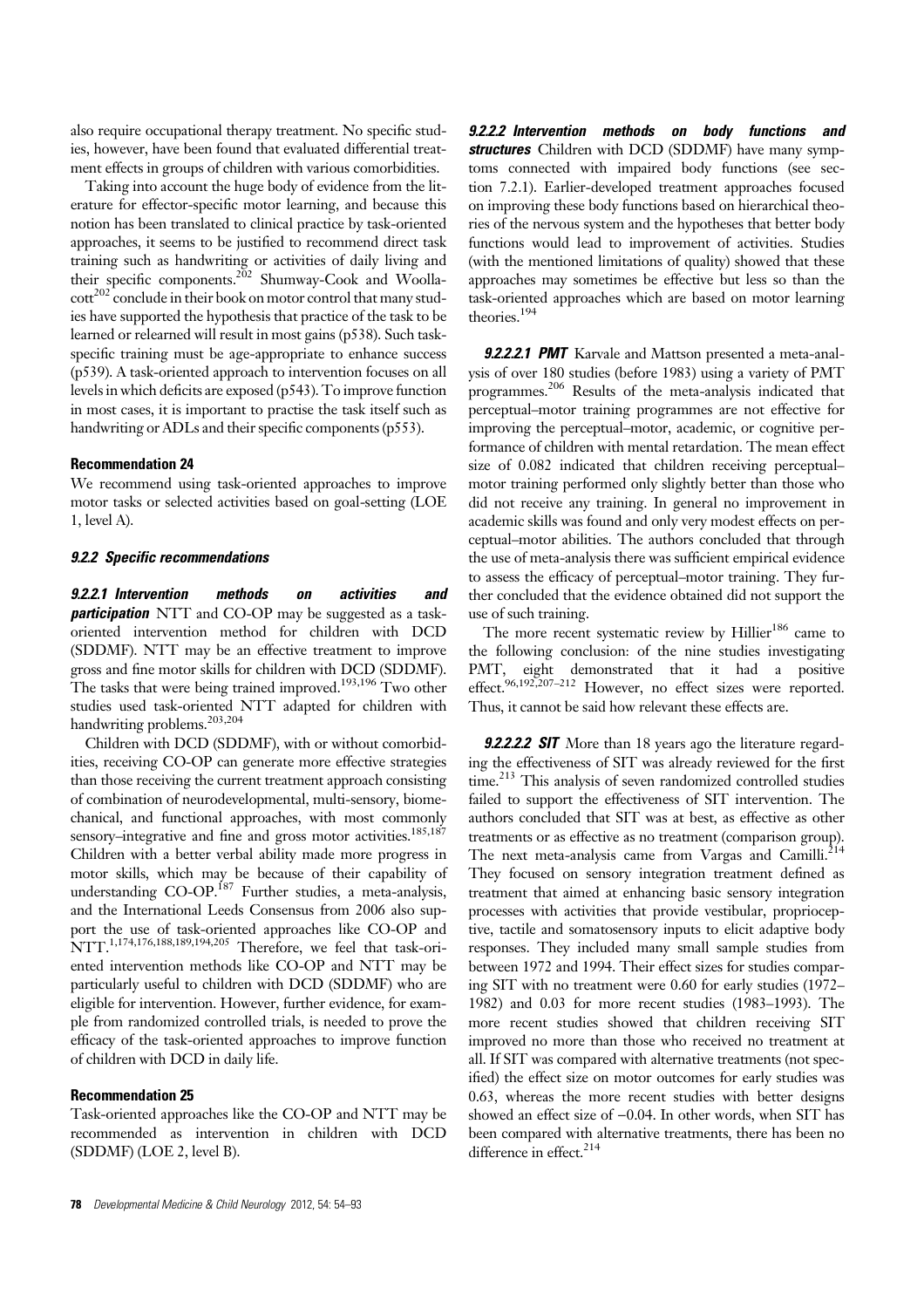Pless and Carlsson<sup>200</sup> performed a meta-analysis on intervention studies published between 1970 and 1996. They compared effect sizes of SIT and kinesthetic training (together called sensory integration) with treatments using skill training through task-specific or cognitive approaches. Despite methodological problems of the meta-analyses it has to be noted that large differences were found in the effect sizes, 1.46 for specific skill training and 0.21 for sensory integration. The authors therefore recommend a specific skill training approach for children with DCD (SDDMF) and advise that therapists dispel the notion of directly improving academic and motor performance by training based on the SIT approach.

A systematic review by Hillier<sup>186</sup> reported six out of seven studies using SIT with 'significant' effects. However, effect sizes were not calculated and therefore it is questionable whether these effects are relevant. Further, Hillier ignored the fact that the study effects 'decrease' over time, as shown by the meta-analyses from Vargas and Camilli<sup>214</sup> and from Pless and Carlsson.<sup>200</sup> Therefore, they came to a positive conclusion on SIT.

Studies evaluating SIT published after 1995 are Allen and Donald<sup>215</sup> using a one-group pre-post design with only five participants, Davidson and Williams<sup>216</sup> using retrospective data, Leemrijse et al. <sup>217</sup> with six participants using a cross-over design, and Cohn<sup>218</sup> a descriptive study using transcribed telephone interviews. All of these studies lead to inconclusive evidence about the effectiveness of SIT. Davidson and Williams conclude that a combined approach of SIT and perceptual motor intervention of 10 sessions is likely to be ineffective with children with DCD (SDDMF). A recent study reports on 8 months' occupational therapy for preschool children  $(n=44)$ aged 4 to 6 years with a score of 1.5 SD or more below the mean on the Peabody Developmental Motor Scales–Fine Motor.<sup>219</sup> They received weekly direct occupational therapy. The purpose of this study was to examine how performance components and variables in occupational therapy intervention influence fine motor and functional outcomes in preschool children with fine motor delays. The outcome was that play and peer interaction during treatment sessions were the only significant predictors for change. The SIT therapy did not account for any progression. The authors concluded that therapy might be more effective when therapists succeed in engaging 4- to 6-year-old children in peer interaction and play.

9.2.2.2.3 Kinaesthetic therapy Two older studies came to conflicting conclusions. In their well-controlled study, Polatajko et al.<sup>220</sup> found only improvements of kinaesthetic acuity but not in kinaesthetic perception and memory nor changes in visuomotor function using kinaesthetic therapy. A study from Sims et al.<sup>180</sup> reports positive results in several kinaesthetic functions.

In a recent systematic review, four studies with positive effects are summarized.<sup>186</sup> Without calculating effect sizes and looking at the specificity of the effects the effectiveness was regarded as moderate.

Looking more closely at the studies, for example the randomized controlled trial from Sudsawad et al.,<sup>221</sup> puts into question a specific effect of kinaesthetic therapy.

### Statement 4 (++) on body-function-oriented approaches

Interventions that aim at improving body functions and structures may be effective but it seems that they are less effective in improving activities in children with DCD (SDDMF) than task-oriented approaches. 194

# Statement 5 (++) on body-function-oriented approaches

- PMT may be an effective intervention method for children with DCD (SDDMF)<sup>186</sup> (LOE 2).
	- The evidence is inconclusive for the effectiveness of SIT as an intervention for children with DCD  $(SDDMF)^{194,213}$  (LOE 3).
	- As there is no evidence for the specific efficacy on kinaesthesis and inconclusive evidence for the effectiveness of kinaesthetic therapy in children with DCD (SDDMF), it is not recommended<sup>186,220</sup> (LOE 3).

9.2.2.2.4 Manual–medical intervention Manual–medical interventions are used, for example, in physiotherapy in some countries to influence musculoskeletal structures and functions. The effect on motor functions and performance in children with DCD (SDDMF) is unclear.

Schildt<sup>222</sup> investigated frequency and expression of dysfunctions in the locomotor system of 72 children with motor problems, aged 6 and 11 years. In the 6-year-olds, dysfunctions of the head joints  $(O/C1)$  were found; in the 11-year-old group, segmental dysfunctions of the thoracic spine were more frequent. The necessity to treat segmental dysfunctions in this age was concluded.

A more recent study compared frequency and location of manual–medical and osteopathic dysfunctions in 13 children with ADHD with comorbid 'motor dysfunctions' (DCD) to an age- and sex-matched comparison group. The treatment of the dysfunctions did not improve or influence the ADHD symptoms but showed a slight effect on the motor problems. A causal relation between segmental dysfunctions and ADHD symptoms was disclaimed. The additional treatment of adjunctive manual–medical or osteopathic dysfunctions in children with ADHD with motor problems was recommended.<sup>223</sup>

In 2008, a study investigated 32 schoolchildren with eyemotor problems and manual–medical dysfunctions of the head joints and the sacroiliac joint. Contemporaneous motor developmental delay respectively motor problems were assessed. Children were treated manual-medically in combination with a sensorimotor training programme (PäPki). This treatment combination improved motor activity in general and especially eye–motor problems. 224

There are many expert opinions related to the positive effects of manual–medical interventions on motor disturbances in the childhood; however, there is no evidence whether and how effective manual–medical interventions are related to DCD (SDDMF).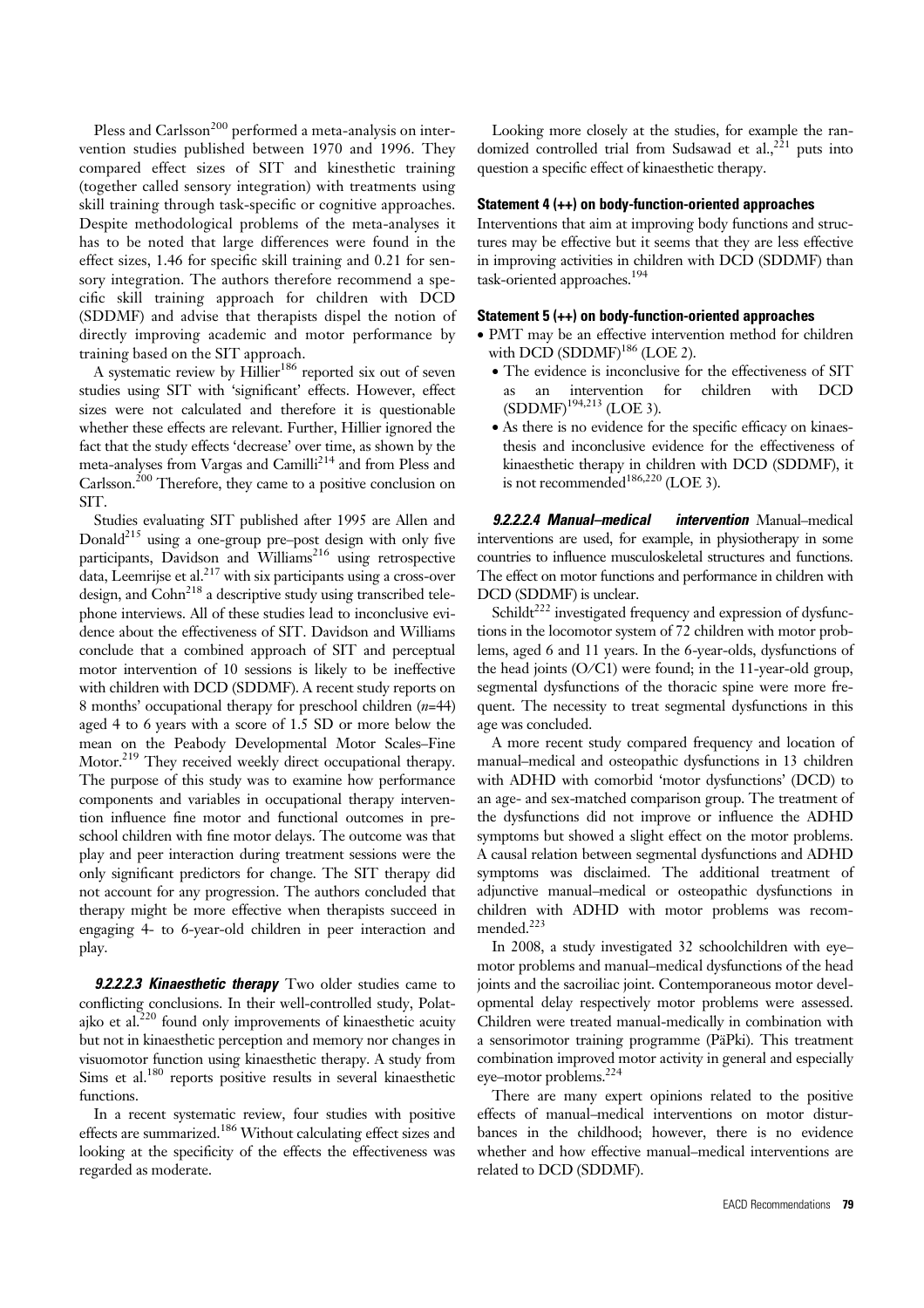Manual–medical and osteopathic dysfunctions represent no causal relation to ADHD. Their treatment showed slight effects of comorbid motor problems in children with ADHD and are recommended.<sup>223</sup>

Manual–medical intervention in combination with a sensomotor training programme may be effective in the treatment of schoolchildren with eye–motor and motor problems in general. 224

In conclusion, manual–medical dysfunctions are frequent in children with motor problems between the age of 6 and 11 years and motor problems and may be treated. <sup>222</sup> Manual– medical interventions are directed on segmental dysfunctions, understood as an expression of motor disturbances and not as DCD. Manual–medical and osteopathic dysfunctions probably are a consequence and not a cause of DCD. Nevertheless, manual–medical intervention may improve motor performance of involved children.<sup>225</sup> At the moment, studies on children being properly diagnosed as having DCD are lacking. Therefore, the role of manual–medical intervention remains unclear in DCD. More research is needed to clarify under which conditions and for which category of children manual– medical intervention is appropriate.

### Recommendation 26

There is no evidence that manual–medical intervention is effective on the core symptoms of DCD (SDDMF) (LOE 3 , level 0).

However, manual–medical intervention may be considered as additional treatment in children with motor problems and musculo-skeletal dysfunctions.

9.2.2.2.5 Training of gross motor functions and strength **exercises** Therapy often includes training of gross motor functions and strength exercises.

### Statement 6 (++)

It is possible that training of gross motor functions and strength exercises may help a group of children to achieve motor competence (LOE 3).

9.2.2.2.6 Weight-bearing exercises Weight-bearing exercises <sup>226</sup> were investigated once in a randomized controlled trial and showed short-term effects. This approach has limited evidence for effectiveness. More research is needed to clarify under which conditions and for which kind of children strength exercises and weight-bearing exercises are appropriate.

9.2.2.3 Other therapeutic approaches 9.2.2.3.1 Motor imagery training Motor imagery training is a new cognitive approach developed by Wilson.<sup>110</sup> It uses internal modelling of movements which facilitates the child to predict consequences for actions in the absence of overt movement. In time and with practice, children use the knowledge of the relation between vision and internal feeling of the movement to make appropriate predictions about the consequences of self-produced movements; this reduces the errors in feedforward

planning. As a strategy for learning feedforward planning it seems to work for some children. Motor imagery training was investigated only once in a randomized controlled trial and showed positive effects if combined with active training.<sup>192</sup> So the evidence for its effectiveness is limited.

Some children with DCD (SDDMF) have problems using motor imagery<sup>192</sup> (see section 7.2), deficits in anticipating perceptual information,<sup>38</sup> and/or difficulties with visual memory, <sup>52</sup> which perhaps limit their ability to use the visual rehearsal strategies necessary for motor imagery training. Motor imagery training may be a helpful strategy for some children but not for all of those with DCD (SDDMF). More research is needed to clarify under which conditions and for which kind of children it is appropriate.

# Statement 7 (++)

We do not know yet if motor imagery training is effective in children with DCD (SDDMF) (LOE 3).

### Research note 5

Motor imagery is a very new intervention method. It needs to be further examined before it can be evaluated.

9.2.2.4 Parent- and teacher-guided approaches Parentassisted motor skills,<sup>227</sup> the approach according to le bon départ,<sup>217</sup> and guided parent or teacher intervention,<sup>189</sup> were investigated each in one controlled trial or in some lower-level study designs. There is not yet clear evidence for efficacy.

# 9.2.3 Supplements and Medication

**9.2.3.1 Fatty acids** No evidence was found that supplements of fatty acids plus vitamin E have an effect on motor functions. Fatty acids may have positive influence on reading, spelling, and behaviour in children with DCD (SDDMF).<sup>228</sup>

# Recommendation 27

We do *not* suggest fatty acids plus vitamin E to improve motor functions as there is no evidence for an effect on motor functions (LOE 2, Bneg).

**9.2.3.2 MPH** There are indications that MPH has a positive effect on behavioural ADHD symptoms, quality of life, and motor symptoms (handwriting). Additional motor therapy will still be needed in about 50% of children with ADHD/DCD (SDDMF) receiving MPH, within multimodal treatment with educational and psychosocial assistance. <sup>229</sup> There are indications that the use of MPH may be favourable for children with combined ADHD and DCD (SDDMF) with specific problems in fine motor skills and in handwriting. Accuracy may improve, but writing could become less fluent.<sup>230</sup> But in motor learning processes, accuracy improves first over velocity and fluency. MPH should not be considered as the only therapy for children with both DCD (SDDMF) and ADHD. These children need additional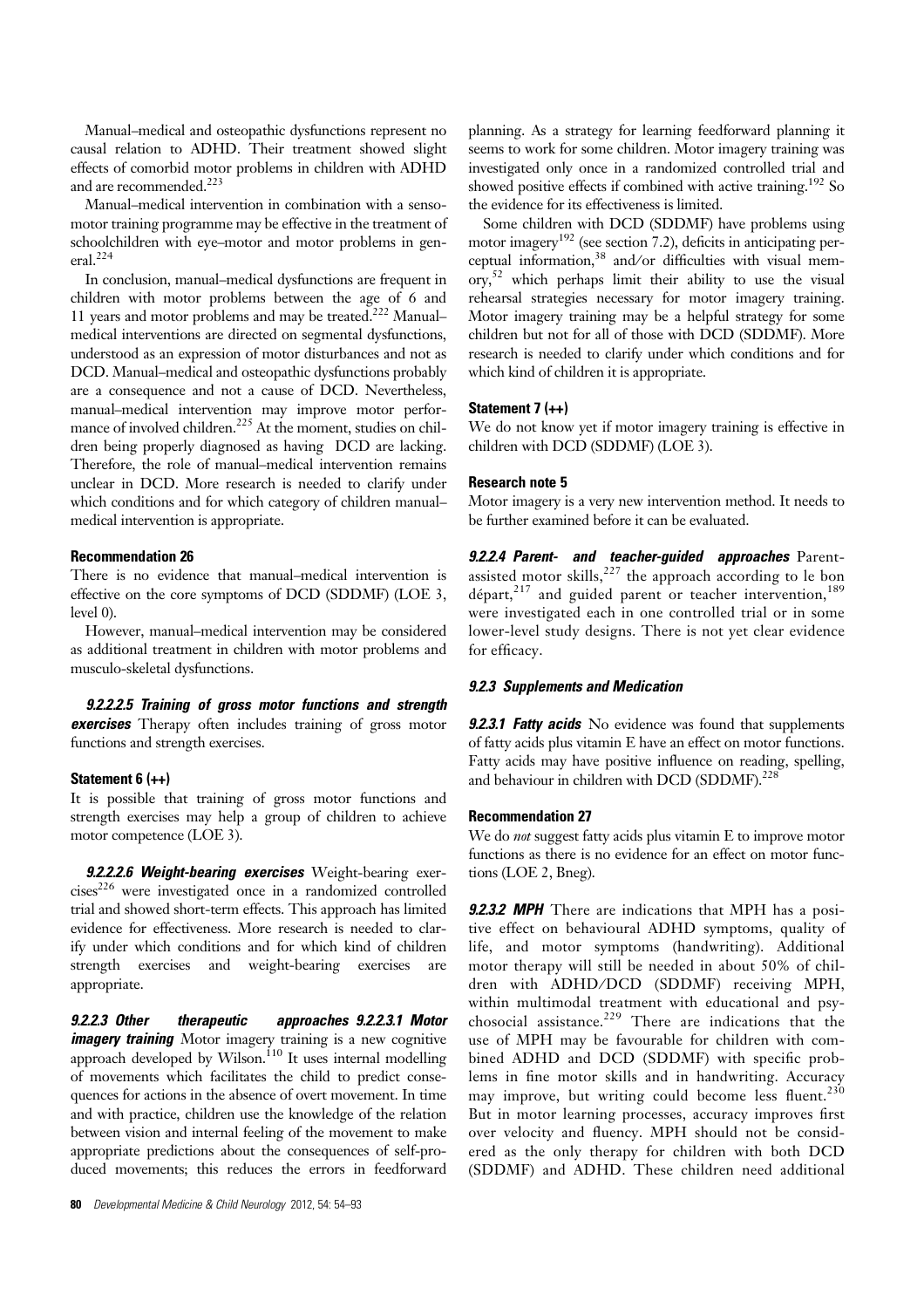treatment and support to overcome specific functional problems for handwriting and drawing.

Further studies should measure the effect of MPH on a larger group of children with DCD (SDDMF) and ADHD, perhaps including those with DCD without ADHD as comparisons. A randomized controlled trial with a follow-up over a longer period would be desirable.

### Recommendation 28

MPH may be applied in children with DCD (SDDMF) and comorbid ADHD to improve fine motor symptoms (handwriting).

We suggest MPH, where there is appropriate clinical indication for the use of MPH in children with ADHD and DCD (SDDMF) in combination with further treatment and support to overcome functional problems like writing and drawing (LOE 2, level B).

### 9.2.4 Approaches on the level of activities and participation

The main goal of intervention in children with DCD (SDDMF) is to enable the child to perform activities and to participate in situations that are important for a child and his family. This goal should lead therapists starting from a childcentred goal setting to intervention planning and intervention, to evaluation of the whole process. Our literature review substantiates the Leeds Consensus 1 for intervention. The Leeds Consensus states that intervention approaches should do the following.

- Contain activities that are functional and are based on those that are relevant to daily living and meaningful to the child, parents, teachers, and others. These should be based on accurate assessment and aim to improve the child's motor functions plus other attributes such as self esteem and confidence.
- Involve the child's wishes as key parts of the intervention process. This will usually include identifying functional tasks, choosing priorities, establishing targets for success, and engaging in monitoring their own progress.
- Involve several individuals who can contribute parents, teachers, health professionals, coaches, and other family members – to enhance generalization and application in the context of everyday life.
- Accommodate the contextual life of the family taking into account family circumstances such as routines, siblings, finance, etc.
- Be evidence-based and grounded in theories that are applicable to understanding children with DCD (SDDMF). These theories should take into account the nature of the learning process in the developing child, the structure of the task and the environmental conditions that support skill acquisition.

The areas of activities for improvement by intervention include self-care, productivity, and leisure. Special attention should be given to balancing the efforts a child has to put into self-care, school, and development-promoting leisure activities. Play and sports should be considered as important activities.

# 9.2.5 The role of environmental factors

Regular exercise is essential for motor learning and skill acquisition and exercise in various environments for transfer to the context of daily living. Support from parents, teachers, and other significant persons in the child's environment is important for treatment success.

Parents and teachers need to understand the child's problems and difficulties in motor learning and skill acquisition. They have to know how to support the child's learning process and exercise, to adapt the learning process and the environment and to advise in structuring the daily life activities. Pless and Carlsson<sup>194</sup> conclude from their meta-analysis that intervention should be given at least three to five times a week (for skill training). However, currently there is no evidence about what frequency and duration of intervention is necessary for long-term success.

# Recommendation 29 (GCP++)

We recommend professional instruction to educate and coach the parents. This should promote a supportive attitude of parents, nursery nurses and teachers so that they recognize and understand the specific problems of the child with DCD (SDDMF) and so help such children to get the opportunity to improve their motor abilities and their participation in daily activities (at home, school, leisure, sports).

# Statement 8 (++)

Children with DCD (SDDMF) need ample opportunity to learn and practise movements and participate in daily activities (house, school, leisure, sports). Therefore support from parents and teachers and other related persons is important for regular everyday practice of home exercises in addition to professional treatment.

Quality of environment has an effect on the person's ability to carry out tasks. Children with DCD (SDDMF) may need adaptation of the physical environment at least on a transient basis to support functional tasks like eating, dressing and writing. There are no actual studies on the efficiency and impact of adaptation of the physical environment for children with DCD (SDDMF).

# 9.2.6 Personal factors

Different treatment approaches can be seen as different strategies to support learning.<sup>231</sup> Each treatment approach focuses on a special aspect in the learning process and requires special competencies from the child, for example verbal and cognitive skills in CO-OP or the concept of pretence in motor imagery. These prerequisites are dependent on age, experience, developmental stage and personality of the child. Learning is a highly individual process. Each child with DCD (SDDMF) has individual difficulties and abilities, and prefers individual learning strategies and solutions.<sup>185</sup> Therapists should know how to find the right strategies and to adapt learning processes. If children are young or less verbally or intellectually competent NTT may be a good way to start. Currently adaptations of CO-OP for younger children or children with comorbidities like ADHD are being developed.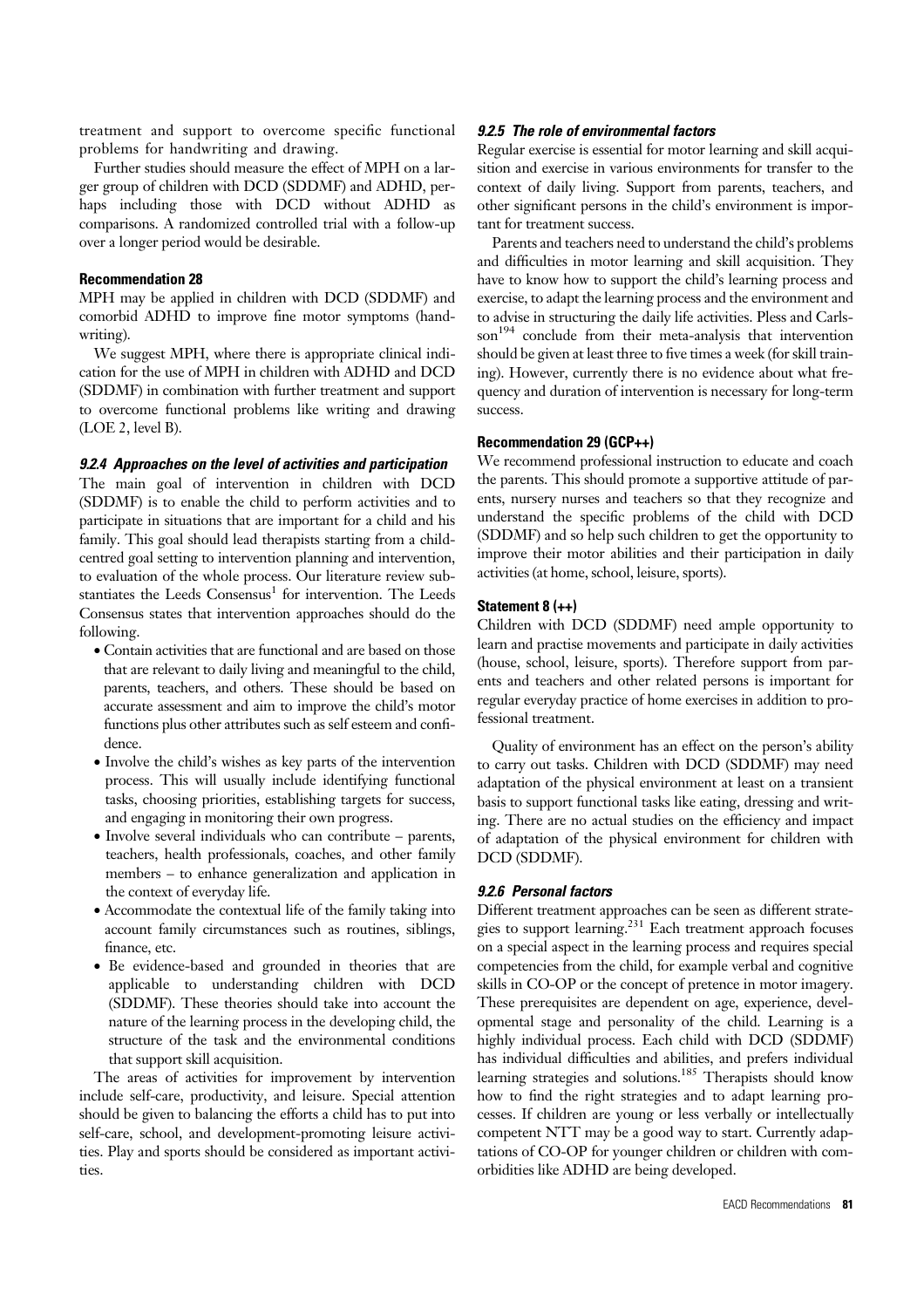As mentioned above, support from family, teachers, and significant others is important for treatment success. Whether this support can be given depends on the family structure and situation. There might be families that are not able to give the needed support.

Children start to compare their abilities with peers at the age of 5. This happens especially in sports and group games. The experience of failing in these activities has an effect on their self-esteem and self-efficacy. Often, the consequence is a lack of motivation and the avoidance of the activities which manifest the problem.

Criticizing the study from McWilliams,<sup>232</sup> Green and Chambers $^{233}$  even argue that the group therapy could have made the children worse as the progress was seen before treatment starting.

Therefore group settings should be considered carefully depending on age, severity of the disorder, the members of the group, and the goals of the intervention.

# Recommendation 30 (GCP++)

We suggest considering carefully if a group setting is appropriate for a child.

### Statement 9 (++)

- It is not suggested that children with DCD (SDDMF) at young ages (5–6y) participate in a non-specific group motor skill programme (LOE 2).<sup>130</sup>
	- Group therapy is suggested for some children with DCD (SDDMF), e.g. isolated graphomotor problems or DCD (SDDMF) with motor performance between the fifth and 15th centiles of a norm-referenced test. 58 ,186,194,195,199
	- In children with borderline DCD (SDDMF) and in children with behavioural comorbidities, occupational group therapy can be a method to achieve a positive effect on their self-esteem.
	- Individual therapy may have more positive effects in children with severe DCD (SDDMF) (below the fifth centile of a norm-referenced test).<sup>186,234</sup>

# 9.2.7 Recommendations concerning specific treatment methods

**9.2.7.1 Interventions on handwriting Writing is a complex** activity that implies temporal and spatial coordination of movement based on sensorimotor abilities and visual and auditive perception. It is not an end in itself, but requires automatization of the movements to be able to concentrate on higher-order processes like text content, grammar, and syntax. In motor learning processes, accuracy improves first over velocity and fluency.<sup>235</sup> There is a significant relation between orthographicmotor integration-handwriting and the length and quality of handwritten text, and a stronger relationship between orthographic–motor integration typing and length and quality of computer-based text. The typing skills group showed significantly better scores on typing and quality of typewritten text than the journal group at posttest.

Children with DCD (SDDMF) often have difficulties in coping with such complex and simultaneous tasks. A few studies have evaluated handwriting training in children with DCD (SDDMF). Some other studies have looked at children with dysgraphia as the main motor problem.

In a randomized controlled trial,<sup>221</sup> the effect of kinaesthetic training on handwriting performance on 6- and 7-year-old children  $(n=45)$  with kinaesthetic deficits and handwriting difficulties was examined.

Children were divided into three groups: (1) kinaesthetic training group receiving runway task training and pattern task training; (2) handwriting group, letters and words and sentences to copy; (3) Comparison group received no training. The first two groups received six sessions of 30 minutes. There were highly significant improvements (p=0.001); however, this improvement was not significantly different among the groups. No significant difference was found between pretest and posttest for an Evaluations Tool of Children's Handwriting total word legibility scores. No significant change occurred over time and no changes from pretest to posttest were significantly different among the groups  $(p=0.52)$ . Thus, differential effectiveness of the kinaesthetic intervention on handwriting performance was not demonstrated in this study.

Insufficent evidence is available to support the efficacy of multisensory training in children with handwriting disorders.<sup>221,236</sup> It is likely that cognitive approaches in children with dysgraphia are more effective than sensory training.<sup>237</sup>

Three different studies using a task-oriented approach to improve handwriting all showed significant improvement in individual session as well as individual help in the class room.

There is moderate evidence for handwriting therapy based on NTT.<sup>196</sup> It is likely that handwriting instruction using a combination of visual cues (arrows) and memory training (how to form the letters) is the most effective.<sup>238</sup> Adaptation of writing material does *not* lead to more legible or faster writing in 3- to 6-year-old children.<sup>238-240</sup>

Task-specific intervention with self-instruction may improve handwriting. On the other hand, there is no evidence that using non-task-specific training methods (e.g. keyboard training) improves graphomotor function in children with DCD (SDDMF).<sup>203,204</sup>

### Recommendation 31

In children with poor handwriting, we suggest a task-oriented self-instruction method to improve the quality of the handwriting (LOE 2, level B).

Prewriting exercises seem to be promising for children with handwriting problems.<sup>203</sup> It is possible that training of fine motor tasks and pen use before starting handwriting remediation makes learning how to write legible letters easier. 241

### Recommendation 32

Prewriting exercises for children with poor handwriting may be considered (LOE 3 , level B).

As this is an economic and preventive approach the recommendation was upgraded from level 0 corresponding to LOE 3 to level B.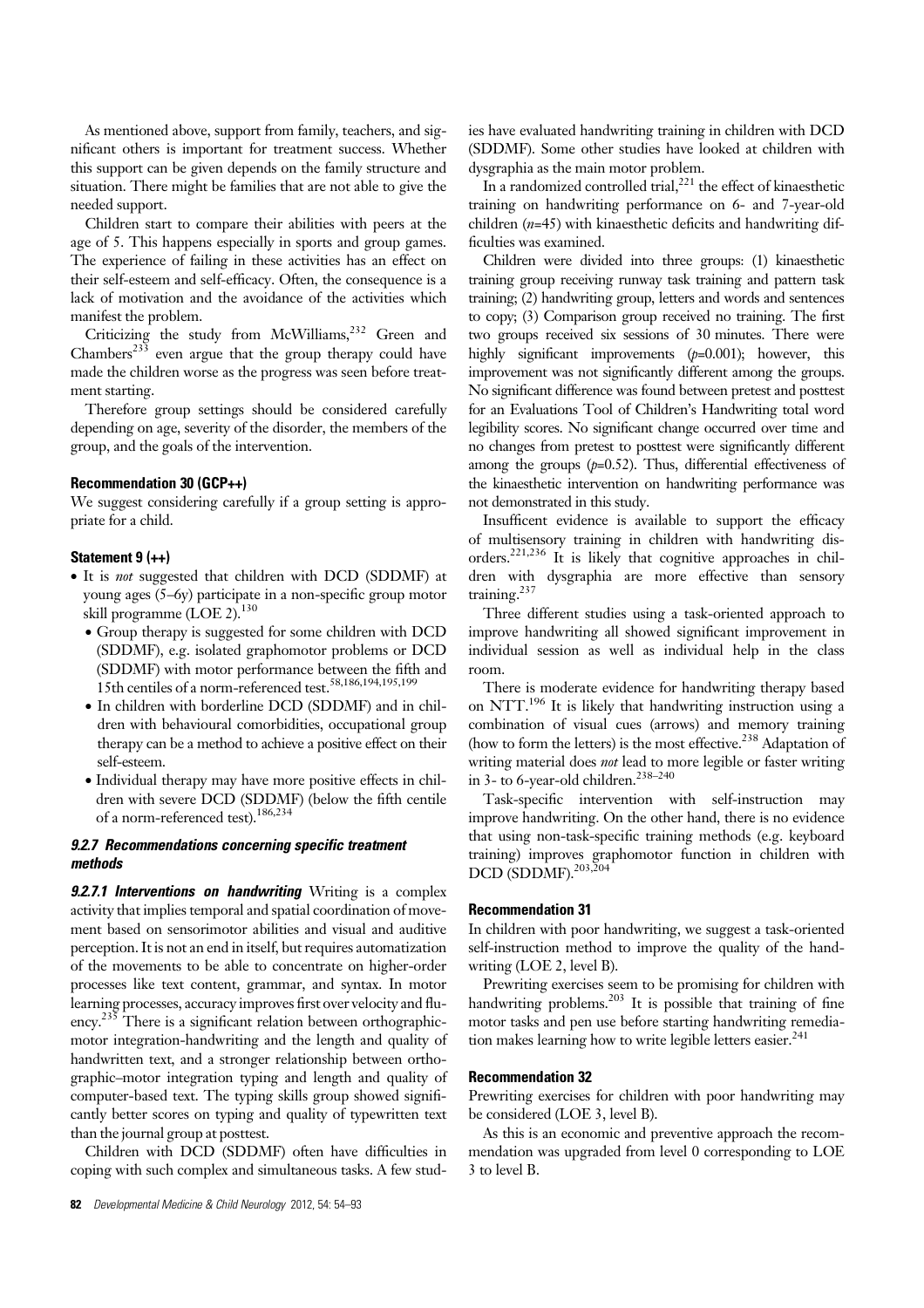# 9.3 Cost-effectiveness

No studies were found comparing treatment approaches in relation to cost-effectiveness. Studies about the long-term effect of the treatment approaches in relation to cost-effectiveness are needed. Also, no studies were found about the costeffectiveness of medication in children with DCD (SDDMF) and ADHD either.

Therefore, the guideline group suggests that the intervention strategies being recommended have the best cost–benefit at the moment.

# 9.4 Further research questions

The review of the literature disclosed some problems in current intervention research.

- There are not enough studies with high levels of quality, i.e. controlled studies or randomized controlled trials with large numbers of participants.
- Hardly any studies comparing two or more treatment approaches exist so far.
- Furthermore, it is necessary for reliable evidence of effectiveness of treatment to have independent raters who are well trained and blinded.
- Even if a treatment approach is described it is not always clear how it is implemented in practice. To gain a new

competence in activity or participation, therapists often use different methods, mixing task-oriented methods to acquire certain functions with process-oriented methods.

These problems lead to high costs for the studies. Nonpharmacological therapy evaluation should be put higher on the priority list of the organizations that support research and of health insurances paying for the treatments. The latter must have a great interest in improving the efficacy of treatment in children with DCD (SDDMF).

### Research note 6

Urgently needed issues to be addressed in future research studies are as follows:

- Long-term effects of the various treatment approaches and cost–benefit aspects;
- Effectiveness of parent and teacher instruction;
- Effect and prerequisites of motor imagery training;
- Influence of environmental factors on performance;
- Methods for children and families with low verbal competencies;
- Methods for families with difficulties to support their children adequately;
- Prevention programmes for developmental delay in motor skills owing to deficit of experience and exercise.<sup>242,243</sup>



# 10 SUMMARY OF THE RECOMMENDATIONS: FLOWCHARTS 10.1 Assessment, treatment indication, and planning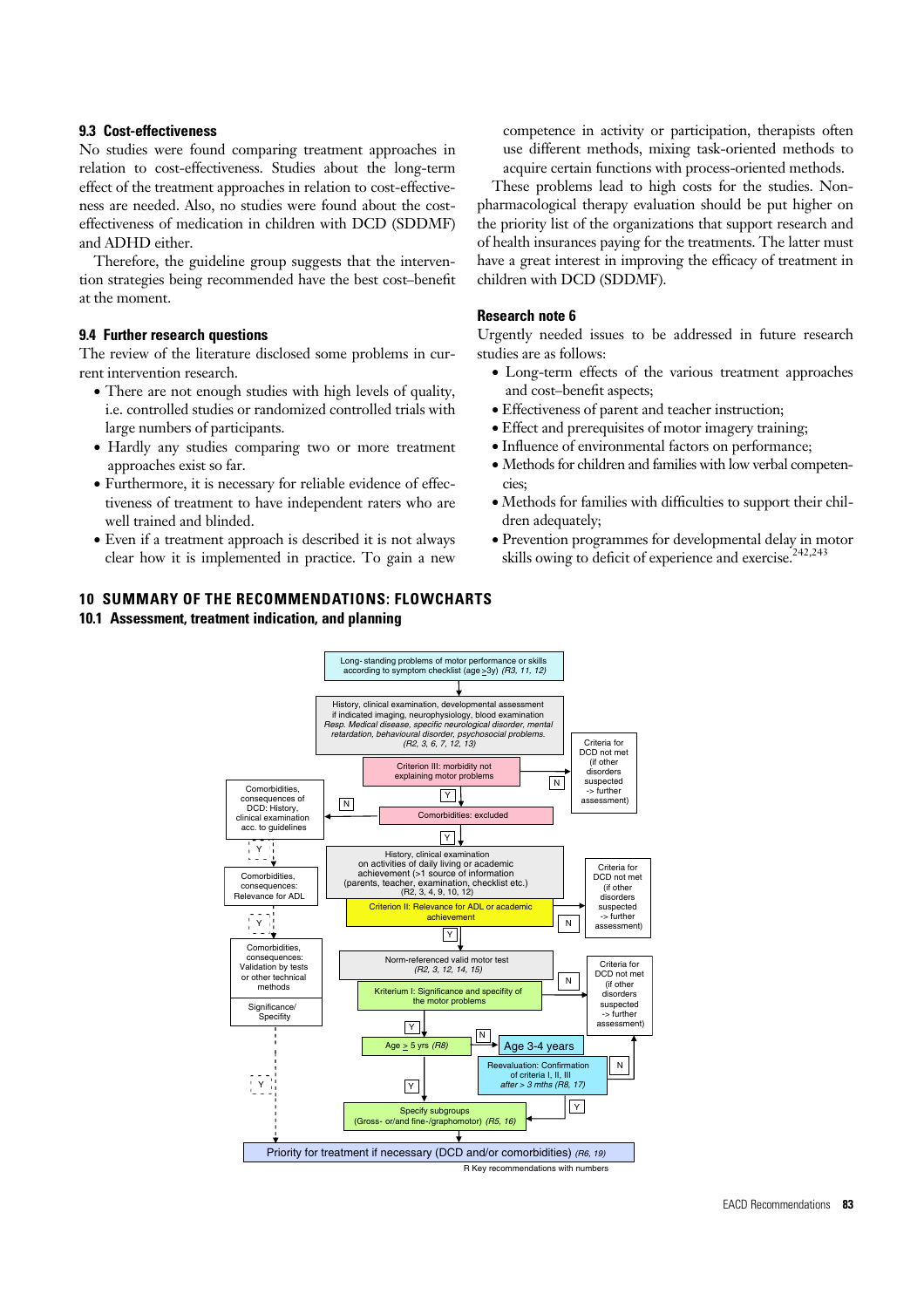### 10.2 Treatment planning, intervention, evaluation



# 11 QUALITY INDICATORS AND QUALITY **MANAGEMENT**

This section contains proposals for country-specific quality indicators and quality management (filled in by each country).

# 12 IMPLEMENTATION STRATEGY AND IMPLEMENTATION (COUNTRY SPECIFIC)

This section contains proposals for country-specific implementation strategies (filled in by each country).

# 13 APPENDIX I

### 13.1 Strategy used to search for, select, and appraise the evidence

1. Search on the international network of clinical practice guidelines (Guidelines International Network) to identify clinical practice guidelines on DCD (SDDMF).

2. Evidence from the literature based on meta-analyses, systematic reviews, or original research papers.

3 . English and German terms describing DCD (SDDMF).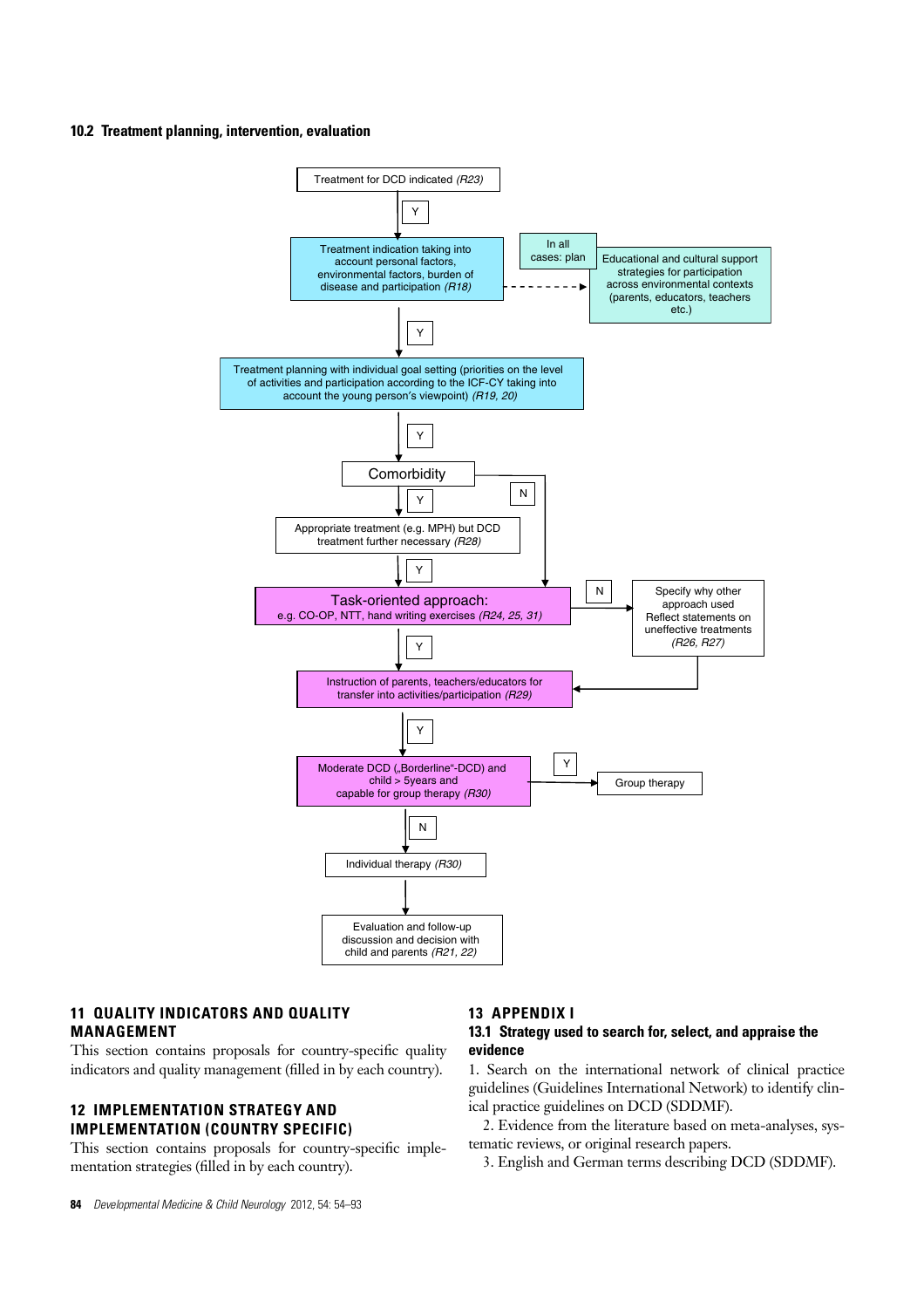4. The following terms were used to identify relevant literature on DCD (SDDMF).

English: motor skills disorder, developmental coordination disorder (DCD [SDDMF]), clumsiness, clumsy, clumsy child syndrome, clumsy child, incoordination, dyscoordination, minimal brain dysfunction, minor neurological dysfunction⁄disorder, motor delay, perceptual–motor deficit⁄ difficulties⁄ dysfunction⁄impairment, developmental dyspraxia, dyspraxia, dysgraphia, developmental right hemisphere syndrome, movement disorders, motor impairment, motor skills disorder, motor coordination difficulties/problems, motor learning difficulties⁄problems, mild motor problems, non-verbal learning disability ⁄ disorder⁄ dysfunction, sensorimotor difficulties, sensory integrative dysfunction, physical awkwardness, physically awkward, psychomotor disorders, deficits in attention, motor control, and perception (DAMP) and apraxias.

For the term using 'coordination', the alternative wording 'co-ordination' was also used. Terms including a hyphen (e.g. motor-impairment) were also searched for without the hyphen (e.g. motor impairment).

German: motorische Koordinationsstörung, umschriebene Entwicklungsstörung motorischer Funktionen, Ungeschicklichkeit.

5. The following databases were used to identify relevant literature on DCD (SDDMF): Medline, Cochrane-Library, PuB-Med, CINAHL, PsycInfo, PsycLit, OTDBase, OTseeker, PEDRO,ERIC, HealthStar.

6. The following limits were applied:

humans, children, age younger than 18, adolescents, all references from January 1995 to January 2010;

research papers, reviews;

NOT cerebral palsy, stroke, ABI⁄traumatic brain injury, leukodystrophy, and muscular disorders.

### 13.2 Evaluation of the search strategy

1. No registered clinical practice guidelines were found using the international archive Guidelines International Network. No other clinical practice guideline using systematic reviews on evidence was found by manual search.

2. The literature search was performed for the time interval 1 January 1995 to 31 January 2010. Five hundred and twentytwo articles, reviews, book chapters, editorials, and comments were found by the search strategy. An additional 19 papers were found by hand search for the names of specific tests and questionnaires (total 541). A complete overview on the results of the systematic search is shown in Figure 2.

(a) On key question 1, only one older meta-analysis on underlying mechanisms<sup>244</sup> and one meta-analysis on consequences of physical abilities on self-esteem<sup>245</sup> were found.

(b) On key question 2, four comprehensive reviews on motor tests for DCD (SDDMF) were found. 110,140,246,247 One very recent systematic review (published after 1/2010) on tests of gross motor function (including DCD [SDDMF]) was added. 107

(c) On key question 3 (treatment), two older meta-analyses were found<sup>194,214</sup> and one recent systematic review.<sup>186</sup>

### 13.3 Scoping of the literature and evidence tables

Figure 2: Scoping scheme on literature search for DCD (SDDMF).



Figure 2: Scoping scheme on literature search for DCD (SDDMF).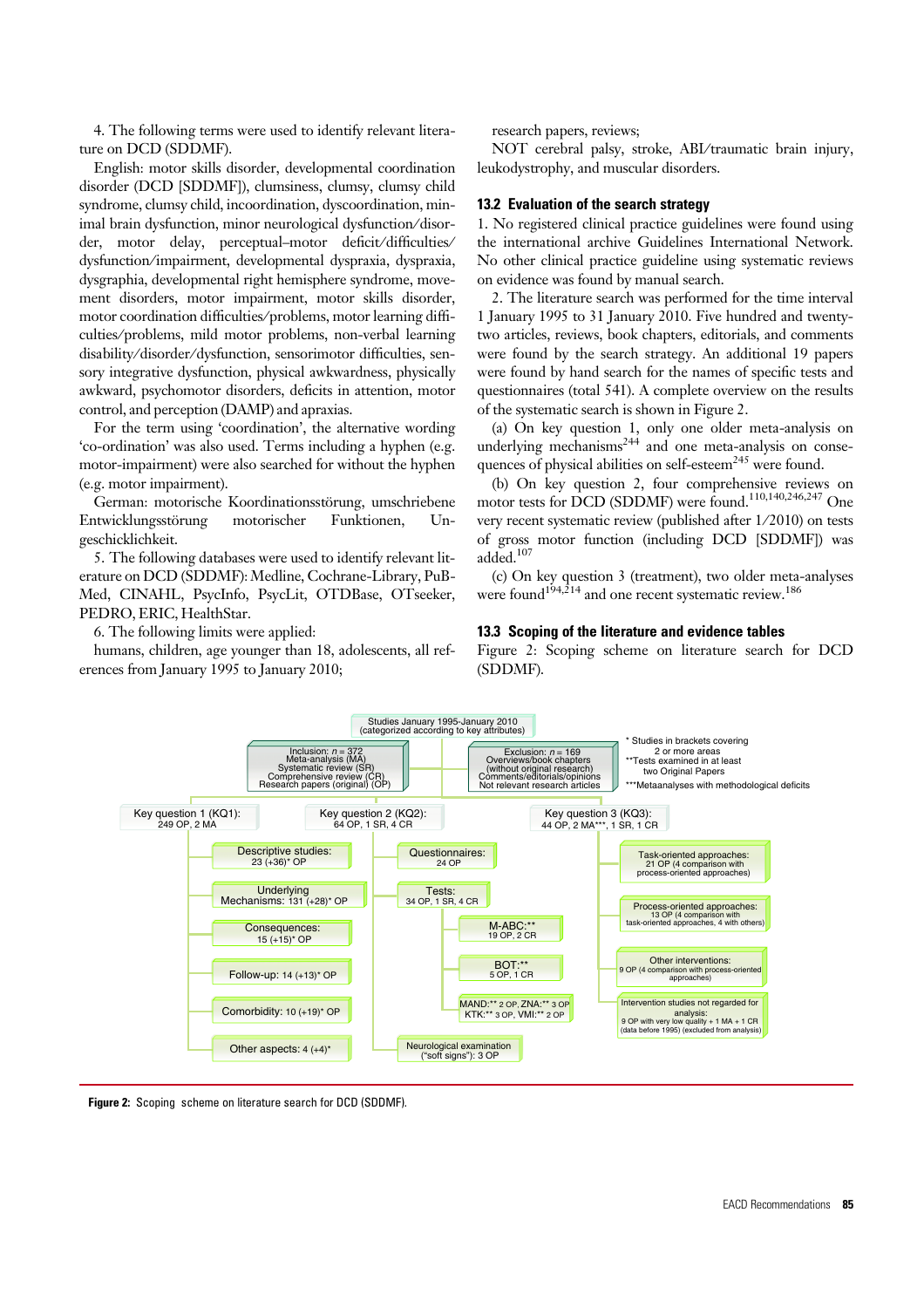# 13.4 Tables

Table VII: Evaluation of the published peer-reviewed literature<sup>a</sup>

| Level of<br>evidence         | Grade                                                                                                                                                                                                                                                                                                                                 | level | Oxford Oxford definition (diagnostic studies)                                                                                                                                                                                                                  | Oxford definition<br>(intervention studies)                                                                                                                          |
|------------------------------|---------------------------------------------------------------------------------------------------------------------------------------------------------------------------------------------------------------------------------------------------------------------------------------------------------------------------------------|-------|----------------------------------------------------------------------------------------------------------------------------------------------------------------------------------------------------------------------------------------------------------------|----------------------------------------------------------------------------------------------------------------------------------------------------------------------|
| (High)                       | Evidence from a meta-analysis or systematic review<br>of randomized controlled or other well-controlled<br>studies with homogenous findings;<br>homogeneity of the results.<br>Very good quality of the results<br>(e.g. validity and reliability measures >0.8).                                                                     | la    | Systematic review or meta-analysis of well-controlled<br>studies with homogenous findings.                                                                                                                                                                     | Evidence from a meta-analysis or<br>systematic review of randomized<br>controlled trials (with homogeneity).                                                         |
|                              | Evidence from at least one randomized controlled<br>trial (intervention study) or well-controlled trial with<br>well-described sample selection (diagnostic study);<br>confirmatory data analysis, good standards<br>(e.g. QUADAS rating >10).<br>Very good quality of the results (e.g. validity and<br>reliability measures > 0.8). | lb    | Validating cohort study with good reference standard;<br>clinical decision rule tested within on clinical centre,<br>e.g. randomized/representative or consecutive sample;<br>confirmatory statistics; prospective cohort study with<br>good follow-up (>80%). | Evidence from at least one randomized<br>controlled trial.                                                                                                           |
| $\overline{2}$<br>(Moderate) | Evidence from at least one well-designed, controlled<br>study without randomization; sufficient standards<br>(e.g. QUADAS rating >7); homogeneity of the results.<br>Good quality of the results (e.g. validity and reliability<br>measures $>0.6$ ).                                                                                 | lla   | Systematic review of level I or II studies.                                                                                                                                                                                                                    | Evidence from systematic review of cohort<br>studies (with homogeneity) or evidence from<br>at least one controlled study without randomization.                     |
|                              | Evidence from at least one well-designed other type of<br>quasi-experimental study (non-randomized, non-controlled).<br>Good quality of the results (e.g. validity and reliability<br>measures $>0.6$ ).                                                                                                                              | llb   | At least one exploratory cohort study with good<br>reference standards; clinical decision rule after derivation<br>or validated on split-sample or databases or retrospective<br>cohort study with consecutive sample.                                         | Individual cohort study (including low-quality<br>randomized studies, e.g. <80% follow-up).<br>Evidence from at least one other type of<br>quasi-experimental study. |
| 3<br>(Low)                   | Evidence from well-designed non-experimental descriptive<br>or observational studies, e.g. correlational studies,<br>case-control studies, QUADAS rating >4; moderate<br>homogeneity of the results.<br>Moderate quality of the results, e.g. validity and reliability<br>measures $>0.4$ .                                           | Ш     | Non-consecutive cohort study or studies without<br>consistently applied reference standards or descriptive<br>study.                                                                                                                                           | Evidence from case-control studies or evidence<br>from observational studies.                                                                                        |
| (Very low)                   | Evidence from expert committee reports or experts.                                                                                                                                                                                                                                                                                    | IV/V  | Evidence from expert committee reports or experts.                                                                                                                                                                                                             | Evidence from expert committee reports or experts.                                                                                                                   |

<sup>a</sup>According to the scientific evidence: levels of evidence (modified according to Oxford Centre for Evidence-based Medicine (March 2009) and to the Scottish Intercollegiate Guidelines Network (SIGN) www.sign.ac.uk/ 1999, hierarchy of evidence proposed by the United Kingdom National Institute for Health and Clinical Excellence) using the GRADE system.

Grading/scorings adopted from the German S3-Guideline for Childhood Obesity (2009, available at http://www.adipositas-gesellschaft.de/daten/Leitlinie-AGA-S3-2009.pdf) and from the GRADE Working Group.<sup>248</sup> QUADAS, Quality Assessment of Diagnostic Accuracy Studies. www.nice.org. uk/media/633/63/The\_guidelines\_manual\_2009\_-\_Appendix\_G\_Methodology\_checklist\_-\_the\_QU ADAS\_tool\_for\_studies\_of\_diagnostic\_test\_accuracy.pdf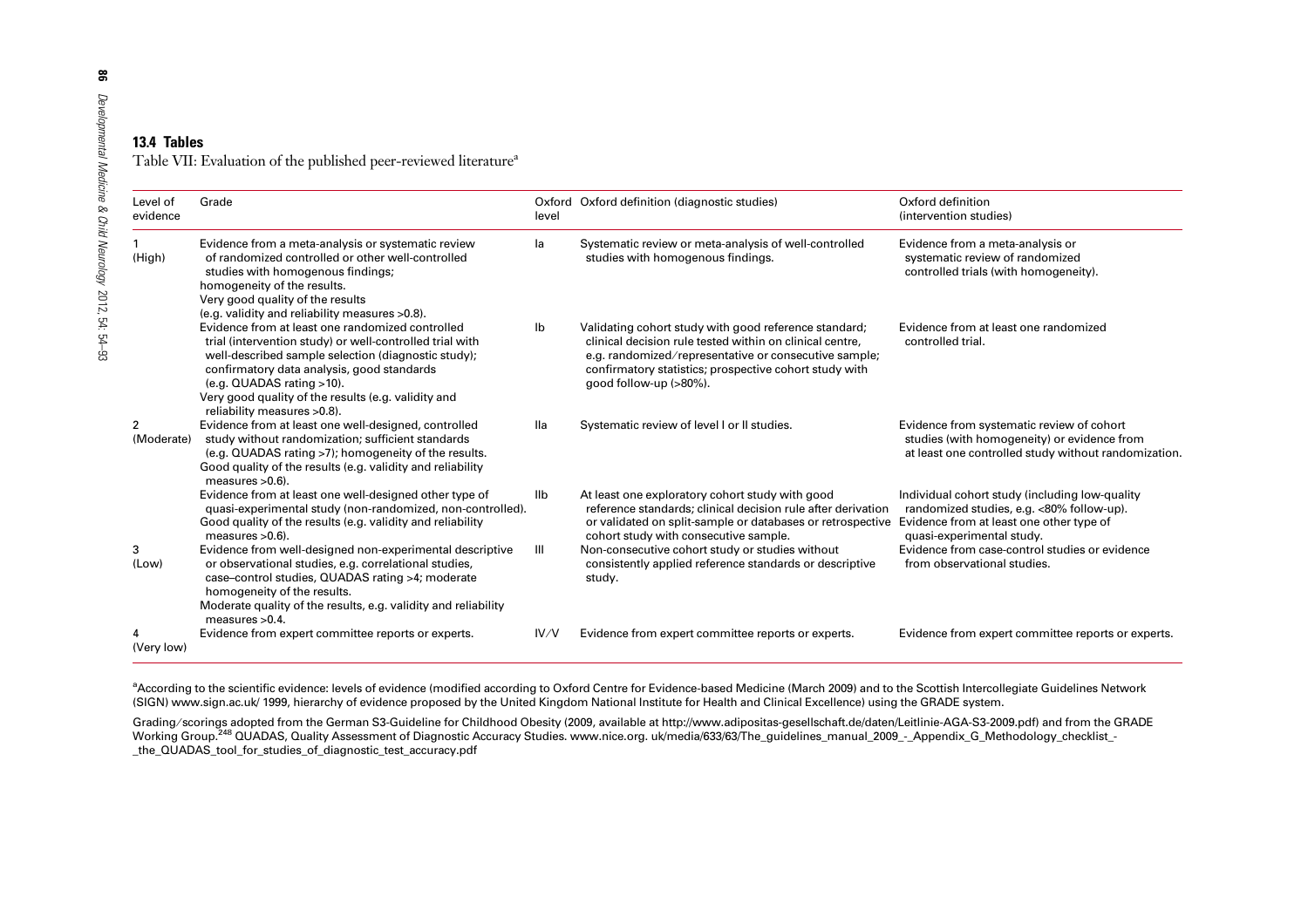# Table VIII: Descriptive results in the areas of activities and participation

| Author                          | Year | Descriptive findings                                                                                                                                                                                                                                   |
|---------------------------------|------|--------------------------------------------------------------------------------------------------------------------------------------------------------------------------------------------------------------------------------------------------------|
| Lefebvre and Reid <sup>34</sup> | 1998 | Predicting ball flight is more difficult for children with developmental coordination disorder<br>(DCD) than their healthy peers.                                                                                                                      |
| Pless et al. <sup>58</sup>      | 2001 | Parents of children with DCD were more supportive during physical activities and reported<br>more worry and uncertainty in the handling of motor problems in their children.                                                                           |
| Cairney et al. <sup>56</sup>    | 2006 | One third of the effect of DCD on a simple aerobic enduring task (running) attributed to<br>'perceived inadequacy' (children perform less well, because they do not believe themselves<br>to be as adequate as other children at physical activities). |
| Deconinck et al. <sup>55</sup>  | 2006 | Problems in one-handed catching in male children with DCD not caused by impaired<br>visuo-perceptual or planning processes but owing to problems in hand function.                                                                                     |
| Lloyd et al. <sup>57</sup>      | 2006 | Boys with DCD have differences in emotional reaction and planning on a sport-specific<br>problem-solving task (hockey shot), but <i>only</i> planning differences on an educational<br>problem-solving task (peg solitaire task).                      |

# Table IX: Consequences with respect to activities and participation

| Author                               | Year  | Consequences                                                                                                                                                                                                                                                                                                                                                                                                                                                                                                                                                                                                                                                                                                                                                   |
|--------------------------------------|-------|----------------------------------------------------------------------------------------------------------------------------------------------------------------------------------------------------------------------------------------------------------------------------------------------------------------------------------------------------------------------------------------------------------------------------------------------------------------------------------------------------------------------------------------------------------------------------------------------------------------------------------------------------------------------------------------------------------------------------------------------------------------|
| Hay and Missiuna <sup>65</sup>       | 1998  | At the mean age of 12.5 y students with poor self-efficacy were found to have characteristics<br>typical for developmental coordination disorder (DCD), but were not identified by teachers<br>as having learning or behavioural disorder.                                                                                                                                                                                                                                                                                                                                                                                                                                                                                                                     |
| Smyth and Anderson <sup>63</sup>     | 2000  | Children with DCD show less involvement in social physical play (team sports) and seem<br>therefore more isolated and solitary during break in school.                                                                                                                                                                                                                                                                                                                                                                                                                                                                                                                                                                                                         |
| Smyth and Anderson <sup>249</sup>    | 2001  | Decreased participation in team sports like football may relate to the ability to maintain posture<br>while performing other movements particularly with poor balance skills.                                                                                                                                                                                                                                                                                                                                                                                                                                                                                                                                                                                  |
| Segal et al. <sup>70</sup>           | 2002  | Parents believed that their children's impairments restrict their participation in society.                                                                                                                                                                                                                                                                                                                                                                                                                                                                                                                                                                                                                                                                    |
| Poulsen and Ziviani <sup>62</sup>    | 2004  | Children with DCD are less physically active and show significantly different patterns of social<br>and physical play than their well-coordinated peers. The impact of motor coordination problems<br>on physical activity engagements throughout life is influenced by a multitude of factors (social,<br>cultural, physical environment, individual characteristics).                                                                                                                                                                                                                                                                                                                                                                                        |
| Cairney et al. <sup>64</sup>         | 2005a | Regardless of sex, children with DCD had lower self-efficacy towards physical activity and participated i<br>n fewer organized and recreational play activities than did children without the disorder. Although<br>there were no sex by DCD interactions with self-efficacy and play, female children with DCD had the<br>lowest mean scores of all children (9-14y).                                                                                                                                                                                                                                                                                                                                                                                         |
| Cairney et al. <sup>66</sup>         | 2005b | Children with DCD were less likely to be physically active; decreased generalized self-efficacy can account<br>for a considerable proportion of this relationship                                                                                                                                                                                                                                                                                                                                                                                                                                                                                                                                                                                              |
| Cairney et al. <sup>56</sup>         | 2006  | No evidence to support the hypothesis that children with DCD become more inactive compared with<br>their peers as they age.                                                                                                                                                                                                                                                                                                                                                                                                                                                                                                                                                                                                                                    |
| Cairney et al. <sup>250</sup>        | 2007a | In a questionnaire on self-perception, the effect of DCD on general pleasure/satisfaction was<br>accounted for by 'perceived adequacy' in a large proportion.                                                                                                                                                                                                                                                                                                                                                                                                                                                                                                                                                                                                  |
| Cairney et al. <sup>72</sup>         | 2007b | Lower cardiorespiratory fitness in children with DCD than children without<br>DCD. 70% of male<br>children with DCD scored at or below the 20th centile in respiratory peak flow velocity.                                                                                                                                                                                                                                                                                                                                                                                                                                                                                                                                                                     |
| Poulsen et al. <sup>251</sup>        | 2007  | Lower self-appraisals of perceived freedom in leisure and lower overall life satisfaction. Importance<br>in relation to decreased team sport participation (male children 10–13y).                                                                                                                                                                                                                                                                                                                                                                                                                                                                                                                                                                             |
| Schott et al. <sup>71</sup>          | 2007  | Poorer performance in fitness tests with high demands on coordination.                                                                                                                                                                                                                                                                                                                                                                                                                                                                                                                                                                                                                                                                                         |
| Piek et al. <sup>68</sup>            | 2008  | Significant correlation between motor ability and anxiety/depression with a moderate effect size<br>(preschool-age children).                                                                                                                                                                                                                                                                                                                                                                                                                                                                                                                                                                                                                                  |
| Poulsen et al. <sup>67</sup>         | 2008  | Boys with DCD had lower general self-concept, global life satisfaction, task goal orientations,<br>and perceived freedom of leisure (PFL); spent less time in social-physical activities than male<br>children without DCD; and were lonelier than their well-coordinated counterparts. In those male<br>children with DCD who participated in social-physical activities there was an increased PFL,<br>which positively influenced relationships between motor ability and team sport participation<br>and global life satisfaction.                                                                                                                                                                                                                         |
| Poulsen <sup>252</sup>               | 2008  | Lower mean scores for energy expenditure (through sports activity) and self-concept appraisals<br>of physical ability and physical appearance, but also peer relations, parent relations, and general<br>self-concepts in children with DCD than without DCD.                                                                                                                                                                                                                                                                                                                                                                                                                                                                                                  |
| Stephenson and Chesson <sup>69</sup> | 2008  | Parental reports (long-term follow-up): high persistence of problems; difficulties spanned motor<br>and academic performance, emotional/behavioural responses and social interaction. Twenty-eight<br>children (80%) of respondents were reported as having difficulties in three or more areas. Bullying<br>was a commonly identified problem. Mothers feeling stressed and distressed, reported a lack of<br>support and expressed feelings of isolation. They said that their time investment in their child with<br>DCD had pronounced effects on themselves and other family members. They highlighted time spent<br>fighting the system, primarily for educational support (a third of the sample also had<br>attention-deficit-hyperactivity disorder). |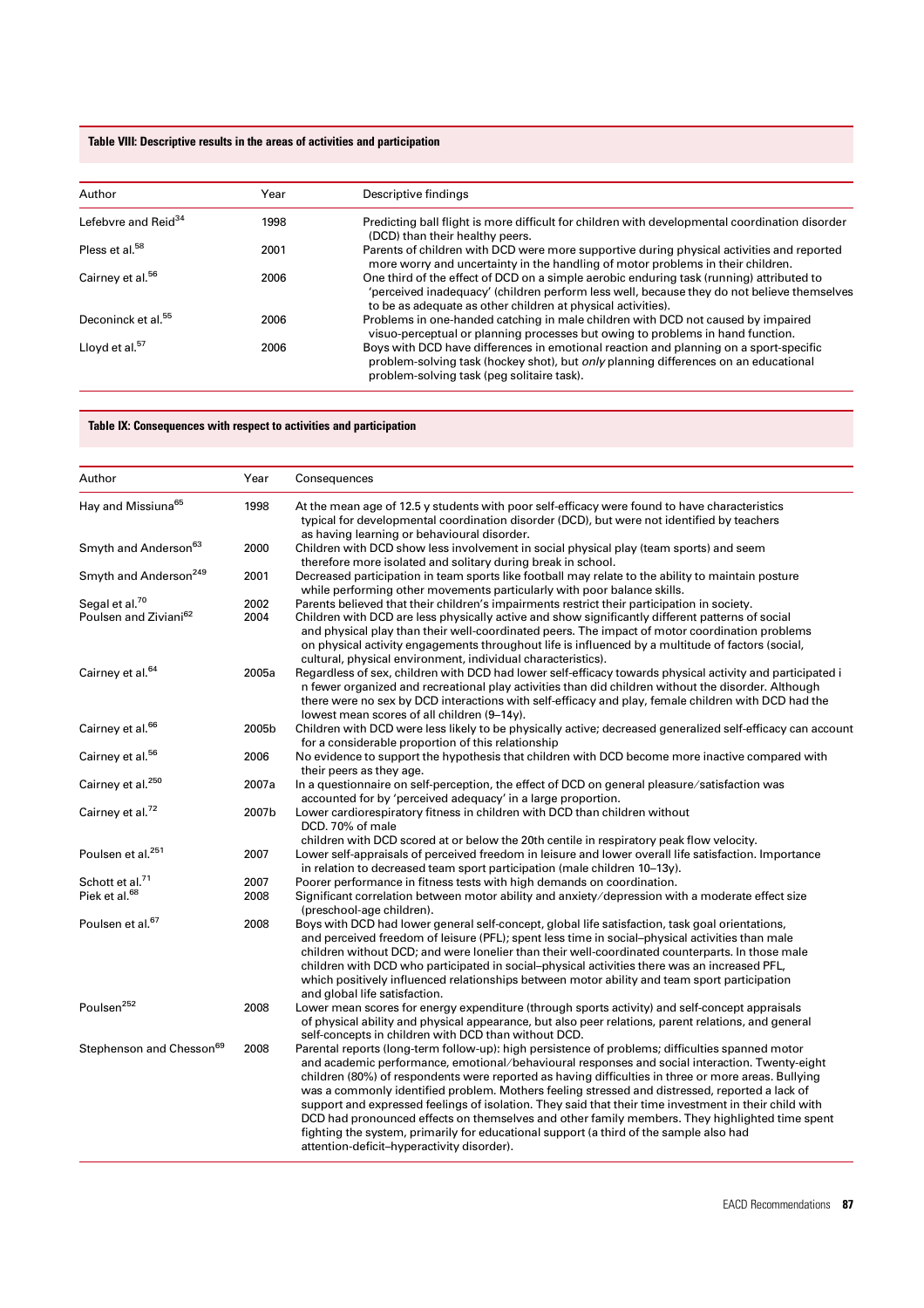| Author                       | Year | Consequences                                                                                                                                                 |
|------------------------------|------|--------------------------------------------------------------------------------------------------------------------------------------------------------------|
| Summers et al. <sup>60</sup> | 2008 | Children with DCD needed greater level of structure and assistance.                                                                                          |
|                              |      | They required consistent prompting to complete tasks within allocated time.                                                                                  |
|                              |      | They were reported to be happier on holidays and weekends.                                                                                                   |
|                              |      | Parents' expectations of independent performance were lower.                                                                                                 |
|                              |      | Main factors that modified participation in daily routines were the child's age and<br>their motor difficulties.                                             |
| Summers et al. <sup>61</sup> | 2008 | Difficulties with postural control and fine-motor skills were reported to contribute to<br>poorer performance of activities of daily living (children 5-9y). |
| Wang et al. <sup>59</sup>    | 2009 | Pervasive impact of DCD on children's functional performance in daily<br>activities at home and at school (children 6–7y).                                   |

Table X: Findings in studies on the outcome of developmental coordination disorder (DCD) for the level of activities and participation

| Author                               | Year | Outcome                                                                                                                                                                                                                                                                                                                                                                                                                                                                                                                                                                                                                                                                                                                                                                               |
|--------------------------------------|------|---------------------------------------------------------------------------------------------------------------------------------------------------------------------------------------------------------------------------------------------------------------------------------------------------------------------------------------------------------------------------------------------------------------------------------------------------------------------------------------------------------------------------------------------------------------------------------------------------------------------------------------------------------------------------------------------------------------------------------------------------------------------------------------|
| Visser et al. <sup>77</sup>          | 1998 | In typically developing children, high velocities in physical growth are negatively related to motor<br>competence, whereas high levels of activity showed a positive relationship with competence.<br>In a comparison of motor competence in children with DCD and healthy controls, children with<br>DCD catch up with controls to some extent during the growth spurt and one-third even reach<br>full competence. Children with DCD were not affected by the growth spurt (longitudinal study<br>during puberty)                                                                                                                                                                                                                                                                  |
| Kadesjö and Gillberg <sup>80</sup>   | 1999 | A diagnosis of DCD at age 7y predicts DCD at age 8y and restricted reading comprehension at age 10y.                                                                                                                                                                                                                                                                                                                                                                                                                                                                                                                                                                                                                                                                                  |
| Causgrove-Dunn <sup>86</sup>         | 2000 | Physical education classes emphasizing a mastery motivational climate may result in higher<br>perceived competence in children with movement difficulties                                                                                                                                                                                                                                                                                                                                                                                                                                                                                                                                                                                                                             |
| Christiansen <sup>253</sup>          | 2000 | Everyday activities of male children with deficits in attention, motor control, and perception (DAMP)<br>were significantly affected,<br>and they chose to participate in different sports from the comparison male children, i.e. none<br>participated in team sports.                                                                                                                                                                                                                                                                                                                                                                                                                                                                                                               |
| Rasmussen and Gillberg <sup>94</sup> | 2000 | In the attention-deficit-hyperactivity disorder (ADHD)/DCD group, 58% had a poor psychosocial outcome<br>compared with 13% in the comparison group with ADHD only. Remaining symptoms of ADHD, antisocial<br>personality disorder, alcohol abuse, criminal offending, reading disorders, and low educational level<br>were overrepresented in the ADHD/DCD group compared with ADHD without DCD.                                                                                                                                                                                                                                                                                                                                                                                      |
| Holsti et al. <sup>105</sup>         | 2002 | Early-low-birthweight (ELBW) children more often have DCD. ELBW with DCD have more<br>arithmetic problems.                                                                                                                                                                                                                                                                                                                                                                                                                                                                                                                                                                                                                                                                            |
| Cantell et al. <sup>81</sup>         | 2003 | In the educational domain, the adolescents with DCD (age 17y) had the lowest Wechsler Adult Intelligence<br>Scale scores and shortest school careers of the three groups. In the social domain, the DCD group had the<br>lowest perceptions of athletic and scholastic competence whereas the intermediate and comparison groups<br>did not differ.                                                                                                                                                                                                                                                                                                                                                                                                                                   |
| Cousins and Smyth <sup>254</sup>     | 2003 | Adults with DCD performed more poorly than controls across all motor tasks. Slowness and variability of<br>movement was a pervasive feature of their performance and many individuals had considerable problems<br>with sequencing and with dual task performance.<br>A discriminant function analysis conducted using six performance measures correctly classified participants<br>as car drivers or non-drivers.                                                                                                                                                                                                                                                                                                                                                                   |
| Cairney et al. <sup>254</sup>        | 2005 | For male children, DCD may be a risk factor for overweight/obesity in childhood and early adolescence.<br>For female children, there is no difference in the prevalence of overweight/obesity between children<br>with and without the disorder.                                                                                                                                                                                                                                                                                                                                                                                                                                                                                                                                      |
| Gaines and Missiuna <sup>78</sup>    | 2007 | Young children who are in early intervention programmes for speech/language delays may have<br>significant coordination difficulties; becomes more evident at kindergarten age (more demands<br>in self-care and academic tasks).                                                                                                                                                                                                                                                                                                                                                                                                                                                                                                                                                     |
| Poulsen et al. <sup>251</sup>        | 2007 | Participating in team sports acted as one potential mechanism mediating the inverse relationship between<br>physical coordination ability and loneliness in male children                                                                                                                                                                                                                                                                                                                                                                                                                                                                                                                                                                                                             |
| Kirby et al. <sup>257</sup>          | 2008 | The study group of students in higher education consisted of 21 reporting to have DCD only, 38 with<br>DCD plus another diagnosis (a combination of any of the following: dyslexia, attention deficit<br>hyperactivity disorder (ADHD), autism spectrum disorder (ASD), learning difficulties); 23 participants<br>reporting dyslexia only, and 11 students who have not been formally diagnosed.<br>The DCD group reported higher levels of motor related difficulties such as handwriting and executive<br>functioning difficulties. The DCD only group lives at home with parents more often. A higher percentage<br>of students with dyslexia than with DCD receive Disabled Students' Allowance. All students have similar<br>types of support not dependent on their diagnosis. |
| Cairney et al. <sup>258</sup>        | 2010 | Children with DCD reported less participation in organized and free-play activities than their typically<br>developing peers, and these differences persisted over time.<br>Among males, the gap in participation in free-play activities between those with DCD and typically<br>developing children diminished substantially over time; among females, it increased slightly<br>(population-based longitudinal study, 9y 0mo to 11y 11mo).                                                                                                                                                                                                                                                                                                                                          |

# ONLINE MATERIAL/SUPPORTING INFORMATION

Additional tables and references for this article may be found online.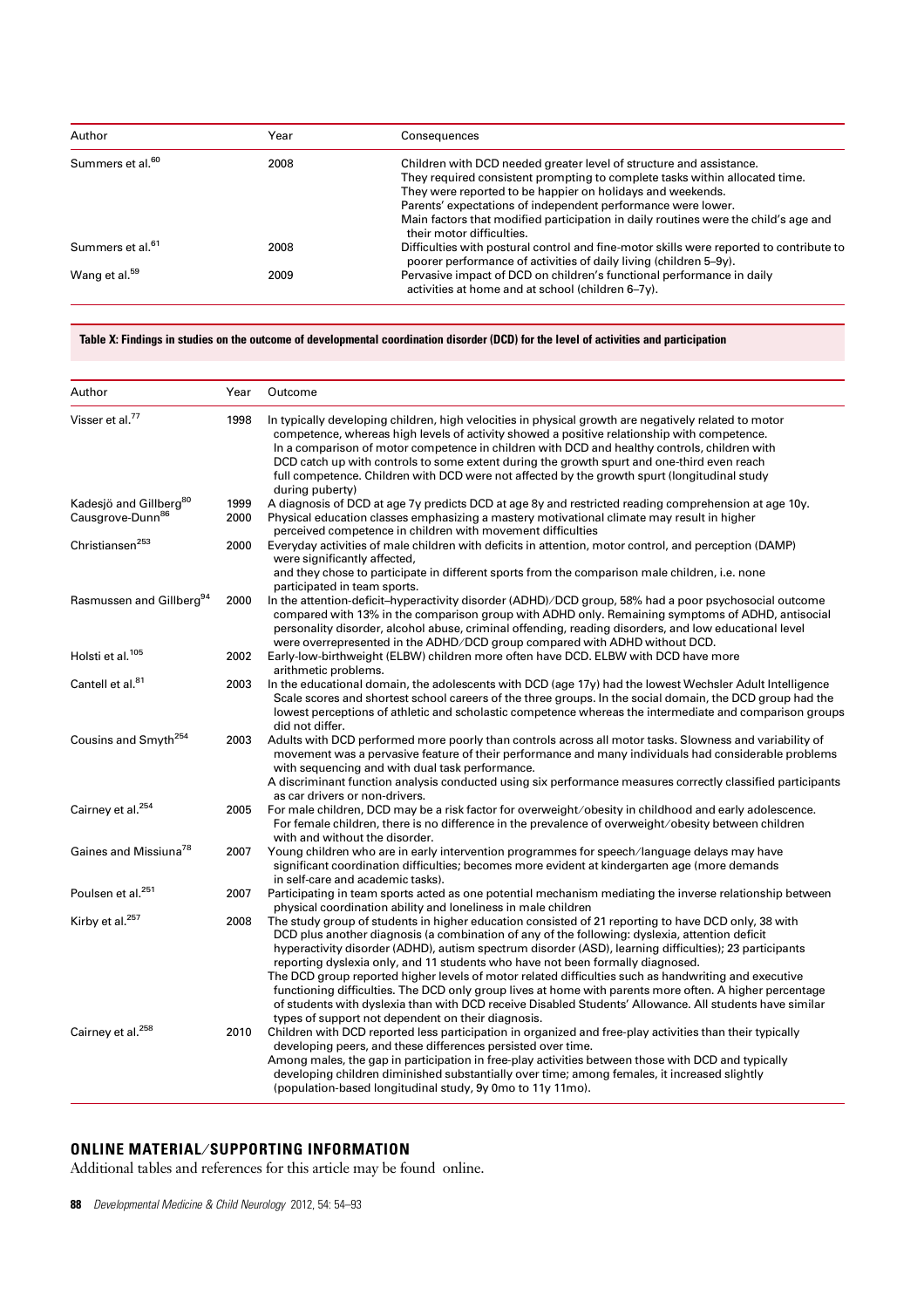### **REFERENCES**

- ment 2006. Available from: http://www.dcd-ukorg/consensushtml (2006).
- 2. German Medical Association with its medical societies (AdWM). National program for Clinical Guidelines. Methods report. Available from: http://www.versorgungsleitlinien.de/methodik/reports (2010) (In German).
- 3. Council of Europe, physicians (VDSÄu), Quality Management, hospital organisation (LBIf). Development of a method for creating clinical guidelines for optimized medical practice. Recommendation (2001) 13 of the Council of Europe at 10th October 2011 and explanatory memorandum. German speaking edition. Z Arztl Fortbild Qualitat 2002; 96: (Suppl. III) 3-60. (In German).
- 4. German Medical Association with its medical societies (AdWM). Criteria for Clinical Guidelines in medical care. Decisions of the General Management Committee of the German Medical Association and the National Association of Statutory Health Insurance Physicians, June 1997. Dtsch Arztebl 1997; 94: A2154–5. (In German).
- 5. Gaines R, Missiuna C, Egan M, McLean J. Educational outreach and collaborative care enhances physician's perceived knowledge about developmental coordination disorder. BMC Health Serv Res 2008: 8: 21.
- 6. Kadesjo¨ B, Gillberg C. Attention deficits and clumsiness in Swedish 7-year-old children. Dev Med Child Neurol 1998; 40: 796–804.
- 7. Lingam R, Hunt L, Golding J, Jongmans M, Emond A. 26. Van Waelvelde H, Oostra A, Dewitte G, Van Den Broeck C, 44. Katschmarsky S, Cairney S, Maruff P, Wilson PH, Currie J. Prevalence of developmental coordination disorder using the DSM-IV at 7 years of age: a UK population-based study. Pediatrics 2009; 123: e693-700.
- 8. Missiuna CMS, Law M, King S, King G. Mysteries and mazes: parents' experiences of children with developmental coordination disorder. Can  $\widetilde{f}$  Occup Ther 2006; 73: 7-17.
- troubles: parents' impressions of the impact of developmental coordination disorder. Phys Occup Ther Pediatr 2007; 27: 81–101.
- 10. Bode H, Schröder H, Waltersbacher A. Report on applied therapeutic methods 2008: Occupational therapy, Speech and Language therapy, Physiotherapy: a survey. Stuttgart: Schattauer, 2008. (In German).
- 11. American Psychiatric Association. Diagnostic and Statistical Manual of Mental Disorder. 4th edn, text revision. Washington, DC: American Psychiatric Association, 2000.
- 12. Sass H, Wittchen H, Zaudig M. Diagnostisches und Statistisches Manual Psychischer Störungen - Textrevision. Göttingen: Hogrefe, 2003.
- 13. Gaines R, Missiuna C, Egan M, McLean J. Interprofessional care in the management of a chronic childhood condition: developmental coordination disorder. *I Interprof Care* 2008: 22: 552–5.
- 14. Gillberg C. ADHD and DAMP: a general health perspective. Child Adolesc Ment Health 2003: 8: 106-13.
- 15. Gillberg C. Deficits in attention, motor control, and perception: a brief review. Arch Dis Child 2003; 88: 904-10.
- 16. Magalhaes L, Missiuna C, Wong S. Terminology used in research reports of developmental coordination disorder. Dev Med Child Neurol 2006: 48: 937-41.
- 1. Sugden DA, Chambers M, Utley A. Leeds Consensus State-17. Visser J. Developmental coordination disorder: a review of 36. O'Brien J, Spencer J, Atkinson J, Braddick O, Wattam-Bell J. research on subtypes and comorbidities. Hum Mov Sci 2003: 22: 479–93 .
	- 18. Dyspraxia Foundation. Dyspraxia in children. Available from: http://wwwdyspraxiafoundationorguk/services/gu\_introductionphp (2010).
	- 19. Miyahara M, Mobs I. Developmental dyspraxia and developmental coordination disorder. Neuropsychol Rev 1995; 5: 245–68 .
	- 20. Dewey D. What is developmental dyspraxia? Brain Cogn 1995; 29: 254–74.
	- 21. Henderson SE, Henderson L. Toward an understanding of developmental coordination disorder: terminological and diagnostic issues. Neural Plast 2003: 10: 1-13.
	- 22. Rourke B. Nonverbal Learning Disabilities: The Syndrome and the Model. New York: Guilford Press, 1989.
	- 23. Darrah J, Redfern L, Maguire TO, Beaulne AP, Watt J. Intra-individual stability of rate of gross motor development in full-term infants. Early Hum Dev 1998: 52: 169-79.
	- 24. Darrah J, Hodge M, Magill-Evans J, Kembhavi G. Stability of serial assessments of motor and communication abilities in typically developing infants–implications for screening. Early Hum Dev 2003: **72:** 97-110.
	- 25. Smits-Engelsman BC, Niemeijer AS, van Waelvelde H. Is the Movement Assessment Battery for Children-2nd edition a reliable instrument to measure motor performance in 3 year old children? Res Dev Disabil Forthcoming 2011.
	- Jongmans MJ. Stability of motor problems in young children with or at risk of autism spectrum disorders, ADHD, and or developmental coordination disorder. Dev Med Child Neurol 2010: 52: e174-8.
	- 27. Chow SM, Henderson SE. Interrater and test–retest reliability of the Movement Assessment Battery for Chinese preschool children. Am J Occup Ther 2003; 57: 574-7.
- 9. Missiuna C, Moll S, King S, King G, Law M. A trajectory of 28. Van Waelvelde H, Peersman W, Lenoir M, Smits Engelsman BC. The reliability of the Movement Assessment Battery for Children for preschool children with mild to moderate motor impairment. Clin Rehabil 2007; 21: 465–70.
	- 29. Pless M, Carlsson M, Sundelin C, Persson K. Preschool children with developmental coordination disorder: a short-term follow-up of motor status at seven to eight years of age. Acta Paediatr 2002; 91: 521-8.
	- 30. O'Beirne C, Larkin D, Cable T. Coordination problems and anaerobic performance in children. Adapt Phys Activ Q 1994;  $11: 141-9$
	- 31. Raynor AJ. Strength, power, and coactivation in children with developmental coordination disorder. Dev Med Child Neurol 2001; 43: 676–84.
	- 32. Cermak S, Larkin D. Developmental Coordination Disorder. Albany, NY: Singular Publisher Group, 2001.
	- 33. Kaplan BJ, Wilson BN, Dewey D, Crawford SG. DCD may not be a discrete disorder. Hum Mov Sci 1998: 17: 471–90.
	- 34. Lefebvre C, Reid G. Prediction in ball catching by children with and without a developmental coordination disorder. Adapt Phys Activ Q 1998; 15: 299-315.
	- 35. Przysucha EP, Taylor MJ. Control of stance and developmental coordination disorder: the role of visual information. Adapt Phys Activ O 2004: 21: 19-33.
- Form and motion coherence processing in dyspraxia: evidence of a global spatial processing deficit. Neuroreport 2002; 13: 13 99–402.
- 37. Mon-Williams M, Tresilian JR, Wann JP. Perceiving limb position in normal and abnormal control: an equilibrium point perspective. Hum Mov Sci 1999; 18: 397-419.
- 38. van Dellen T, Geuze RH. Motor response processing in clumsy children. 7 Child Psychol Psychiatry 1988; 29: 489-500.
- 39. Smyth MM, Mason UC. Use of proprioception in normal and clumsy children. Dev Med Child Neurol 1998: 40: 672-81.
- 40. Wann JP, Mon-Williams M, Rushton K. Postural control and co-ordination disorders: the swinging room revisited. Hum Mov Sci 1998: 17: 491-513.
- 41. Smyth MM, Anderson HI, Churchill A. Visual information and the control of reaching in children: a comparison between children with and without development coordination disorder. *I Mot Behav* 2001: 33: 306-20.
- 42. Volman MJM, Geuze RH. Relative phase stability of bimanual and visuomanual rhythmic coordination patterns in children with a developmental coordination disorder. Hum Mov Sci 1998 **17**: 541-72.
- 43. Maruff P, Wilson P, Trebilcock M, Currie J. Abnormalities of imagined motor sequences in children with developmental coordination disorder. Neuropsychologia 1999; 37: 13 17– 24.
- The ability to execute saccades on the basis of efference copy: impairments in double-step saccade performance in children with developmental co-ordination disorder. Exp Brain Res  $2001: 136: 73-8.$
- 45. Wilson PH, Maruff P, Butson M, Williams J, Lum J, Thomas PR. Internal representation of movement in children with developmental coordination disorder: a mental rotation task. Dev Med Child Neurol 2004; 46: 754–9.
- 46. Mandich A, Polatajko HJ. Developmental coordination disorder: mechanisms, measurement and management. Hum Mov. Sci 2003 : 22: 407-11.
- 47. Mandich A, Buckolz E, Polatajko H. Children with developmental coordination disorder (DCD) and their ability to disengage ongoing attentional focus: more on inhibitory function. Brain Cogn 2003: 51: 346-56.
- 48. Mon-Williams M, Tresilian JR, Bell VE, Coppard VL, Nixdorf M, Carson RG. The preparation of reach-to-grasp movements in adults, children, and children with movement problems. Q J Exp Psychol A 2005; 58: 1249-63.
- 49. Missiuna C, Rivard L, Pollock N. They're bright but can't write: developmental coordination disorder in school aged children. TEACH Except Child Plus 2004; 1: 3.
- 50. Mackenzie SJ, Getchell N, Deutsch K, Wilms-Floet A, Clark JE, Whitall J. Multi-limb coordination and rhythmic variability under varying sensory availability conditions in children with DCD. Hum Mov Sci 2008; 27: 256-69.
- 51. Deconinck FJ, De Clercq D, Savelsbergh GJ, et al. Differences in gait between children with and without developmental coordination disorder. Mot Control 2006; 10: 125–42.
- 52. Dwyer C, McKenzie BE. Impairment of visual memory in children who are clumsy. Adapt Phys Activ Q 1994; 11: 179– 89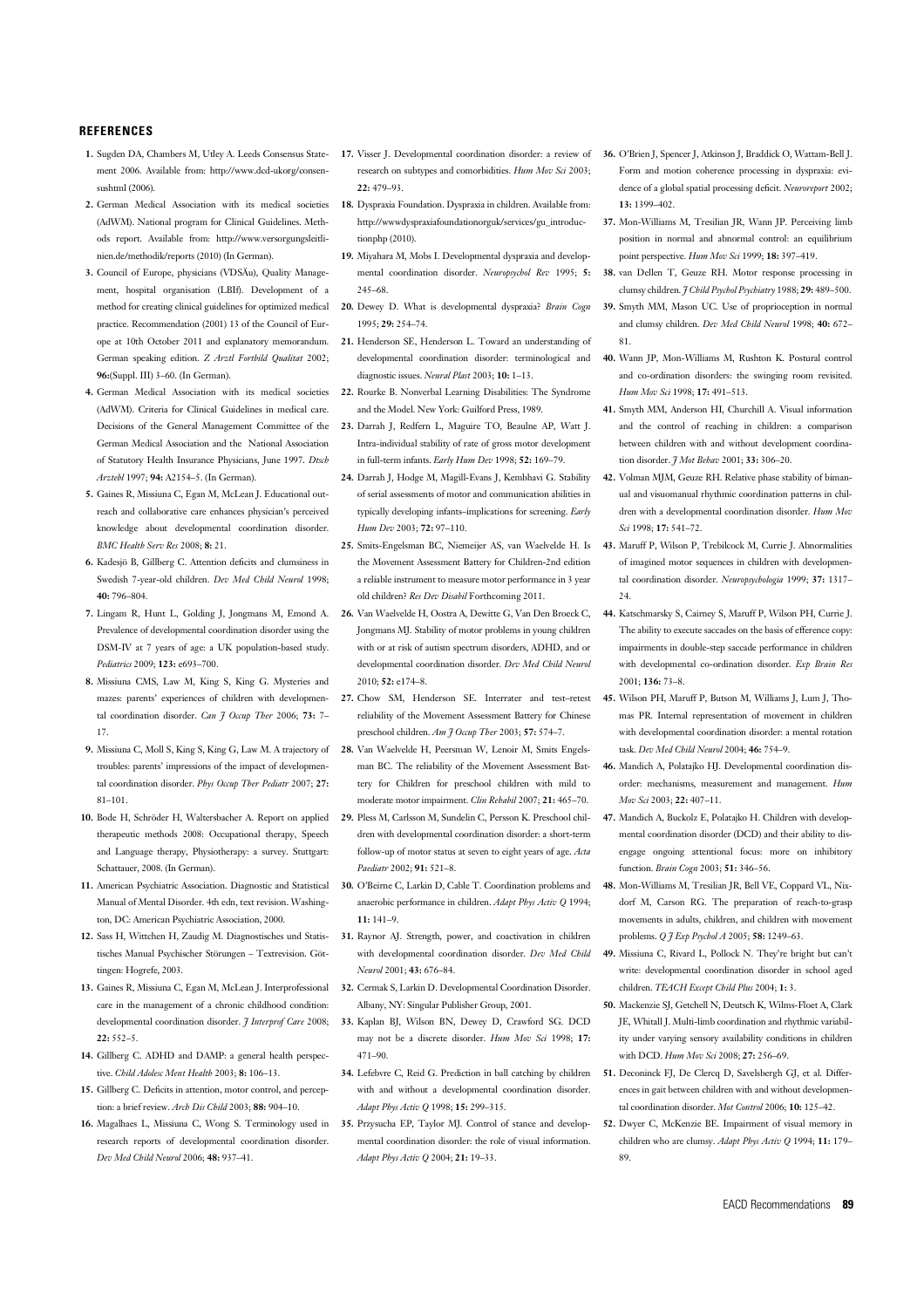- Neuromotor development and language processing in developmental dyspraxia: a follow-up case study. J Clin Exp Neuropsychol 2000; 22: 408–17.
- 54. Goez H, Zelnik N. Handedness in patients with developmental coordination disorder. J Child Neurol 2008; 23: 151-4.
- 55. Deconinck F, De Clercq D, Savelsbergh G, et al. Adaptations to task constraints in catching by boys with DCD. Adapt Phys Activ Q 2006; 23: 14-30.
- 56. Cairney J, Hay JA, Wade TJ, Faught BE, Flouris A. Developmental coordination disorder and aerobic fitness: is it all in their heads or is measurement still the problem?  $Am \nvert \nvert$ Hum Biol 2006; 18: 66–70.
- 57. Lloyd M, Reid G, Bouffard M. Self-regulation of sport specific and educational problem-solving tasks by boys with and without DCD. Adapt Phys Activ Q 2006; 23: 370-89.
- 58. Pless M, Persson K, Sundelin C, Carlsson M. Children with developmental co-ordination disorder: a qualitative study of parents' descriptions. Adv Physiother 2001; 3: 128-35.
- 59. Wang T, Tseng M, Wilson B, Hu F. Functional performance of children with developmental coordination disorder at home and at school. Dev Med Child Neurol 2009; 51: 817–25.
- 60. Summers J, Larkin D, Dewey D. Activities of daily living in children with developmental coordination disorder: dressing, personal hygiene, and eating skills. Hum Mov Sci 2008; 27: 215–29.
- 61. Summers J, Larkin D, Dewey D. What impact does developmental coordination disorder have on daily routines? Int JDisabil Dev Educ 2008 ; 55: 13 1–41.
- 62. Poulsen AA, Ziviani JM. Can I play too? Physical activity engagement of children with developmental coordination disorders. Can J Occup Ther 2004; 71: 100-7.
- 63. Smyth MM, Anderson HI. Coping with clumsiness in the school playground: social and physical play in children with coordination impairments. Br 7 Dev Psychol 2000; 18: 389-413 .
- 64. Cairney J, Hay J, Faught BE, Mandigo J, Flouris AD. Developmental coordination disorder, self-efficacy toward physical activity, and play: does gender matter? Adapt Phys Activ Q 2005; 22: 67–82.
- 65. Hay J, Missiuna C. Motor proficiency in children reporting low levels of participation in physical activity. Can  $\bar{f}$  Occup Ther 1998: 65: 64-71.
- 66. Cairney J, Hay JA, Faught BE, Wade TJ, Corna L, Flouris A. Developmental coordination disorder, generalized self-efficacy toward physical activity, and participation in organized and free play activities.  $\frac{7}{7}$  Pediatr 2005; 147: 515–  $20.$
- 67. Poulsen AA, Ziviani JM, Johnson H, Cuskelly M. Loneliness and life satisfaction of boys with developmental coordination disorder: the impact of leisure participation and perceived freedom in leisure. Hum Mov Sci 2008: 27: 325-43.
- 68. Piek JP, Bradbury GS, Elsley SC, Tate L. Motor coordination and social-emotional behaviour in preschool-aged children. Int J Disabil Dev Educ 2008; 55: 143-51.
- 69. Stephenson EA, Chesson RA. 'Always the guiding hand': parents' accounts of the long-term implications of developmental co-ordination disorder for their children and families. Child Care Health Dev 2008; 34: 335-43.
- 53. Le Normand MT, Vaivre-Douret L, Payan C, Cohen H. 70. Segal R, Mandich A, Polatajko H, Valiant Cook J. Stigma 86. Causgrove-Dunn J. Goal orientations, perceptions of the motiand its management: a pilot study of parental perceptions of the experiences of children with developmental coordination disorder. Am J Occup Ther 2002; 56: 422-8.
	- 71. Schott N, Alof V, Hultsch D, Meermann D. Physical fitness in children with developmental coordination disorder. Res Q Exerc Sport 2007; 78: 43 8–50.
	- opmental coordination disorder and cardiorespiratory fitness in children. Pediatr Exerc Sci 2007; 19: 20–8 .
	- 73. Cantell M, Smyth MM, Ahonen T. Clumsiness in adolescence: educational, motor and social outcomes of mot6or delay detected at 5 years. Adapt Phys Activ Q 1994; 11: 115-29.
	- 74. Geuze RH. Static balance and developmental coordination disorder. Hum Mov Sci 2003; 22: 527-48.
	- 75. Hellgren L, Gillberg C, Gillberg IC, Enerskog I. Children with deficits in attention, motor control and perception (DAMP) almost grown up: general health at 16 years. Dev Med Child Neurol 1993; 35: 881-92.
	- 76. Losse A, Henderson SE, Elliman D, Hall D, Knight E, Jongmans M. Clumsiness in children-do they grow out of it? A 10-year follow-up study. Dev Med Child Neurol 1991; 33: 55–68 .
	- 77. Visser J, Geuze RH, Kalverboer AF. The relationship between physical growth, the level of activity and the development of motor skills in adolescence: differences between children with DCD and controls. Hum Mov Sci 1998; 17: 573 – 608
	- 78. Gaines R, Missiuna C. Early identification: are speech ⁄ language-impaired toddlers at increased risk for developmental coordination disorder? Child Care Health Dev 2007; 33:  $325 - 32.$
	- 79. Scabar A, Devescovi R, Blason L, Bravar L, Carrozzi M. Comorbidity of DCD and SLI: significance of epileptiform activity during sleep. Child Care Health Dev 2006; 32: 733-9.
	- 80. Kadesjö B, Gillberg C. Developmental coordination disorder in Swedish 7-year-old children. J Am Acad Child Adolesc Psychiatry 1999; 38: 820–8 .
	- 81. Cantell MH, Smyth MM, Ahonen TP. Two distinct pathways for developmental coordination disorder: persistence and resolution.  $Hum$  Mov Sci 2003: 22: 413-31.
	- 82. Tseng MH, Howe TH, Chuang IC, Hsieh CL. Cooccurrence of problems in activity level, attention, psychosocial adjustment, reading and writing in children with developmental coordination disorder. Int 7 Rehabil Res 2007: 30: 327-32.
	- 83. Poulsen A. Parents of children with developmental coordination disorder (i) experienced uncertainty as they came to understand their children and (ii) described a trajectory of changing difficulties as their children got older. Aust Occup 100. Jongmans MJ, Smits-Engelsman BCM, Schoemaker MM. Ther 7 2007: 54: 243-4.
	- 84. Cairney J, Hay JA, Veldhuizen S, Missiuna C, Faught BE. Developmental coordination disorder, sex, and activity deficit over time: a longitudinal analysis of participation trajectories in children with and without coordination difficulties. Dev 101. Kastner J, Petermann F. Development coordination disorder: Med Child Neurol 2010; 52: e67–72.
	- 85. Chen H, Cohn ES. Social participation for children with and intervention considerations. Phys Occup Ther Pediatr 2003: 23: 61-78.
- vational climate, and perceived competence of children with movement difficulties. Adapt Phys Activ Q 2000; 17: 1-19.
- 87. Lingam R, Golding J, Jongmans MJ, Hunt LP, Ellis M, Emond A. The association between developmental coordination disorder and other developmental traits. Pediatrics 2010; 126: e1109–18 .
- 72. Cairney J, Hay JA, Faught BE, Flouris A, Klentrou P. Devel-88. Kaplan BJ, Dewey DM, Crawford SG, Wilson BN. The term comorbidity is of questionable value in reference to developmental disorders: data and theory. *J Learn Disabil* 2001; 34: 555–65.
	- 89. Dewey D, Kaplan BJ, Crawford SG, Wilson BN. Developmental coordination disorder: associated problems in attention, learning, and psychosocial adjustment. Hum Mov Sci 2002; 21: 905–18 .
	- 90. Piek JP, Barrett NC, Allen LSR, Jones A, Louise M. The relationship between bullying and self-worth in children with movement coordination problems. Br  $\tilde{\tau}$  Educ Psychol 2005; 75: 453 –63 .
	- 91. Green D, Baird G, Sugden D. A pilot study of psychopathology in developmental coordination disorder. Child Care Health Dev 2006; 32: 741–50.
	- 92. Kadesjö B, Gillberg C. The comorbidity of ADHD in the general population of Swedish school-age children.  $\tilde{\tau}$  Child Psychol Psychiatry 2001; 42: 487–92.
	- 93. Miyahara M, Mobs I, Doll-Tepper G. Severity of hyperactivity and the comorbidity of hyperactivity with clumsiness in three sample sources: school, support group and hospital. Child Care Health Dev 2001; 27: 413 –24.
	- 94. Rasmussen P, Gillberg C. Natural outcome of ADHD with developmental coordination disorder at age 22 years: a controlled, longitudinal, community-based study.  $\frac{1}{2} Am$  Acad Child Adolesc Psychiatry 2000; 39: 1424–3 1.
	- 95. Hill EL, Bishop DVM, Nimmo-Smith I. Representational gestures in developmental coordination disorder and specific language impairment: error-types and the reliability of ratings. Hum Mov Sci 1998: 17: 655-78.
	- 96. Rintala P, Pienimaki K, Ahonen Tea. The effects of a psychomotor training programme on motor skill development in children with develomental language disorders. Hum Mov Sci 1998: 17: 721-37.
	- 97. Wisdom SN, Dyck MJ, Piek JP, Hay D, Hallmayer J. Can autism, language and coordination disorders be differentiated based on ability profiles? Eur Child Adolesc Psychiatry 2007; 16: 178–86.
	- 98. Montgomery D. Cohort analysis of writing in Year 7 following two, four and seven years of the National Literacy Strategy. Support Learn 2008; 23: 3-11.
	- 99. Iversen S, Berg K, Ellertsen B, Tonnessen F-E. Motor coordination difficulties in a municipality group and in a clinical sample of poor readers. Dyslexia 2005; 11: 217-31.
	- Consequences of comorbidity of developmental coordination disorders and learning disabilities for severity and pattern of perceptual-motor dysfunction. *J Learn Disabil* 2003; 36: 528–3 7.
	- relations between deficits in movement and cognition. Klinische Pädiatrie 2010; 222: 26-34.
	- developmental coordination disorder: conceptual, evaluation 102. Alloway TP, Rajendran G, Archibald LM. Working memory in children with developmental disorders.  $\tilde{f}$  Learn Disabil 2009; 42: 3 72–82.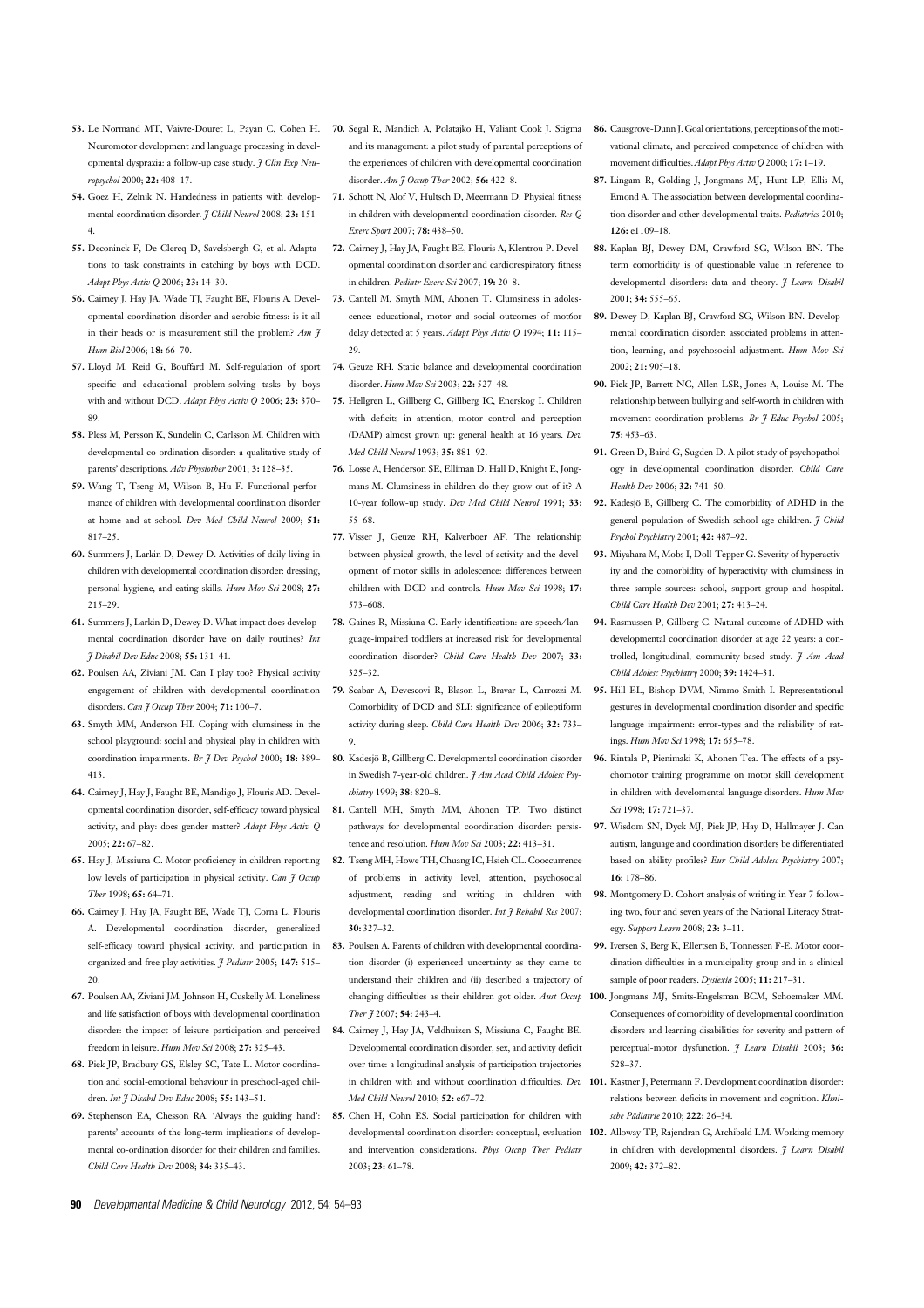- 103. Green D, Baird G, Barnett AL, Henderson L, Huber J, Hen- 120. Junaid K, Harris SR, Fulmer KA, Carswell A. Teachers' use 137. Brantner S, Piek JP, Smith LM. Evaluation of the validity of derson SE. The severity and nature of motor impairment in Asperger's syndrome: a comparison with specific develop-2002; 43: 655–68 .
- 104. Kopp S, Beckung E, Gillberg C. Developmental coordinaautism spectrum disorder and ⁄ or attention-deficit ⁄ hyperactivity disorder. Res Dev Disabil 2010; 31: 3 50–61.
- 105. Holsti L, Grunau RVE, Whitfield MF. Developmental coordination disorder in extremely low birth weight children at 123. Wilson BN, Crawford SG, Green D, Roberts G, Aylott A, nine years. *I Dev Behav Pediatr* 2002: 23: 9–15.
- 106. Martin NC, Piek J, Baynam G, Levy F, Hay D. An examination of the relationship between movement problems and 29: 799–808 .
- 107. Slater LM, Hillier SL, Civetta LR. The clinimetric properties of performance-based gross motor tests used for children review. Pediatr Phys Ther 2010; 22: 170–9.
- 108. Cairney J, Veldhuizen S, Kurdyak P, Missiuna C, Faught BE, Hay J. Evaluating the CSAPPA subscales as potential screening instruments for developmental coordination disor- 126. Henderson SE, et al. Movement Assessment Battery for Childer. Arch Dis Child 2007; 92: 987–91.
- 109. Schoemaker MM, Flapper B, Verheij NP, Wilson BN, Reinmental Coordination Disorder Questionnaire as a screening instrument. Dev Med Child Neurol 2006; 48: 668–73 .
- and treatment of children with DCD: an evaluative review. JChild Psychol Psychiatry 2005; 46: 806–23 .
- 111. Largo RH, Caflisch JA, Hug F, Muggli K, Molnar AA, Moliassociated movements. Dev Med Child Neurol 2001; 43: 444–53 .
- ment from 5 to 18 years. Part 1: timed performance. Dev Med Child Neurol 2001; 43: 436-43.
- 113. Gasser T, Rousson V, Caflisch J, Jenni OG. Development of Dev Med Child Neurol 2010; 52: 256–63 .
- 114. Hadders-Algra M, Heineman KR, Bos AF, Middelburg KJ. The assessment of minor neurological dysfunction in infancy using the Touwen Infant Neurological Examination: 132. Landgren M, Kjellman B, Gillberg C. Deficits in attention, strengths and limitations. Dev Med Child Neurol 2010; 52: 87–92.
- Handwriting, visuomotor integration, and neurological condition at school age. Dev Med Child Neurol 2010; 52: 941– 47.
- 116. Peters LH, Maathuis CG, Hadders-Algra M. Limited motor age. Acta Paediatr 2010; 100: 271–78 .
- 117. Uslu R, Kapci EG, Oztop D. Neurological soft signs in comorbid learning and attention deficit hyperactivity disorders. Turk 7 Pediatr 2007; 49: 263-9.
- 118. Thelen E, Smith LB. A Dynamic Systems Approach to the Development of Cognition and Action. London: MIT Press, 1994.
- 119. Hay JA, Hawes R, Faught BE. Evaluation of a screening instrument for developmental coordination disorder.  $\mathcal{J}$  Adolesc Health 2004; 34: 308-13.
- of the MABC Checklist to identify children with motor coordination difficulties. Pediatr Phys Ther 2000; 12: 158–63 .
- mental disorder of motor function. *J Child Psychol Psychiatry* 121. Wright HC, Sugden DA. The nature of developmental coor- 138. Chow SM, Henderson SE, Barnett AL. The Movement dination disorder: inter- and intragroup differences. Adapt Phys Activ Q 1996; 13: 3 57–71.
- tion disorder and other motor control problems in girls with 122. Wright HC, Sugden DA. A two-step procedure for the idender in Singapore. Dev Med Child Neurol 1996; 38: 1099– 105.
	- mental Coordination Disorder Questionnaire. Phys Occup Ther Pediatr 2009; 29: 182–202.
	- adaptation of the Developmental Coordination Disorder Questionnaire for Brazilian children. Rev Brasil Fisioter 2009;  $13: 236 - 43.$
- with developmental coordination disorder: a systematic 125. Henderson L, Rose P, Henderson S. Reaction time and dination disorder. J Child Psychol Psychiatry 1992; 33: 895-905.
	- dren-2. Second Edition (Movement ABC-2). Examiner's Manual. London: Harcourt Assessment, 2007.
- ders-Messelink HA, de Kloet A. Evaluation of the Develop-127. Chambers M, Sugden DA. The identification and assessment of young children with movement difficulties. Int  $\bar{f}$  Early Years Educ 2002; 10: 157–76.
	- Children Activity Scales (ChAS-P/T) for the early identification of children with developmental coordination disorders. Child Care Health Dev 2006: **32**: 619-32.
- nari L. Neuromotor development from 5 to 18 years. Part 2: 129. Missiuna C. Development of 'All About Me,' a scale that J Res 1998; 18: 85-108.
- 112. Largo RH, Caflisch JA, Hug F, et al. Neuromotor develop-130. Pless M, Carlsson M, Sundelin C, Persson K. Pre-school 148. Dordel S. Does changing living environment reduce motor children with developmental co-ordination disorder: self-per-Paediatr 2001; 90: 532-8.
	- motor speed and associated movements from 5 to 18 years. 131. Missiuna C, Gaines R, McLean J, Delaat D, Egan M, Soucie H. Description of children identified by physicians as having 2008: 50: 839-44.
		- entry examination. Acta Paediatr 2000; 89: 302-9.
- 115. van Hoorn J, Maathuis CG, Peters LH, Hadders-Algra M. 133. Gustafsson P, Svedin CG, Ericsson I, Linden C, Karlsson MK, Thernlund G. Reliability and validity of the assessment tion-deficit-hyperactivity disorder. Dev Med Child Neurol 2009; 52: 3 64–70.
	- performance and minor neurological dysfunction at school 134. Gillberg C, Carlstrom G, Rasmussen P, Waldenstrom E. children. Neurological screening aspects. Acta Paediatr Scand 1983: 72: 119-24.
		- ders. III: neurological and neurodevelopmental problems at age 10. Dev Med Child Neurol 1985; 27: 3 –16.
		- 136. Gillberg IC, Gillberg C, Rasmussen P. Three-year follow-up 156. Hamstra-Bletz L, De Bie J, Den Brinker B. Dutch handwritat age 10 of children with minor neurodevelopmental disorders. II: school achievement problems. Dev Med Child Neurol 1983: 25: 566-73.
- the MAND in assessing motor impairment in young children. Rehabil Psychol 2009; 54: 413-21.
- Assessment Battery for Children: a comparison of 4-year-old to 6-year-old children from Hong Kong and the United States. Am 7 Occup Ther 2001; 55: 55-61.
- tification of children with developmental co-ordination disor-139. Smits-Engelsman B, et al. Movement Assessment Battery for Children-2. Second Edition (Movement ABC-2). Examiner's Manual. Dutch Translation and Standardisation. Boston: Pearson, 2010.
- Kaplan BJ. Psychometric properties of the revised Develop- 140. Deitz JC, Kartin D, Kopp K. Review of the Bruininks-Oseretsky Test of Motor Proficiency, Second Edition (BOT-2). Phys Occup Ther Pediatr 2007; 27: 87–102.
- four common developmental disorders. Hum Mov Sci 2010; 124. Prado MSS, Magalhães LC, Wilson BN. Cross-cultural 141. Rousson V, Gasser T, Caflisch J, Largo R. Reliability of the Zurich Neuromotor Assessment. Clin Neuropsychol 2008; 22: 60–72.
	- 142. Rousson V, Gasser T. Simple component analysis. Appl Stat 2004; 53: 53 9–55.
	- movement time in children with a developmental coor-143. Schmidhauser J, Caflisch J, Rousson V, Bucher HU, Largo RH, Latal B. Impaired motor performance and movement quality in very-low-birthweight children at 6 years of age. Dev Med Child Neurol 2006; 48: 718–  $22.2$ 
		- 144. Seitz J, Jenni OG, Molinari L, Caflisch J, Largo RH, Latal Hajnal B. Correlations between motor performance and cognitive functions in children born < 1250 g at school age. Neuropediatrics 2006; 37: 6–12.
- 110. Wilson PH. Practitioner review: approaches to assessment 128. Rosenblum S. The development and standardization of the 145. Rousson V, Gasser T, Caflisch J, Jenni OG. Neuromotor performance of normally developing left-handed children and adolescents. Hum Mov Sci 2009; 28: 809-17.
	- 146. Esser G. Petermann F. Developmental assessment. Göttingen, Bern and Vienna: Hogrefe, 2010. (In German).
	- measures children's perceived motor competence. Occup Ther 147. Petermann F, Macha T. Developmental Assessment. Kindheit Entwick 2005; 14: 13 1–9. (In German).
		- performance? Sportunterricht 2000; 49: 3 41–9. (In German).
	- ceived competence and group motor skill intervention. Acta 149. Kretschmer J. Is there a lack of motor activity in children? In: Kurz D, editor. Lack of motor activity in children: fact or fiction? Cologne: Konferenz des Club of Cologne, 2003, 33-48. (In German).
	- developmental coordination disorder. Dev Med Child Neurol 150. Otten FW, van Aarem A, Grote JJ. Long-term follow-up of chronic maxillary sinusitis in children. *Int 7 Pediatr Otorhino*laryngol 1991; 22: 81–4.
	- motor control and perception (DAMP): a simplified school 151. Prätorius B, Milani TL. Motor performance in children. Coordination and balance: study on performance differences between children with different social and educational backgrounds. Dtsch Z Sportmed 2004; 55: 172–6. (In German).
	- of neurological soft-signs in children with and without atten- 152. Bös K. Handbook of motor tests 2nd edition. Göttingen: Hogrefe, 2001. (In German).
		- 153. Rethorst S. Motor performance in 3- to 7-year olds yesterday and today. Motorik 2003; 26: 117-26. (In German).
	- Perceptual, motor and attentional deficits in seven-year-old 154. Barnett A, Henderson S, Scheib B, Schulz J. DASH Detailed Assessment of Speed of Handwriting. Boston, MA: Pearson, 2007.
	- 135. Gillberg IC. Children with minor neurodevelopmental disor-155. Barnett AL. Motor assessment in developmental coordination disorder: from identification to intervention. Int  $\mathcal{F}$  Disabil Dev Educ 2008; 55: 113-29.
		- ing observation and analysis method for children's writing: experimental version. Lisse, Netherlands: Swets & Zeitlinger, 1987. (In German).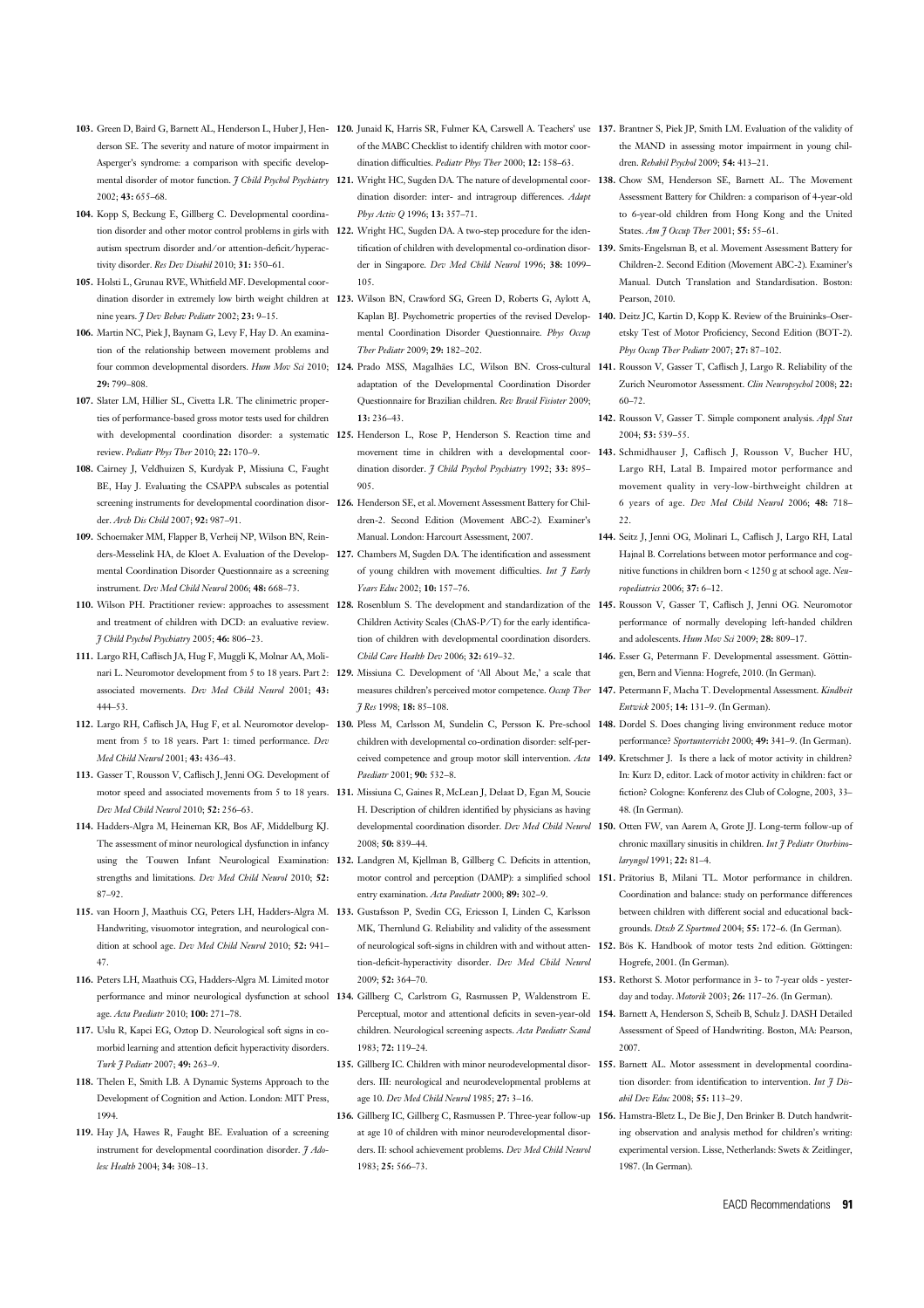- structure of handwriting. Percept Mot Skills 1991: 72: 983-94.
- 158. Hamstra-Bletz L, Blöte A. Development of handwriting in 70: 759–70.
- 159. Hamstra-Bletz L, Blöte A. A longitudinal study on dysgraphic handwriting in primary school. *J Learn Disabil* 1993; 26: 175. Sugden D, Dunford C. Intervention and the role of theory, 194. Pless M, Carlsson M. Effects of motor skill intervention on 680–99
- 160. Smits-Engelsman B, Stevens M, Vrenken I, van Hagen A. Systematische Opsporing Schrijfproblemen (SOS): Systema- 176. Barnhart RC, Davenport MJ, Epps SB, Nordquist VM. 195. Tsai CL, Yu YK, Chen YJ, Wu SK. Inhibitory response tic Screener for Handwriting Problems: an aid for teachers in mainstream and special education. Ned Tijdschr Kinderfysiother 2005; 17: 16–20. (In Dutch).
- 161. Van Waelvelde H, De Mey A, Smits-Engelsman B. Handleresearch/SOS-handleidingpdf (2008 ).
- 162. Bommel-Rutgers I, Smits-Engelsman B. Is the SOS (System-Handwriting Problems) a valid assessment tool to detect children with handwriting problems in grade 2 and 3? Stimu- 180. Sims K, Henderson SE, Hulme C, Morton J. The remedialus 2005: 24: 222-32. (In Dutch)
- 163. Geuze RH, Jongmans MJ, Schoemaker MM, Smits-Engelsman BCM. Clinical and research diagnostic criteria for 181. Sims K, Henderson SE, Morton J, Hulme C. The remediadevelopmental coordination disorder: a review and discussion. Hum Mov Sci 2001; 20: 7–47.
- 164. Smits-Engelsman BCM, Henderson SE, Michels CGJ. The 182. Sigmundsson H, Pedersen AV, Whiting HT, Ingvaldsen RP. 199. Peters JM, Wright AM. Development and evaluation of a assessment of children with developmental coordination disorders in the Netherlands: the relationship between the perkoordinations Test für Kinder. Hum Mov Sci 1998; 17: 699–709.
- tests used to identify children with motor impairment. Adapt Phys Activ Q 2001; 18: 168–82.
- 166. Van Waelvelde H, De Weerdt W, De Cock P, Smits-Engelsman BC. Aspects of the validity of the Movement Assessment Battery for Children. Hum Mov Sci 2004; 23: 49–60.
- 167. Chen YW, Tseng MH, Hu FC, Cermak SA. Psychosocial adjustment and attention in children with developmental 186. Hillier S. Intervention for children with developmental coorcoordination disorder using different motor tests. Res Dev Disabil 2009: 30: 1367-77
- Comparing probable case identification of developmental coordination disorder using the short form of the Bruininks– Oseretsky Test of Motor Proficiency and the Movement ABC. Child Care Health Dev 2009; 35: 402–8 .
- 169. Law MA, Baptiste S, Carswell A, McColl MA, Polatajko H, Pollock N. Canadian Occupational Performance Measure. Ottawa: Canadian Association of Occupational Therapists, 2005.
- 170. Marson SM, Dran D. Goal Attainment Scaling. Available from: http://www.marson-and-associates.com/GAS/GAS\_ index.html (2010).
- 171. DACHS. Health policy and prevention future aspects of occupational therapy? Available from: http://www. claudianabzit/de/projekte/esf-projekt-ergotherapie-2010–
- 172. Rothstein J, Echternach J, Riddle D. The Hypothesis-Oriented Algorithm for Clinicians II (HOAC II): a guide for patient management. Phys Ther 2003; 83: 455-70.
- promising principles for understanding and treating developmental motor disorders. Dev Med Child Neurol 2000; 42: 707–15.
- primary school: a longitudinal study. Percept Mot Skills 1990; 174. Sugden D. Current approaches to intervention in children with developmental coordination disorder. Dev Med Child Neurol 2007; 49: 467–71.
	- empiricism and experience in children with motor impairment. Disabil Rehabil 2007: 29: 3-11.
	- Developmental coordination disorder. Phys Ther 2003: 83: 722–3 1.
	- 177. Ayres J. Sensory Integration and the Child. Los Angeles: Western Psychological Services, 1979.
- iding SOS. Available from: http://wwwrevakiugentbe/files/ 178. Laszlo J, Bairstow P. Kinesthesis its measurement, training 196. Schoemaker MM, Niemeijer AS, Reynders K, Smits-Engelsand relationship with motor control.  $Q \nmid Exp \; Ps$ ychol 1983; 35: 411–21.
- atische Opsporing Schrijfproblemen: Systematic Screener for 179. Laszlo J, Bairstow P. Perceptual Motor Behavior. London: Holt, Rinehart and Winston, 1985.
	- tion of clumsiness. I. An evaluation of Laszlo's kinaesthetic approach. Dev Med Child Neurol 1996; 38: 976–87.
	- tion of clumsiness. II. Is kinaesthesis the answer? Dev Med Child Neurol 1996; 38: 988-97.
	- We can cure your child's clumsiness! A review of intervention methods. Scan 7 Rehabil Med 1998: 30: 101-6.
- Movement Assessment Battery for Children and the Kör- 183. Polatajko HJ, Cantin N. Developmental coordination disordiatr Neurol 2005; **12:** 250-8
- 165. Tan SK, Parker HE, Larkin D. Concurrent validity of motor 184. Polatajko HJ, Cantin N. [Attending to children with developmental coordination disorder: the approaches and E117–50.
	- 185. Sangster CA, Beninger C, Polatajko HJ, Mandich A. Cognidination disorder. Can J Occup Ther 2005; 72: 67-77.
	- Health Sci Pract 2007; 5: 1–11.
- 168. Cairney J, Hay J, Veldhuizen S, Missiuna C, Faught BE. 187. Green D, Chambers ME, Sugden DA. Does subtype of developmental coordination disorder count: is there a differential effect on outcome following intervention? Hum Mov Sci 2008: 27: 363-82.
	- 188. Tsai CL. The effectiveness of exercise intervention on inhibitory control in children with developmental coordination disorder: using a visuospatial attention paradigm as a model. Res 205. Niemeijer AS, Smits-Engelsman B, Reynders K, Schoemaker Dev Disabil 2009; 30: 1268–80.
	- 189. Sugden DA, Chambers ME. Intervention in children with developmental coordination disorder: the role of parents and teachers. Br 7 Educ Psychol 2003; 73: 545-61.
	- 190. Peens A, Pienaar AE, Nienaber AW. The effect of different intervention programmes on the self-concept and motor proficiency of 7- to 9-year-old children with DCD. Child Care 207. Humphries T, Snider L, McDougall B. Clinical evaluation of Health Dev 2008; 34: 316-28.
	- dachs-projekt/dachs-schlussberichthtml (2007). (In German). 191. Watemberg N, Waiserberg N, Zuk L, Lerman-Sagie T. Developmental coordination disorder in children with attenvention. Dev Med Child Neurol 2007; 49: 920-5.
- 157. Blöte A, Hamstra-Bletz L. A longitudinal study on the 173. Hadders-Algra M. The neuronal group selection theory: 192. Wilson PH, Thomas PR, Maruff P. Motor imagery training ameliorates motor clumsiness in children. 7 Child Neurol 2002; 17: 491–8 .
	- 193. Niemeijer AS, Smits-Engelsman BC, Schoemaker MM. Neuromotor task training for children with developmental coordination disorder: a controlled trial. Dev Med Child Neurol 2007; 49: 406–11.
		- developmental coordination disorder: a meta-analysis. Adapt Phys Activ Q 2000; 17: 381-401.
	- capacities of bilateral lower and upper extremities in children with developmental coordination disorder in endogenous and exogenous orienting modes. Brain Cogn 2009; 69: 236– 44.
	- man BC. Effectiveness of neuromotor task training for children with developmental coordination disorder: a pilot study. Neural Plast 2003: 10: 155-63.
	- 197. Sugden DA, Chambers ME. Stability and change in children with developmental coordination disorder. Child Care Health Dev 2007: 33: 520-8.
	- 198. Mandich AD, Polatajko HJ, Missiuna C, Miller LT. Cognitive strategies and motor performance in children with developmental coordination disorder. Phys Occup Ther Pediatr 2001; 20: 125–43 .
	- group physical activity programme for children with developmental co-ordination disorder: an interdisciplinary approach. Physiother Theory Pract 1999; 15: 203-16.
	- der (dyspraxia): an overview of the state of the art. Semin Pe- 200. Pless M, Carlsson M, Sundelin C, Persson K. Effects of group motor skill intervention on five- to six-year-old children with developmental coordination disorder. Pediatr Phys Ther 2000: 12: 183-9.
	- the evidence.] (In Hebrew). Isr J Occup Ther 2005; 14: 201. Polatajko HJ, Mandich A. Occupational therapy in children with Developmental Coordination Disorder - the CO-OP method. Heidelberg: Thieme, 2008. (In German).
	- tive strategy generation in children with developmental coor- 202. Shumway-Cook A, Woollacott M, editors. Motor control -Translating research into clinical practice. 3rd edn. Philadelphia: Lippincott, Williams and Wilkins, 2007.
	- dination disorder: a systematic review. Internet J Allied 203. Jongmans MJ, Linthorst-Bakker E, Westenberg Y, Smits-Engelsman BC. Use of a task-oriented self-instruction method to support children in primary school with poor handwriting quality and speed. Hum Mov Sci 2003; 22: 549-66.
		- 204. Smits-Engelsman BC, Niemeijer AS, van Galen GP. Fine motor deficiencies in children diagnosed as DCD based on poor grapho-motor ability. Hum Mov Sci 2001; 20: 161–82.
			- MM. Verbal actions of physiotherapists to enhance motor learning in children with DCD. Hum Mov Sci 2003; 22: 567–81.
		- 206. Kavale K, Mattson P. ''One jumped off the balance beam'': meta-analysis of perceptual-motor training. *I Learn Disabil*  $1983 \cdot 16: 165 - 73$ 
			- the effectiveness of sensory integrative and perceptual motor therapy in improving sensory integrative function in children with learning disabilities. Occup Ther7 Res 1993; 13: 163-82.
	- tion-deficit-hyperactivity disorder and physical therapy inter- 208. Humphries T, Wright M, Snider L, McDougall B. A comparison of the effectiveness of sensory integrative therapy and